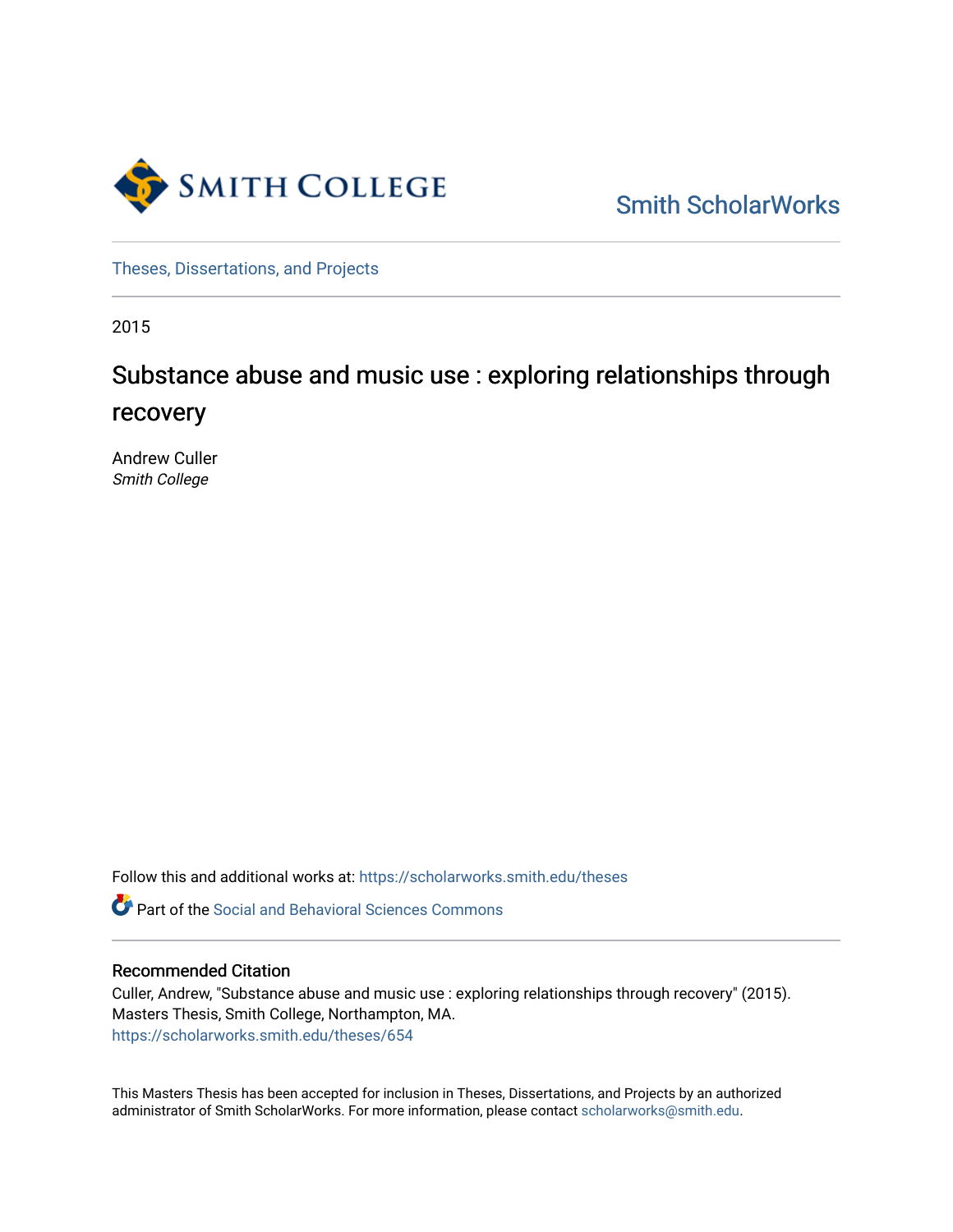Andrew Culler Substance Abuse and Music Use: Exploring Relationships Through Recovery

#### **ABSTRACT**

 This exploratory study considered the questions 'what is the relationship between music and substance abuse?', and 2) 'what is the role of music in treatment for/recovery from substance abuse?', through analysis of spoken interviews with 11 people in recovery from substance abuse—how they describe music's functioning in their lives and how they experience substance use/abuse, and recovery, as connected to music.

The findings of this non-generalizable study suggest people seek out music as an outside object to alter, augment, or otherwise regulate self-states within changing environmental contexts, and that such a relationship becomes a continuity across descriptions of relationships between music and substance use/abuse, between music and processes of recovery, and in how people talk about their relating to music currently—outside of a substance abuse/recovery context. Music's adaptive functionality, in this way, seems made available through its personal and cultural significance in people's lives—its impact in identity formation. Music appears able to function—like substance—as an external phenomenon, to soothe, to excite, to distract, etc., but that the continuity of its use in people's lives creates the possibility for its becoming a support for recovery.

This study considers a theoretical understanding of music as alike Winnicott's (1954) transitional phenomena, offering an implication for substance abuse treatment: that clinicians may seek to explore clients' individual relationships with music in therapy in order to bring greater attention and awareness to how music functions as a site for validating and regulating self-states.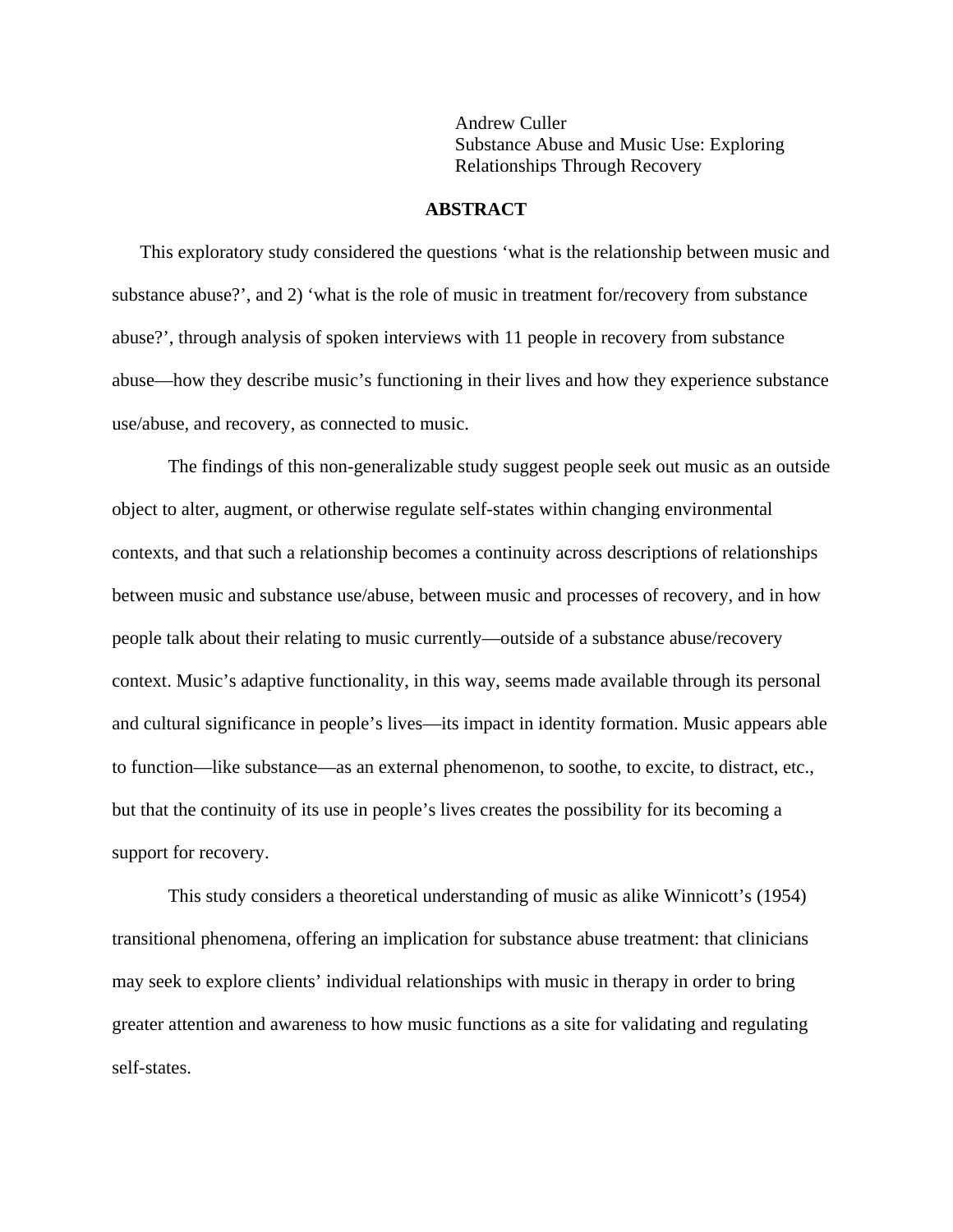# **SUBSTANCE ABUSE AND MUSIC USE:**

# **EXPLORING RELATIONSHIPS THROUGH RECOVERY**

 A project based upon an independent investigation, submitted in partial fulfillment of the requirements for the degree of Master of Social Work.

> Andrew Culler 2015

Smith College School for Social Work Northampton, Massachusetts 01063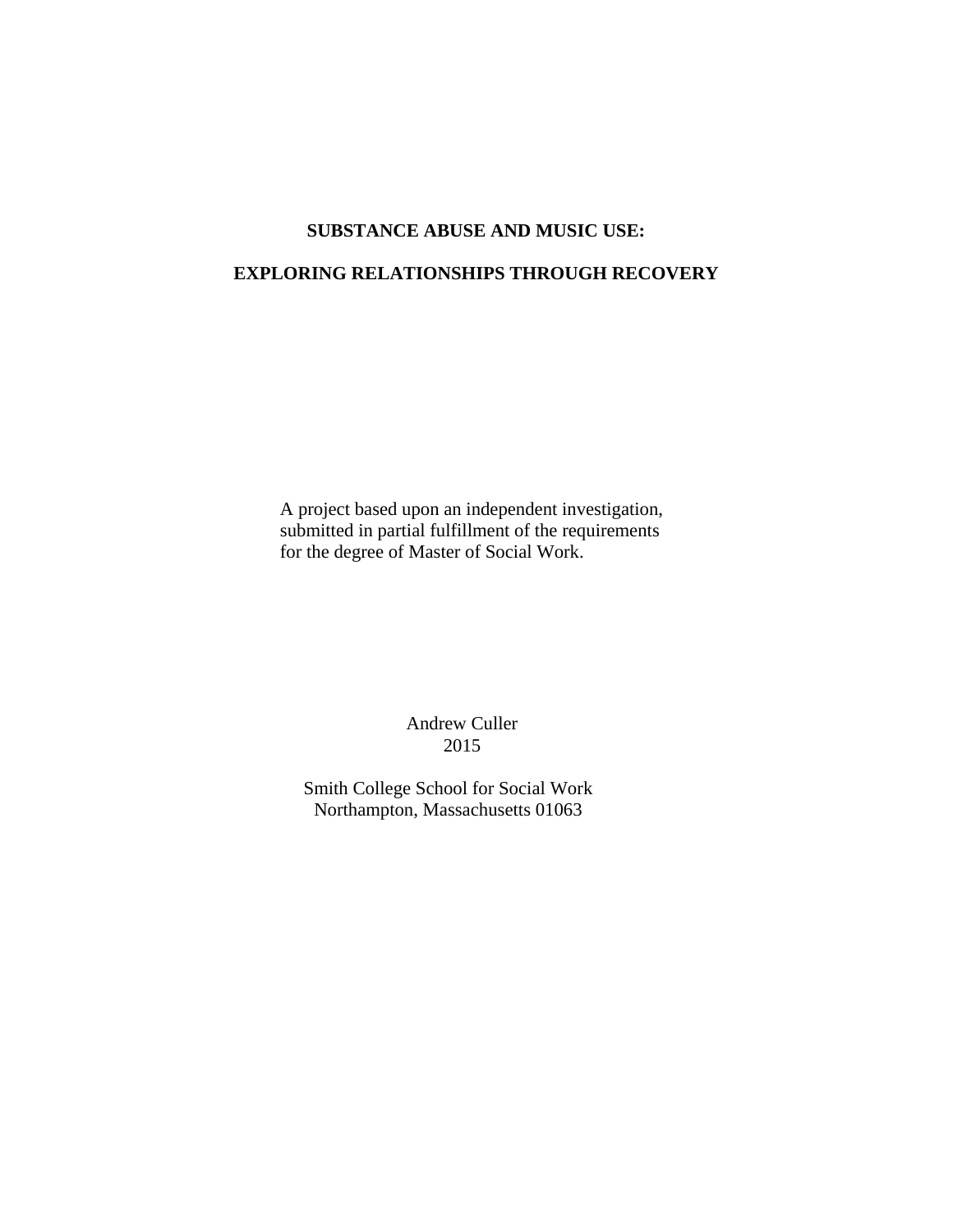# **ACKNOWLEDGEMENTS**

First, I send my thanks to all participants of this study. I feel honored and privileged by your sharing your experiences with me. I appreciate the trust you extended to me, and have so valued the thoughtfulness that each of you brought to the interviews.

To my love, Hannah—thank you for your continuous love and support in this writing process and in so many other realms. I could not have done this without you. Thanks also to Dan, Mom, Dad, and Matt—for your inspiration, love and guidance.

Many thanks to my advisor, Stacey Novack, for your time, energy, insights, and your patience along the way.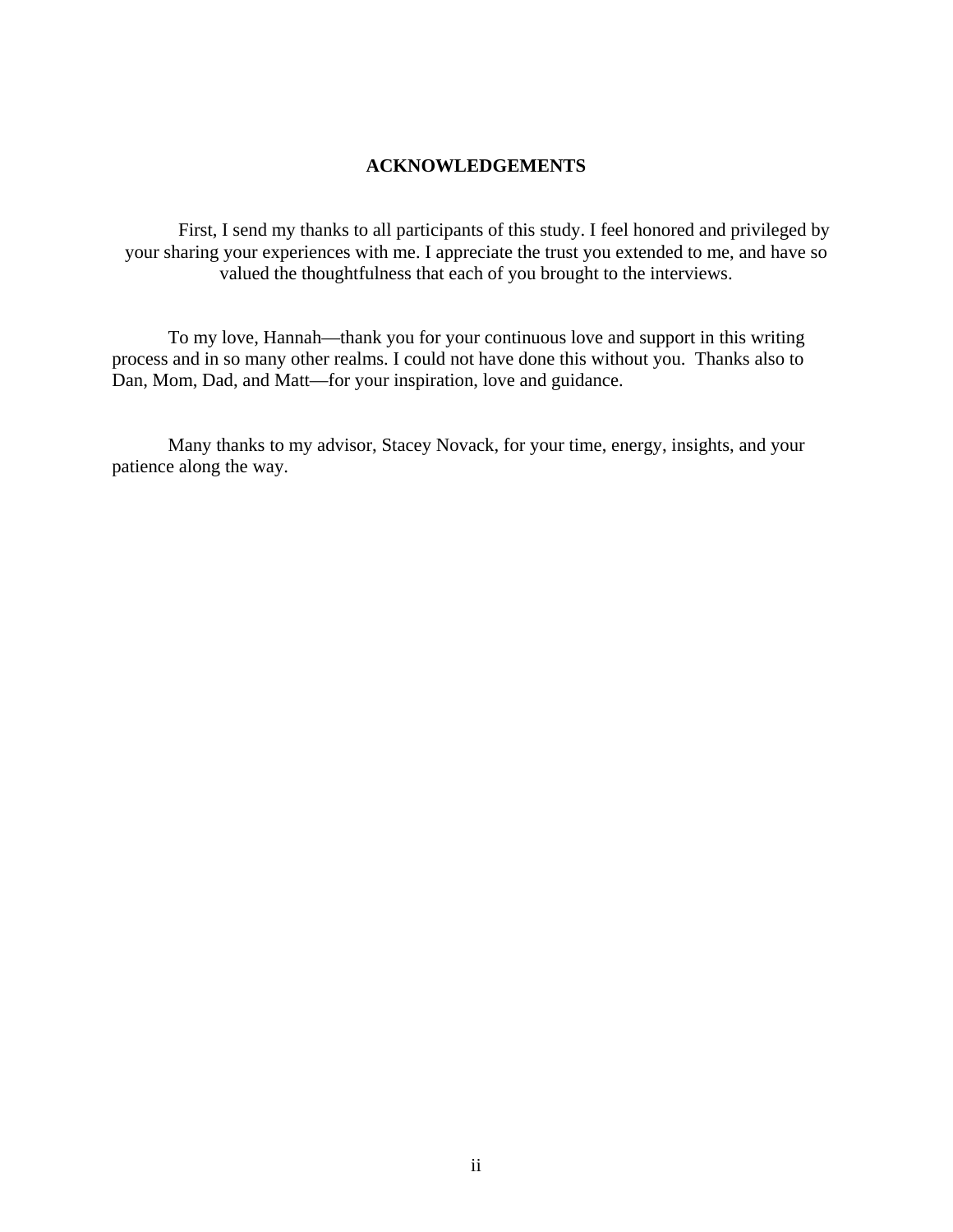# **TABLE OF CONTENTS**

| $FINDINGS23$ |  |
|--------------|--|
|              |  |
|              |  |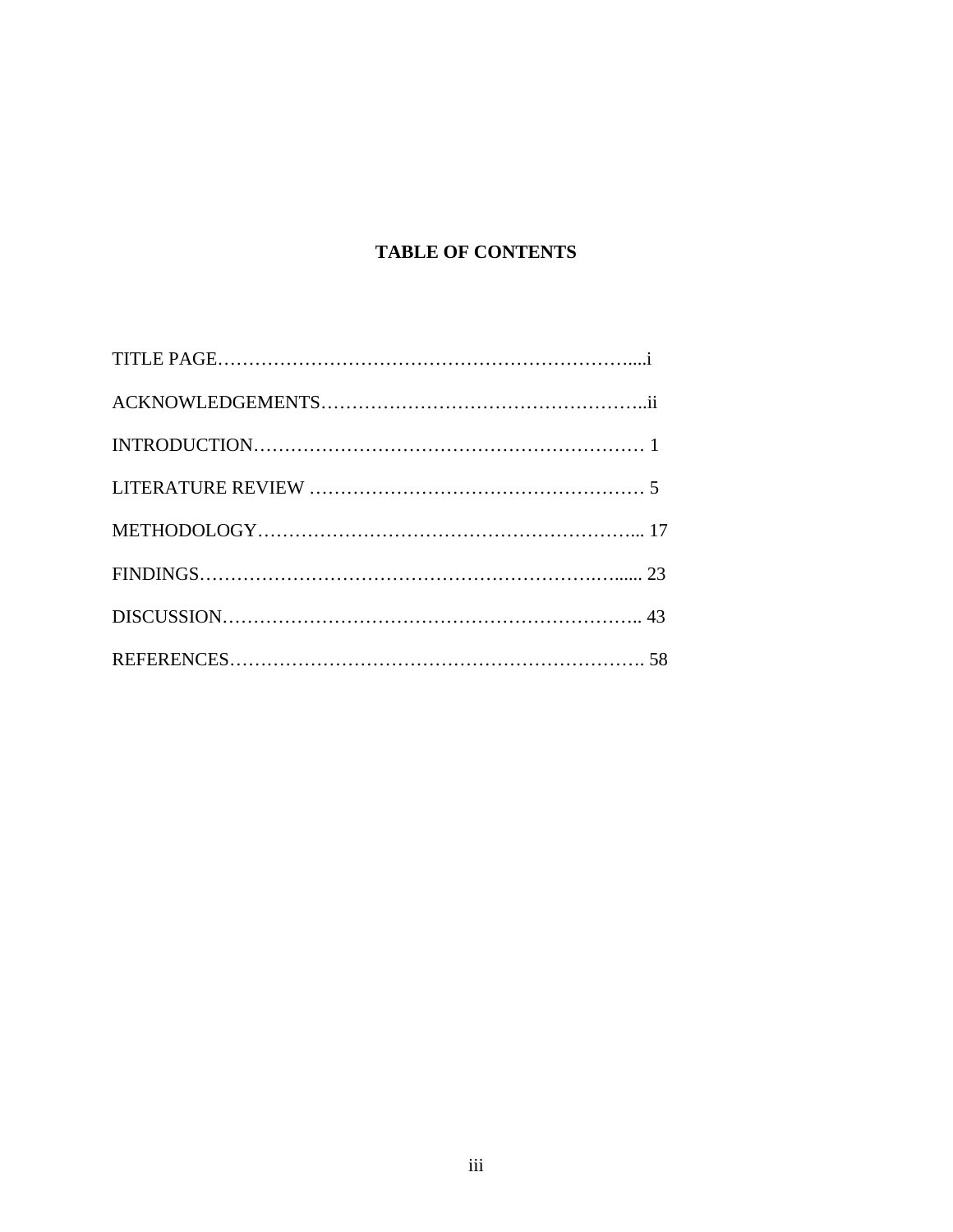# **CHAPTER I**

# **Introduction**

This exploratory research study examines the relationships between music use and substance use, in the lives of people who struggle with substance abuse, and the role of music in the treatment for/recovery from substance abuse. Accordingly, the central questions addressed in this study are: 1) 'what is the relationship between music and substance abuse?', and 2) 'what is the role of music in treatment for/recovery from substance abuse?'. The hope of the study is that such an exploration will provide implications for how music might be utilized in substance abuse treatment, and the values and risks of treatment's incorporating music taken from the lives of the clients. Treatment practices that include music are most-commonly referred to as music therapy, defined, by the American Music Therapy Association (AMTA), as "clinical and evidence-based use of music interventions to accomplish individualized goals within a therapeutic relationship by a credentialed professional who has completed an approved music therapy program" (AMTA, 2014). Music therapy (MT) describes a broad range of treatment interventions that include a variety of performance-based, analytic, presentation-based, introspective, and/or collaborative tasks, participated by individuals or groups towards various treatment goals. Baker, Gleadhill, and Dingle (2007) provide what is essentially the popular understanding of how MT interventions are effective in substance abuse treatment: by "essentially deal[ing] with enhancing insight into clients' thoughts, emotions, and behaviors, as well as promoting emotional expression through the medium of music,"— facilitated through MT's having the ability to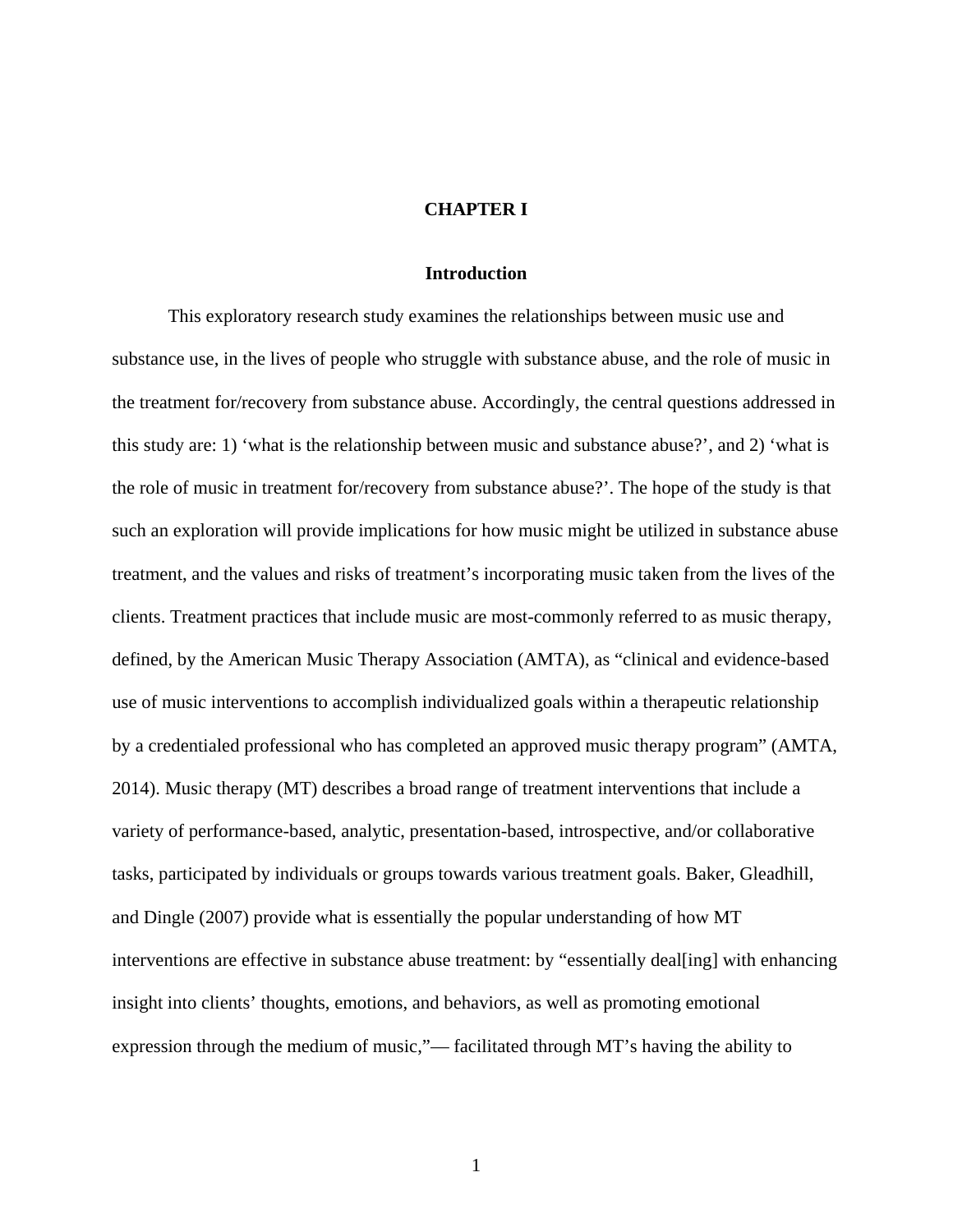"motivate and engage, counteract isolation, elicit surfacing of emotions and positive mood changes, decrease stress and anxiety and decrease impulsivity" (p. 322).

Music has the potential to engage people on a multitude of levels, which has made MT capable of targeting a variety of treatment goals. The literature provides substantial explanations for how the cognitive, emotional and behavioral goals described above are approached through different MT interventions, often ones centering on group dynamics within improvising/songwriting, lyrical analysis (of therapist-provided songs), and/or relaxation training. Little has been written, however, about how MT interventions may incorporate music from clients' lives into treatment interventions. This seems a significant gap in existing research (and perhaps within MT practice). Especially given recent neuroscience's examination of how music may interact with the brain--engaging similar dopamine-driven, mesolimbic reward systems as addictive substances)—research exploring how music functions in the lives of those struggling with substance abuse has the potential to offer implications for therapeutic action. Such action might work toward clients guarding against music as a trigger for substance use, toward clients employing music as a diversion from cravings, toward clients using music to build community outside of cultures that support their addiction, and/or other possibilities.

A few writers have touched on the importance of bringing music from clients' lives into the therapy room, drawing on theory that examines music's power in identity formation (Bensimon & Amir, 2010; DeNora, 2006; Horesh, 2003, 2006; Tsiris, 2008). ("Identity" will be defined for the purpose of this study as "the means a person employs for the discursive presentation of oneself as a self, a unique person," a definition to be explored further below (Harré & Gillett, 1994, p. 103).) A consideration of the complexity and variability with which aspects of one's identity interact with their music choices/uses informs the questions that guide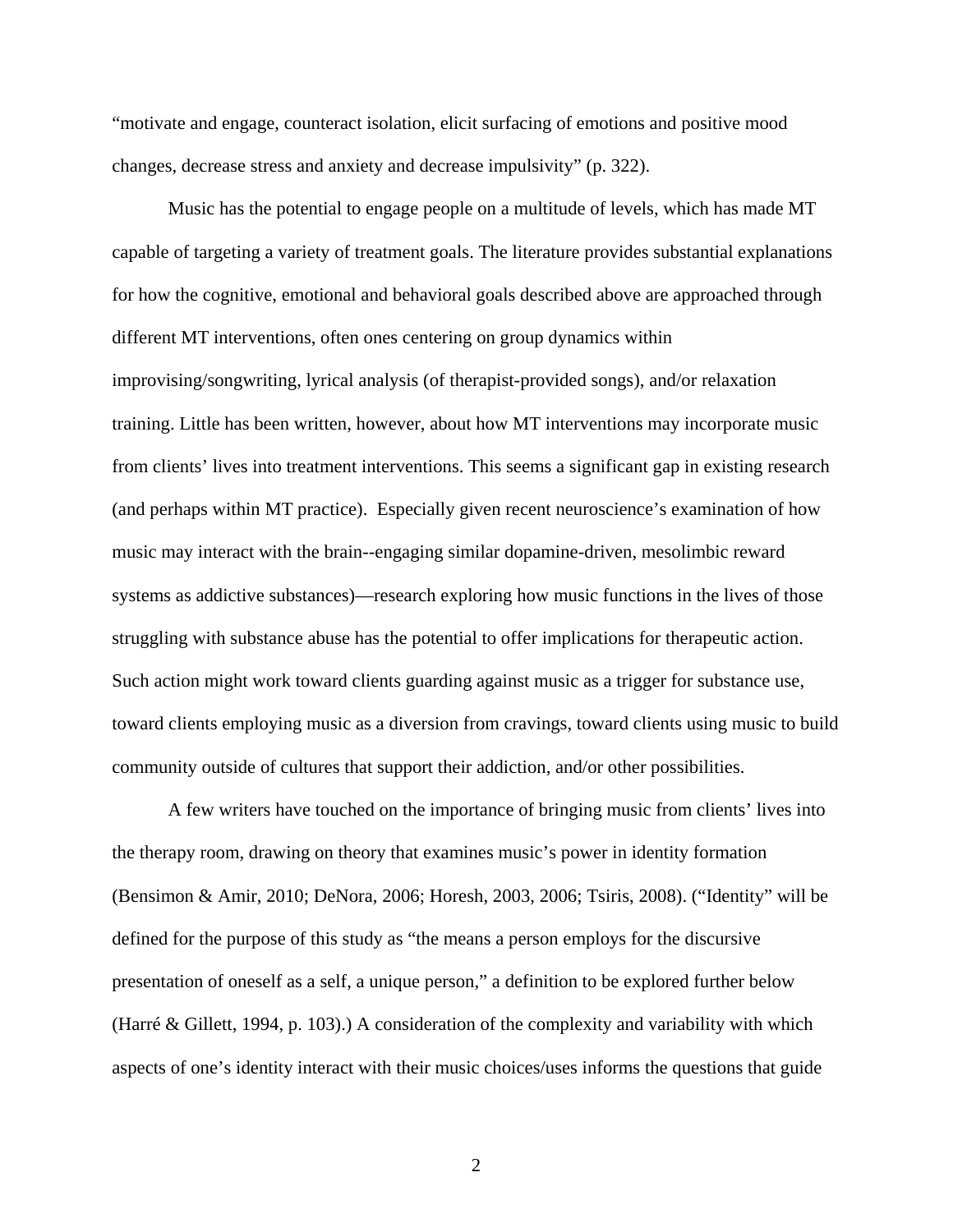the present study, pertaining to what music evokes for people related to their substance use/abuse. One example providing inspiration for this research is music therapist Horesh's (2003) concept of "dangerous music": music that can function as an "emotional [or] environmental cue [or] trigger which bringing about memories of use or weaken[s] one's self efficacy, which may bring about relapse to substance abuse" (p. 310). Horesh (2006) writes of the risks inherent in not addressing such "dangerous music" in therapy, but also points to music's "potential to heal," and urges music therapists to explore both capacities in their work with music from clients' daily lives (p. 315). Scholar Tia DeNora (2012) points to music's power and nonneutrality when she writes:

music is not…always beneficial and…even when music does bring or make possible 'good things', these may not be equally good or equally available to all participants. If music is of benefit (how and for whom being by no means self-evident), that 'benefit' may take many forms, some of which may not necessarily look 'nice' (for example, music may be used in ways that actually enhance 'negative' emotions, but which then allow for incremental coming to terms with the inevitable)…Music is by no means a controlled or controllable substance (p. 99).

Though in this quotation, DeNora is writing about music within the context of end-of-life care, her words point to the great potential and complexity in music's ability to influence people's experience.

 This study seeks to explore relationships with music, as described in interviews by people in recovery from substance abuse—how they describe their using music and/or music's functioning in their lives and how they experience substance use/abuse, and recovery, as connected to music. The study examines how people describe their pursuit of musical experiences, what music evokes in them, and how such relationships potentially interact with people's using and seeking substance, as well as their processes of recovery—including experience of treatment. For this study, treatment experiences have been broadly considered to include any formalized activity designed to assist people in reducing their suffering from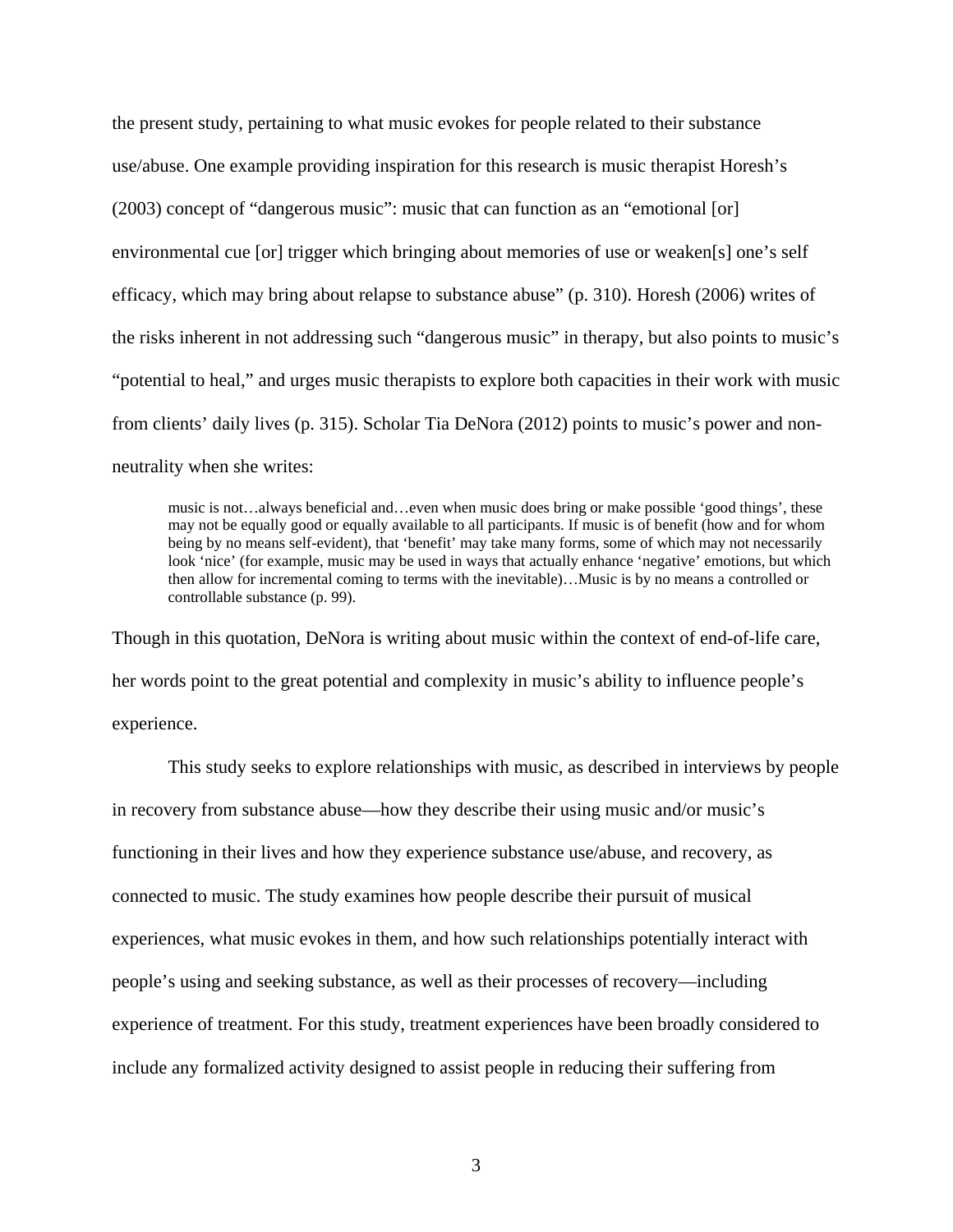substance abuse, including twelve-step groups, residential and outpatient treatment programs, and any form of counseling in which cessation or reduction of substance abuse is a treatment goal. And, while all participants interviewed for this study have been clean/sober for at least one year, the study adopts The Substance Abuse and Mental Health Services Administration (SAMHSA)'s definition of recovery as "a process of change through which individuals improve their health and wellness, live a self-directed life, and strive to reach their full potential" (SAMHSA, 2011). Such a process-oriented definition indicates that one's journey of recovery may not be linear, and that one may describe experiences of change, growth, or learning as related to recovery, even though such experiences may not take place during a clean/sober period.

In their examination of participants' subjective experience—of how music use interacts with substance use/abuse, and of how these potential relationships have or have not been addressed in treatment—the findings of this study have the potential to recommend further research into this and related topics, and to point toward MT treatment intervention strategies that more effectively engage client strengths and better address client vulnerabilities.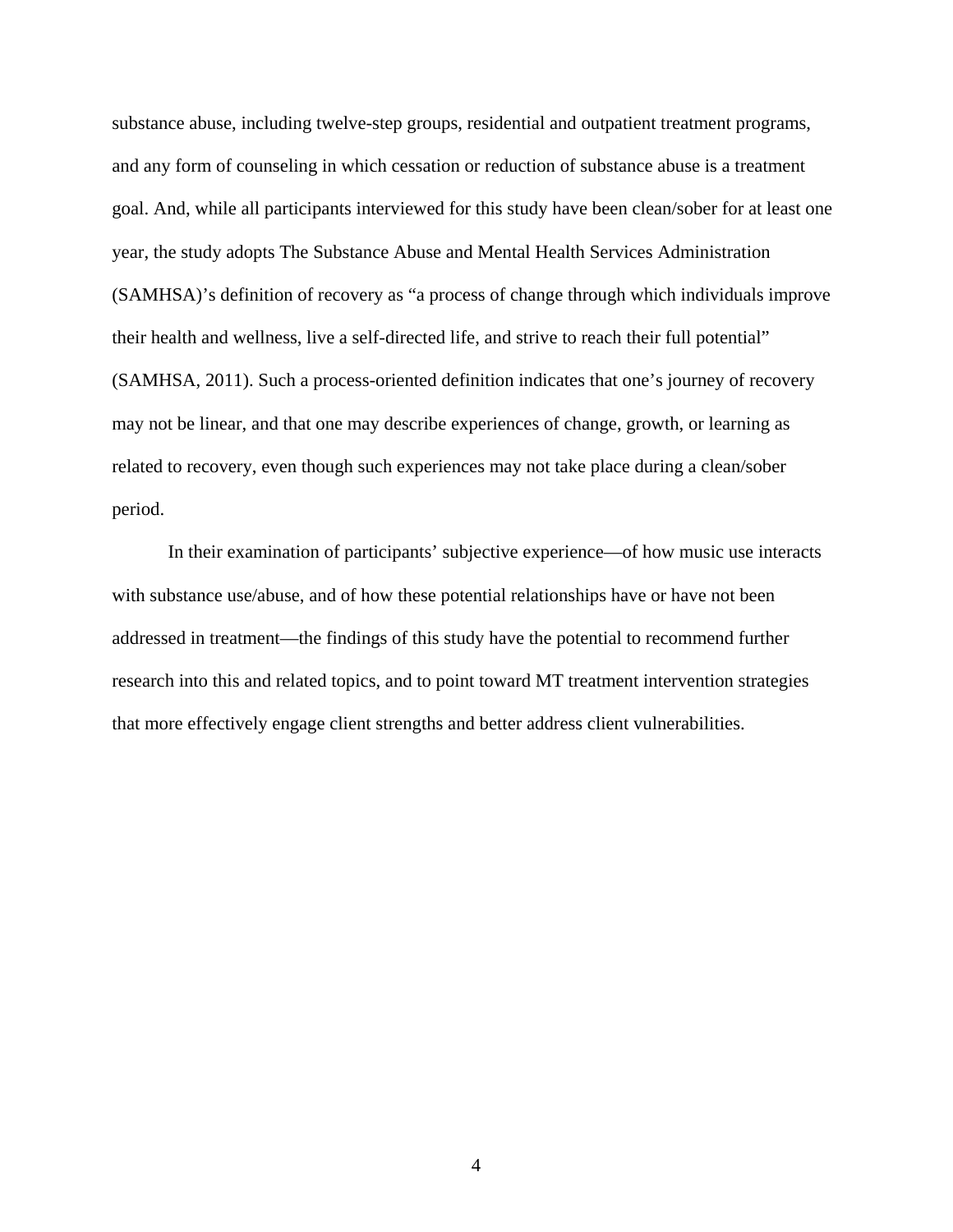# **CHAPTER II**

# **Literature Review**

 The following literature review researches the use of music in substance abuse treatment to date, exploring the ways in which clinicians and theorists have connected music listening and substance abuse and how such associations have informed treatment interventions. The review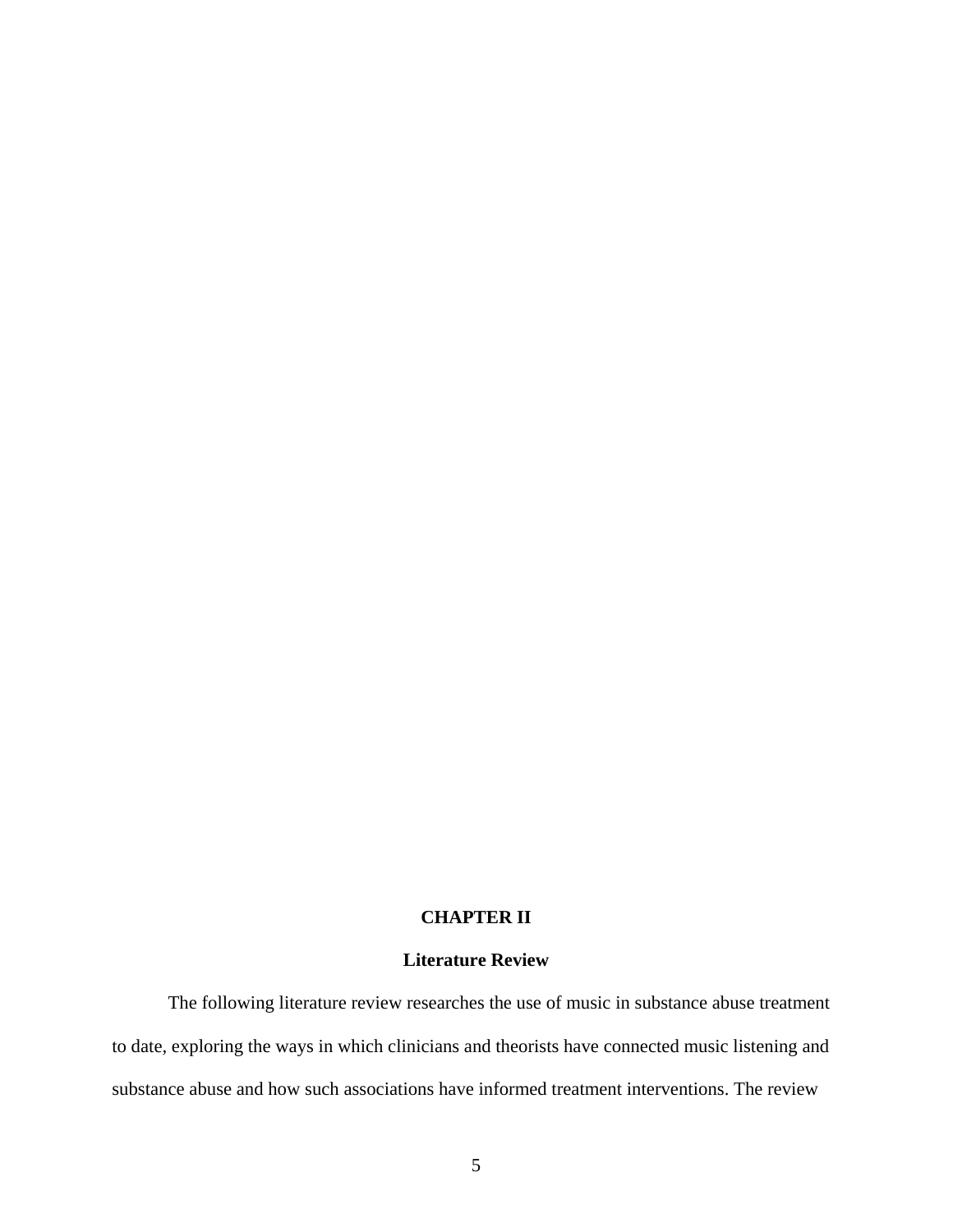locates potential gaps in treatment interventions' addressing clients' relationships with music and how such relationships might be involved in clients' substance abuse. Referencing literature which comments on the power of music in the lives of its listeners, this review locates a few examples of writing in which the complex relationships between people's preferred music and their struggles with substance abuse are explored. The present research project seeks to continue this work: looking at the meanings and uses music takes on, in relation to one's substance dependence, and thinking about what these observations might suggest for music's use in the treatment of substance abuse.

This literature review first examines music therapy's application in substance abuse treatment, surveying theories for the effectiveness of the practice as a whole, looking at analyses of particular treatment interventions, and considering writing from a few clinicians whose work points to significant gaps in treatment practices, particularly related to addressing how clients' relationships to their preferred music enter--or do not enter--their experiences of treatment. This review locates the need for further research into clients' relationships with music, how clients describe these relationships interacting with their struggle with substance abuse, and how the relationships might be best involved in treatment. Next, this literature review considers some theoretical writing concerning music's function in identity formation: how musical experiences and choices interact with concepts of belonging, accountability, self-esteem, and self-efficacy. This section highlights the complexity that typifies our relating to music--music's non-neutrality, its power in shaping identity—in the interest of justifying the need for greater exploration of how people characterize their relationships with music within MT treatment. Lastly, this literature review locates examples of MT theorists—and clinicians—that have recognized the importance of MT's working with aspects of music's power in identity formation, within substance abuse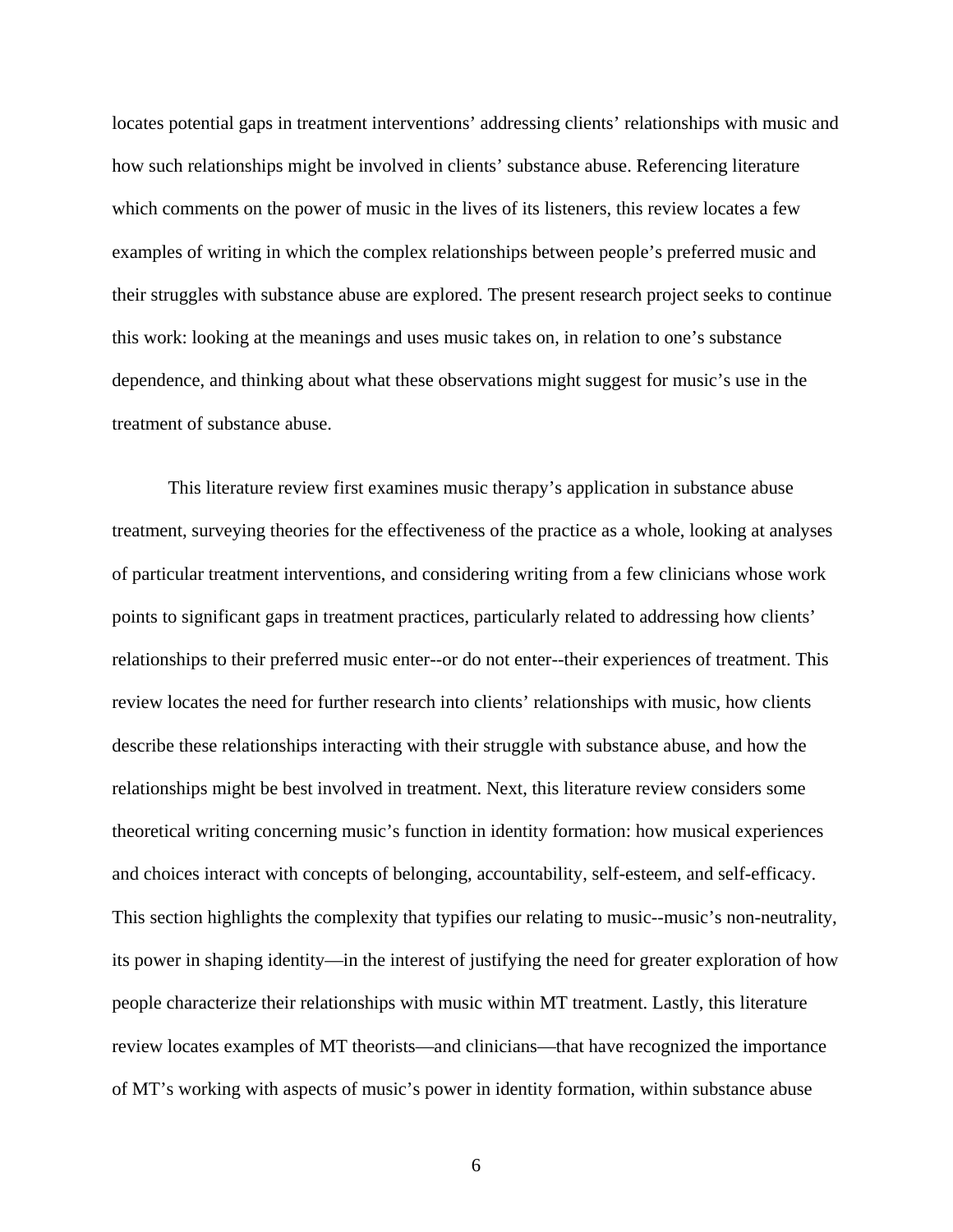treatment and elsewhere. The purpose of this final survey is to point to the scarcity of research into how people see their relationships with music interacting with their substance abuse, and how lack of awareness in this area suggests a deficit in knowledge about how MT interventions in substance abuse treatment might be most effective.

#### *Music Therapy in Substance Abuse Treatment*

The value of music therapy in substance abuse treatment is described in a variety of ways within the literature. Several authors point to the power of music therapy interventions in engaging clients, gaining clients' attention and interest in the therapy, which has been described as one of the more challenging aspects of substance abuse treatment (Erkkila, 2003; Silverman, 2003). To this point, Ghetti (2004) highlights music's accessibility and adaptability to various levels of physical and mental functioning, and emphasizes music therapy's usefulness as a gateway treatment, allowing clients to build the trust and confidence needed to fully engage in other treatment types.

Many authors writing about music therapy in addiction treatment have focused on music's ability to offer a compensatory pleasure experience to clients for whose struggles with substance use have made pleasure-seeking inseparable from substance-seeking, resulting in steadily-decreasing enjoyment of many formerly-pleasurable experiences (Erkkila, 2003; Silverman, 2003; Winkelman, 2002). Blum's (2010) research into the relationship between neuroscience and music suggests that music activates the primitive brain structures associated with emotion, motivation and reward—the dopamine-driven, mesolimbic system similarly activated by substance use and abuse. Some of the earliest studies examining the effectiveness of MT in addiction treatment pointed to the experience of being part of group music-making as producing "turned on" feelings similar to some drugs (Silverman, 2003, p. 275). Horesh (2003,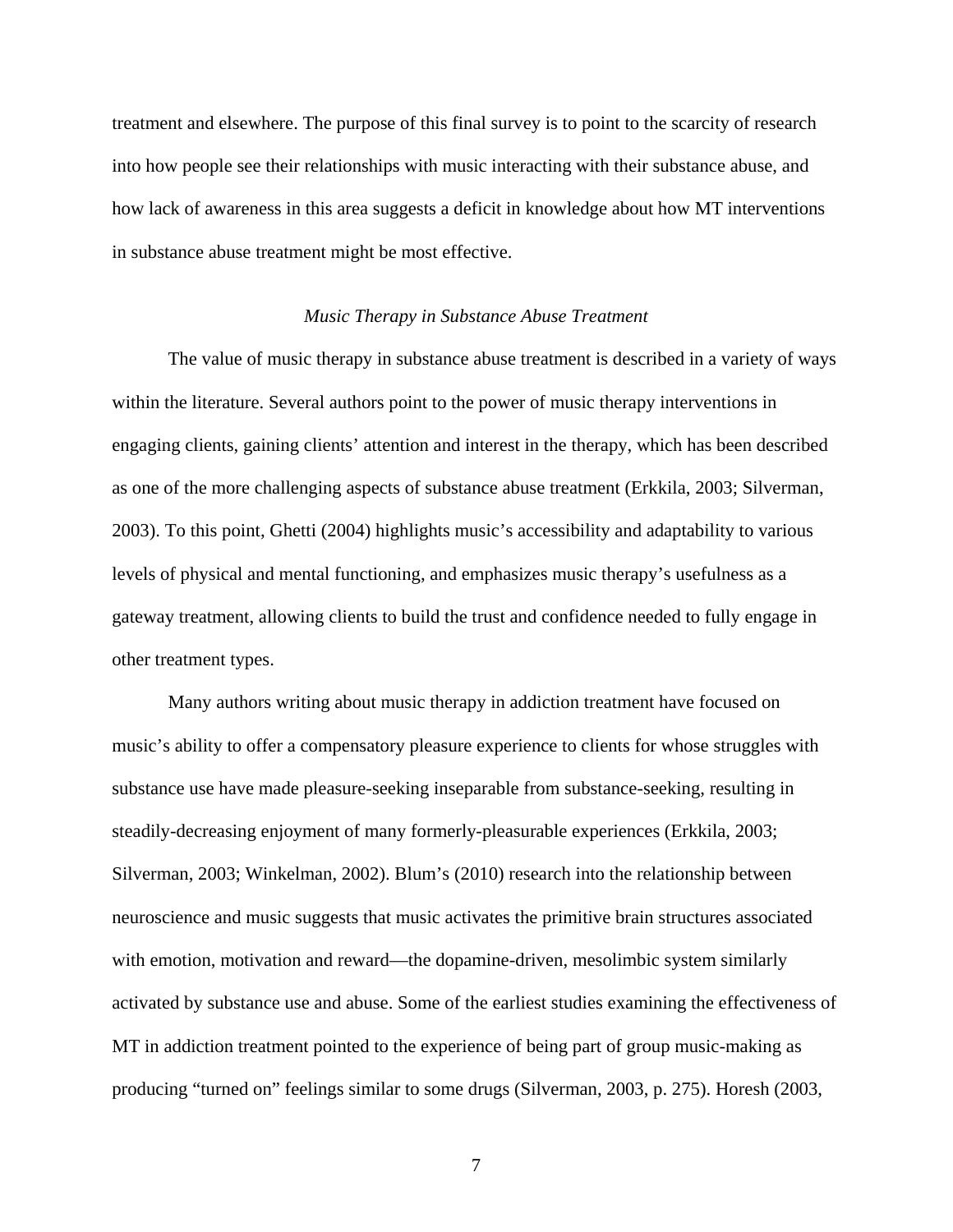2006) has additionally observed the ways addicts often talk about music and drugs together, that they may use music as a surrogate for substance use when drugs are not available, and/or music may serve as a "transitional phenomena" (Winnicott, 1954) into or out of environmental/cultural contexts that promote substance abuse. The relationship between the ways music and substance use provide pleasure seems, for these authors, to be part of why MT has been effective in substance abuse treatment; though few studies—within the scope of the present research—have looked at MT interventions' addressing ways in which a client's substance use prior to treatment may have entered into the client's relationship with music.

In her writing on MT's accessibility to substance abuse treatment, Ghetti (2004) describes ways in which music therapy can be perceived as a humanizing treatment method through its usefulness to clients across motivational stages of change ('meeting clients where they are) and its allowing clinicians to attend to cultural factors in their customization of group structure and content (adjusting musical styles to align with the populations in treatment). A study by Dingle, Gleadhill, and Baker (2008) highlights such functionality, observing that MT (in substance abuse treatment) engaged clients regardless of age or addictive substance of choice. Ghetti (2004) further indicates the "social neutrality" in MT as essential to removing stigma: that music functions in the treatment as an "objective" conduit of social beliefs and values that can then be examined and challenged without participants needing to "own" them (p. 87). The current research project hopes to further explore these of concepts of neutrality and objectivity with respect to music and music therapy—to consider ways in which music might *not* exist neutrally or objectively within the lives of clients (*or* within MT treatment) and how more robust consideration of music's role in triggering substance cravings might create more effective MT treatments for substance abuse. I am additionally curious about how successfully clients see MT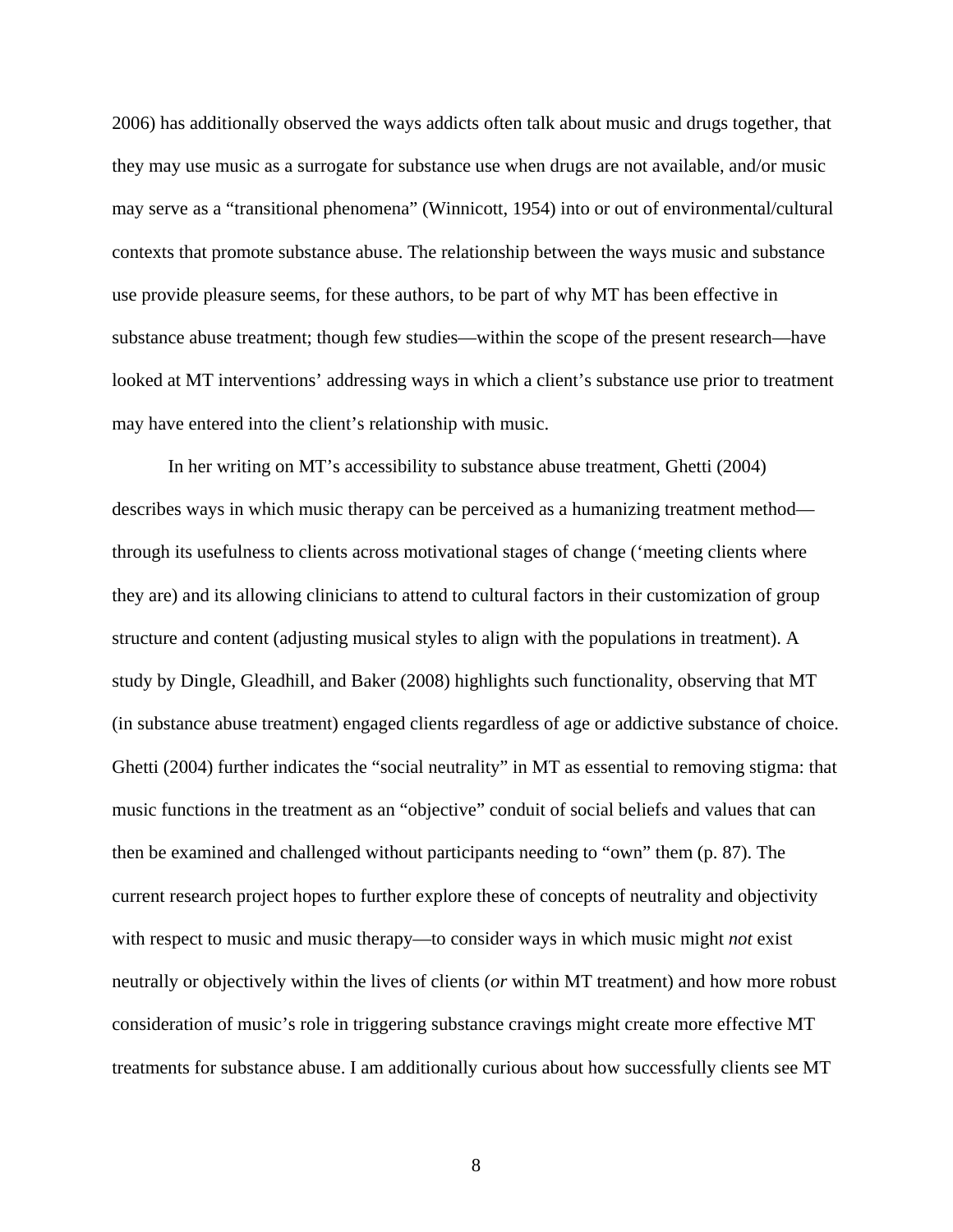"address[ing] the[ir] musical and cultural values" in situations in which much cultural diversity exists, among the backgrounds and identities in a client group, and/or music-related triggers are present for clients (Ghetti, 2004, p.87).

Much of the scholarship surrounding MT treatment of substance abuse focuses on the potential for the therapy's assisting clients in developing skills for emotional regulation. Theories for the effectiveness of emotional regulation-centered interventions hold that those struggling with substance abuse have lacked models and opportunities for examining their emotions (Dingle et al., 2008; Ghetti, 2004; Murphy, 1983; Solli, Rolvsjord & Borg, 2013). Faced with undesirable emotions, people who abuse substances bypass any recognition or interpretation of their emotional reactions through substance use—a concept labeled experiential avoidance (Baker et al., 2007; Horesh, 2006; Silverman, 2003). In this way, substance abuse can be understood as an adaptive, rigid coping behavior (Dijkstra & Hakvoort, 2004).

Baker et al. (2007) describe the treatment implications of this theoretical understanding as exposure therapy with the goal of expanding clients' tolerance to a range of negative affective responses. However, Baker et al.'s (2007) research—a small, single-session study measuring emotional experience and mood shifts of a group of Australians in MT substance abuse treatment—overwhelmingly indicated positive emotions/moods experienced during the MT session. This study, though clearly limited by sample and cross-sectional nature, begins to point to a potential gap—or area for continued growth—in MT interventions becoming a site of participants' 'practicing' emotional regulation. In Baker and colleagues' review of the literature, they go as far as citing Treder-Wolff's (1990) suggestion that music therapy offers "the opportunity for the client to access feelings that are both integral to the addiction and pose obstacles to recovery" (Baker et al., 2007, p. 323). However, in their conclusion, Baker et al. can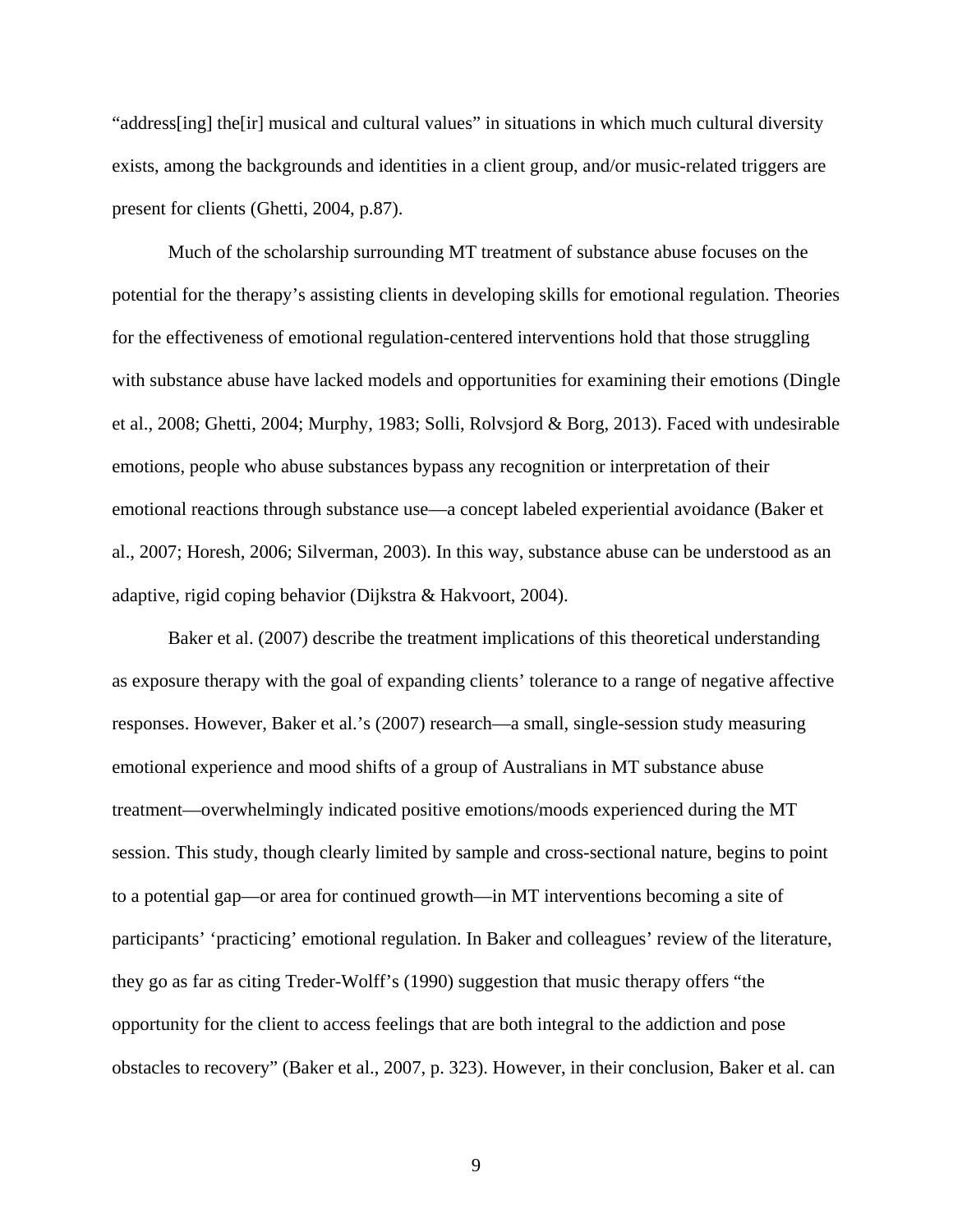only recommend that *further* studies take up the task of more-thoroughly confronting participants with negative emotional states. Baker and colleagues' claim that—for their study's participants—"feeling positive emotions without the use of drugs may have been a novel experience" (p. 328) excuses the lack of data to support their guiding theory, but also points to a question that the present exploratory study hopes to, at least, raise: If MT (in popularly practiced forms) is particularly accessible for people who abuse substances because of its engaging, relaxing, and pleasurable qualities, how might MT be hindered in its ability to put participants in the position to practice regulating negative affective responses? Put another way: How might MT widen its scope of therapeutic action?

Dijkstra and Hakvoort (2004) similarly propose MT treatment of substance abuse as a way to confront clients with situations in which their styles for coping with different emotions become visible (and audible). The author's treatment method involves group music-making sessions in which group dynamics force participants to come into contact with stressful situations, to exhibit coping behaviors that can then be observed and discussed by the group, and to then practice new, different coping. Similar to Baker et al.'s model, Dijkstra's and Hakvoort's treatment carries the hope that, through the therapy, clients can be made aware of coping strategies that do not involve substance use, and carry them out into the world. This treatment model, though, involves exclusively group-dynamics-based stressors. The author of the present study wonders whether such treatment adequately prepares clients for situations in which a trigger or stressor exists outside the context of interpersonal dynamics—for example, situations in which music itself exists as a trigger for substance cravings.

This understanding of music as a potential trigger for substance cravings owes to neuroscience research into how music acts on the brain, as well as how memories can be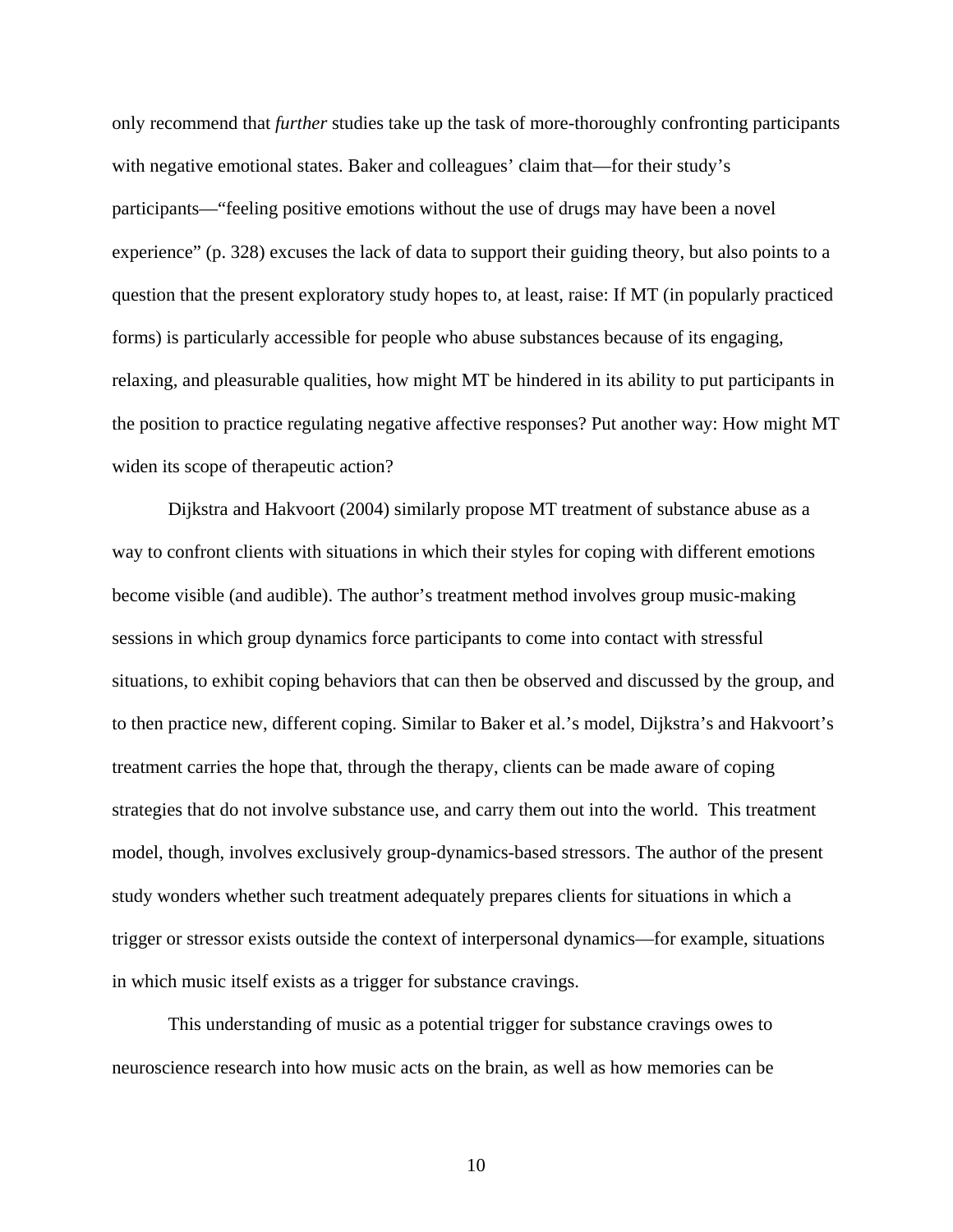dependent on particular environmental contexts for activation. Research indicates what might seem obvious: that, in addition to activating the "pleasure centers" of the brain, music has the potential to "communicate and induce a range of powerful emotions" (Thompson & Quinto, 2011, p. 357). Juslin and Vastfjall (2008) describe the complexity of studying all that music evokes in people, and the authors map a number of "mechanisms" at work in the brain through which music might induce emotions, including "evaluative conditioning" (associating the music with positive or negative outcomes) and episodic memory ("enabling conscious recollections of previous events and binding the self to reality") (p. 570). Juslin's and Vastfjall's research points to the significance of triggers of particular emotions, conditioned through one's experience of music (Thompson & Quinto, 2011).

Other research has highlighted memory's role in perpetuating behavioral responses activated by use of an abused substance, notably context-specific withdrawal. Context-specific withdrawal describes a situation in which one's drug use has frequently accompanied a particular context, such that environmental cues present in that context produce a unique occurrence of withdrawal symptoms (Taubenfeld, Muravieva, Garcia-Osta, & Alberini, 2010; De Carvalho, Pamplona, Cruz, & Takahashi, 2013). In this situation, withdrawal symptoms represent conditioned responses to the pairing of conditioned stimuli of environmental cue(s) and the unconditioned stimulus of one's drug of abuse. In a study of opiate-dependent rats, Taubenfeld et al. (2010) demonstrated that, if context-related memories were interrupted during their reactivation, context-conditioned withdrawal symptoms could be significantly reduced. Though preliminary, and not human-based, this study could suggest the potential for music therapy's facilitating a reactivation—and subsequent disruption—of memories pairing musical experience and drug use, in order to reduce conditioned withdrawal symptoms that threaten relapse.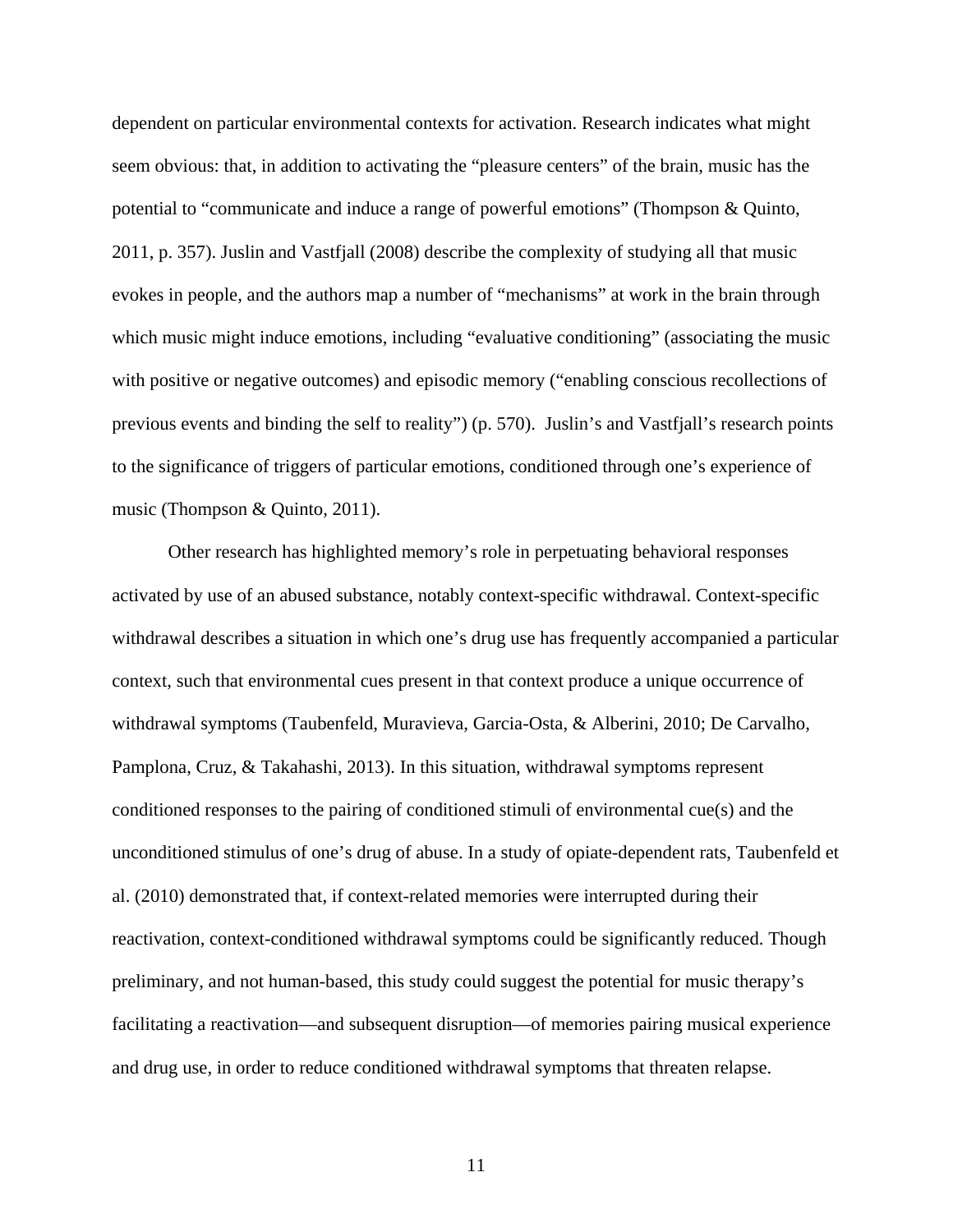Many authors have analyzed music therapy's usefulness in substance abuse treatment through interventions that create goal-oriented change to participants' attitudes, beliefs, and/or self-esteem (Erkkila, 2003; Ghetti. 2004; Horesh, 2003; Silverman, 2003). Such studies have largely noted effective interventions being those focusing on group dynamics, mastery with respect to songwriting/musical technique, and/or song analysis. These are 'traditional' MT interventions involving music, essentially, as a tool: existing either as a by-product of the therapeutic group music-making, or as a text whose analysis becomes the stage for the therapeutic action. In practice, such song analysis seems, widely, to involve songs that the therapist brings to the group--based on their lyrics' adaptability to therapeutic conversations (e.g., its explicit advocating of certain values, coping methods, or decision-making styles) rather than something with prior significance to participants. The present study begins with the assumption that most MT within substance abuse treatment might be missing an effective point of intervention in not incorporating music with which participants have a relationship—music with which participants identify.

Aigen (2007) even observes an ambivalent relationship between music therapists and aesthetic considerations in their practice. The author points to a few theorists whose writing highlights the significance of MT's "engag[ing clients] in a process of connecting to a patterned external reality," a task that seems to draw from non-Western bodies of knowledge, emerging as extraneous to traditionally-documented goals for therapy--like "expressing feelings, enhancing self-esteem, enhancing self-organization" (p. 117). Aigen (2007) looks at the work of music therapist Lisa Summer, whose Winnicott-informed theory emphasizes the need for MT's supporting client identity (their "'me' experience[s]") by offering "sympathetic musical structure", while also presenting the client with musical experiences that are unfamiliar (or "not-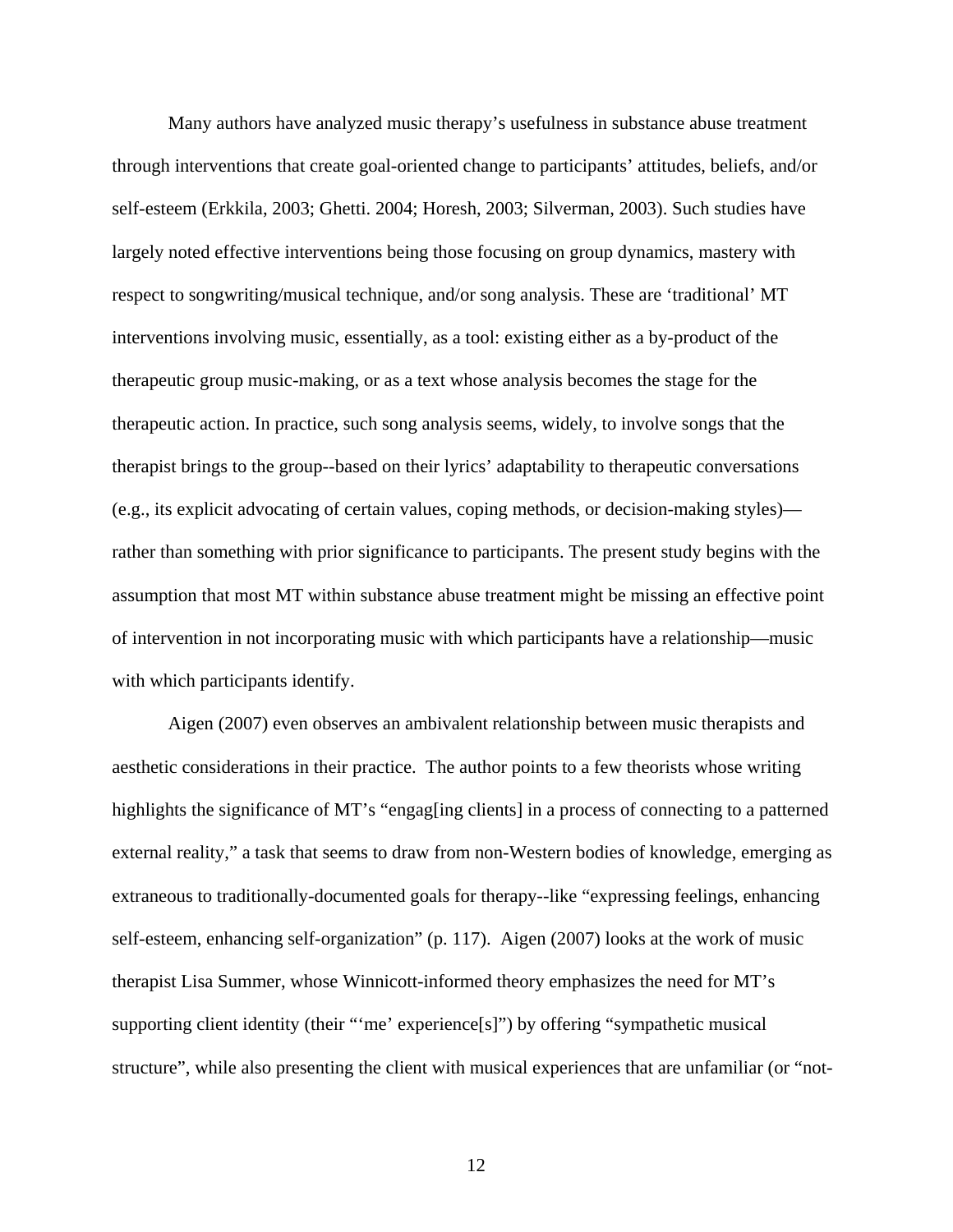me"), in order to promote client development in perceiving such uncomfortable experiences as less threatening (p. 123). Summer's theory rests on the idea that clients' aesthetic transformations (as listeners) during the MT can promote positive change elsewhere in their lives. Aigen (2007) offers the theory that MT's attending to the aesthetic elements in music locates music as a "medium of experience," rather than a "means to a nonmusical end" (p. 125). For Aigen—in debt to the philosophy of John Dewey—music-as-medium allows for the therapy's mirroring the integrative process hoped for clients. In substance abuse treatment, such an integrative process might be understood as the process of a client's recognizing negative affect states and incorporating them into an integrated spectrum of positive and negative affect states. How might this integrative process manifest in people's relationships with music? What might such a process suggest with respect to music that one associates with substance abuse and/or music that triggers substance cravings?

#### *Music and Identity*

Much has been written discussing music's impact on identity. "Identity" is defined for this study as "the means a person employs for the discursive presentation of oneself as a self, a unique person"—a definition created by Harré & Gillett (1994, p. 103) and later employed by psychologist/musicologist/music therapist Even Ruud (1995). Ruud (2010) describes identity in terms of "how the self reflects upon itself in different contexts," understanding identity as multifaceted, socially-constructed, and potentially-conflicted–with its essence being an awareness of one's own narratives about oneself in relation to various environmental and relational contexts (p. 40). Ruud wonders why certain narratives become valued over others, and he and other theorists believe music's producing affective (feeling) states often plays a role in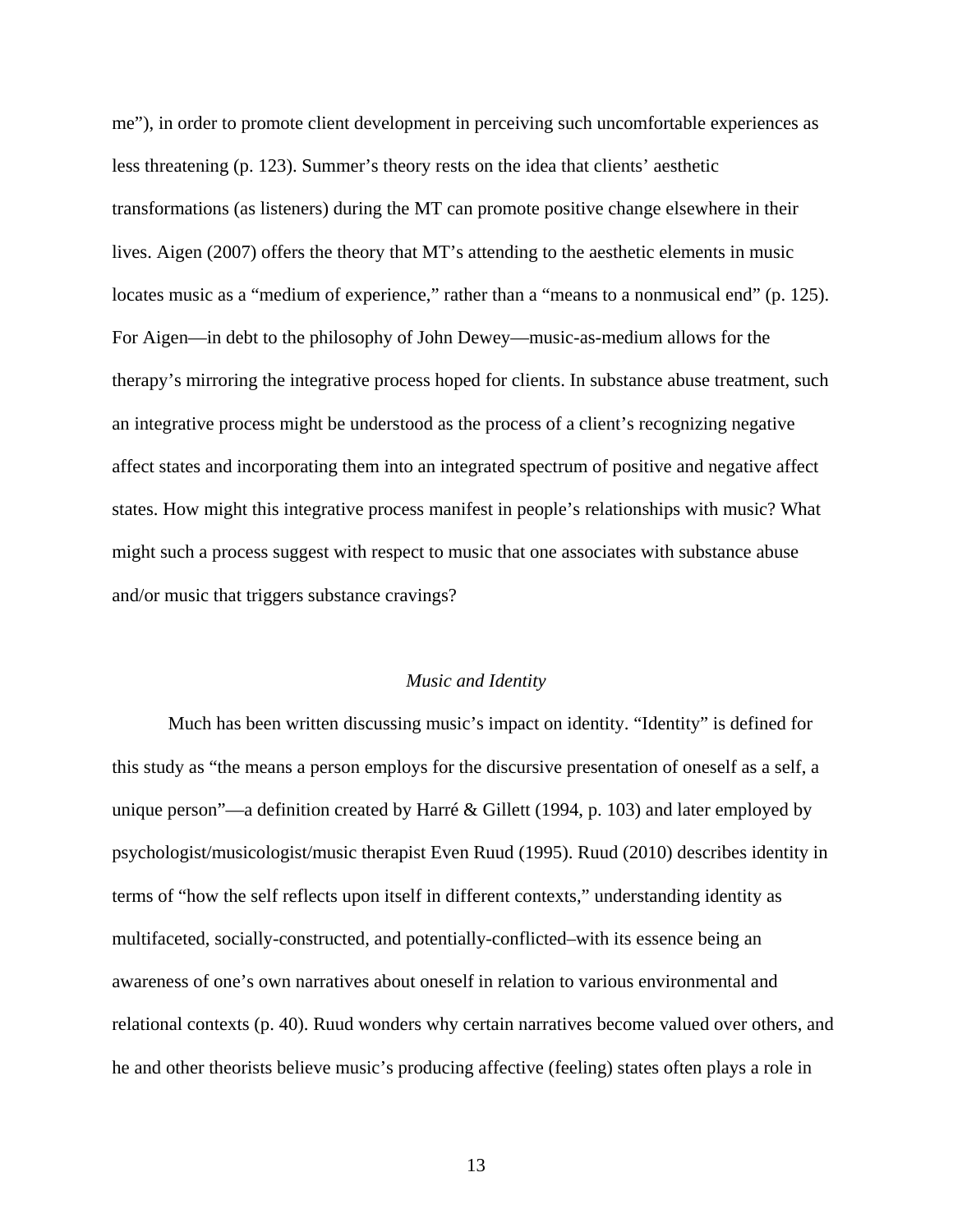which narratives are incorporated into one's identity (DeNora, 2000, 2006; Ruud, 2010). Krueger (2011) offers a compatible theory in which he describes music as a tool by which humans learn and practice "core aspects of [their] emotional and social existence," like emotional regulation, interpersonal skills, and identity construction (p. 1).

Krueger's (2011) research seems to support these ideas, describing music as a "crucial tool for cultivating and regulating our emotional and social life" (p. 3). Krueger's thinking, about how humans—and even some nonhuman animals—engage with music from early life onward, suggests that—in large part—music's great appeal comes from its inviting an immediate contact with the resonance of sound's emotional expression, unmediated by an appreciation of the sound's source, or of the cultural and historical attributes present in the music. Krueger (2011) acknowledges that consciousness of a music's source and of its sociocultural meaning impact the experience of listening, but that one's immediate experience of music as independent of such things reveals to listeners a sense of its "efficacy in the world..[as a] technology affording emotion regulation and social coordination" (p.7). Krueger (2011) uses an analysis of neonate music therapy and the sound environments of early life to explore how music becomes a "tool for creating, organizing, and regulating our experiences, as well as our relationship to the world and others"—that from the earliest of ages, humans are able to use music to ease tensions between self and environment (p.7). The author explores how, as humans grow older, and musical experiences inevitably become more social, music's regulatory uses become joint, collective processes in which listeners engage in "observ[ing], negotiate[ing], and agree[ing] on their emotional responses" (Krueger, p. 20).

Music and music-making, through these theoretical lenses, can provide individuals, throughout their lifespan, with opportunities to construct and clarify values, develop self-esteem,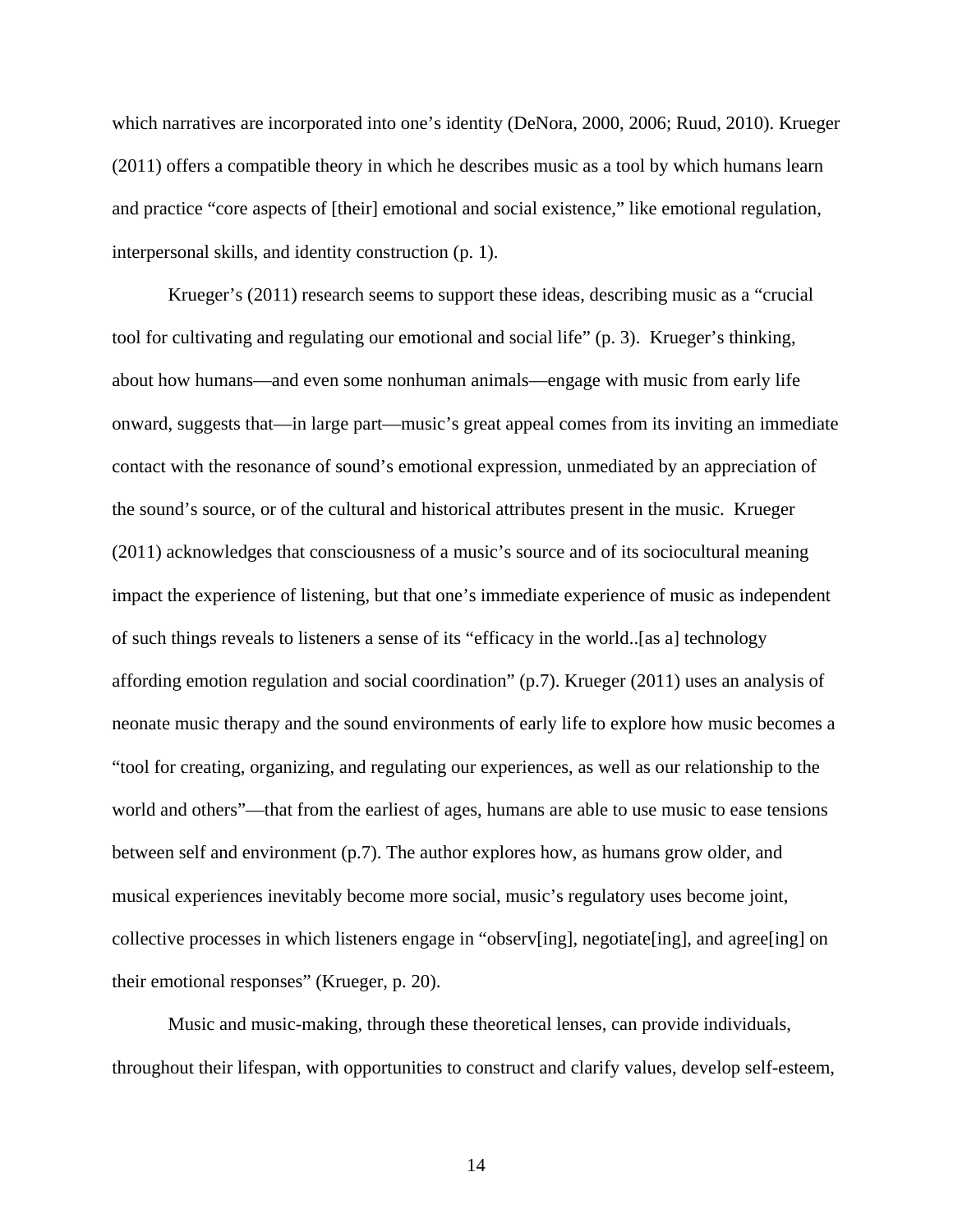and support ego functions of self-efficacy/mastery and synthetic functioning (DeNora, 2006; Hines & McFerran, 2014; Silverman, 2003; Tsiris, 2008). DeNora (2006) further describes music's power to connect with social and cultural memory, supporting one's ability to organize coherent and "self-accountable" images of oneself; she claims people are drawn to music that echoes and reinforces how they describe themselves (p. 141). DeNora's description echoes musicologist Simon Frith's (1996) claims that "music constructs our sense of identity through the direct experiences it offers of the body, time and sociability, experiences which enable use to place ourselves in imaginative cultural narratives, [and,] such a fusion of imaginative fantasy and bodily practice marks also the integration of aesthetics and ethics" (p. 124). For these writers, musical experience is essentially involved with situating ourselves within our reality—physically and socioculturally.

Alongside the literature exploring music's interaction with identity, much has been written about the social and cultural connections between music and substance abuse. Linkages between musical genres, and music-centered communities, with substance use preferences and prevalence have been widely noted in popular writing, as well as in research (Miller & Quigley, 2012; Mulder, Ter Bogt, Raaijmakers, Gabhainn, Monshouwer, & Vollebergh, 2009; Reynolds, 1998; Vuolo, Uggen, & Lageson, 2014). Abundant stereotypes and assumptions, linking particular substances with particular music, and alarmist news stories—of drug-related deaths at concerts, substance use depictions in popular music videos and lyrics, and claims of widespread drug use hidden in underground music scenes—suggests a dominant culture that sees substance use and music use as connected in hazardous ways (Denham, 2008). In popular scenarios, substance use becomes a natural, inseparable accompaniment to the experience of music, integral to its public and private enjoyment; music is understood as drug: toxic, insidious, and corrupt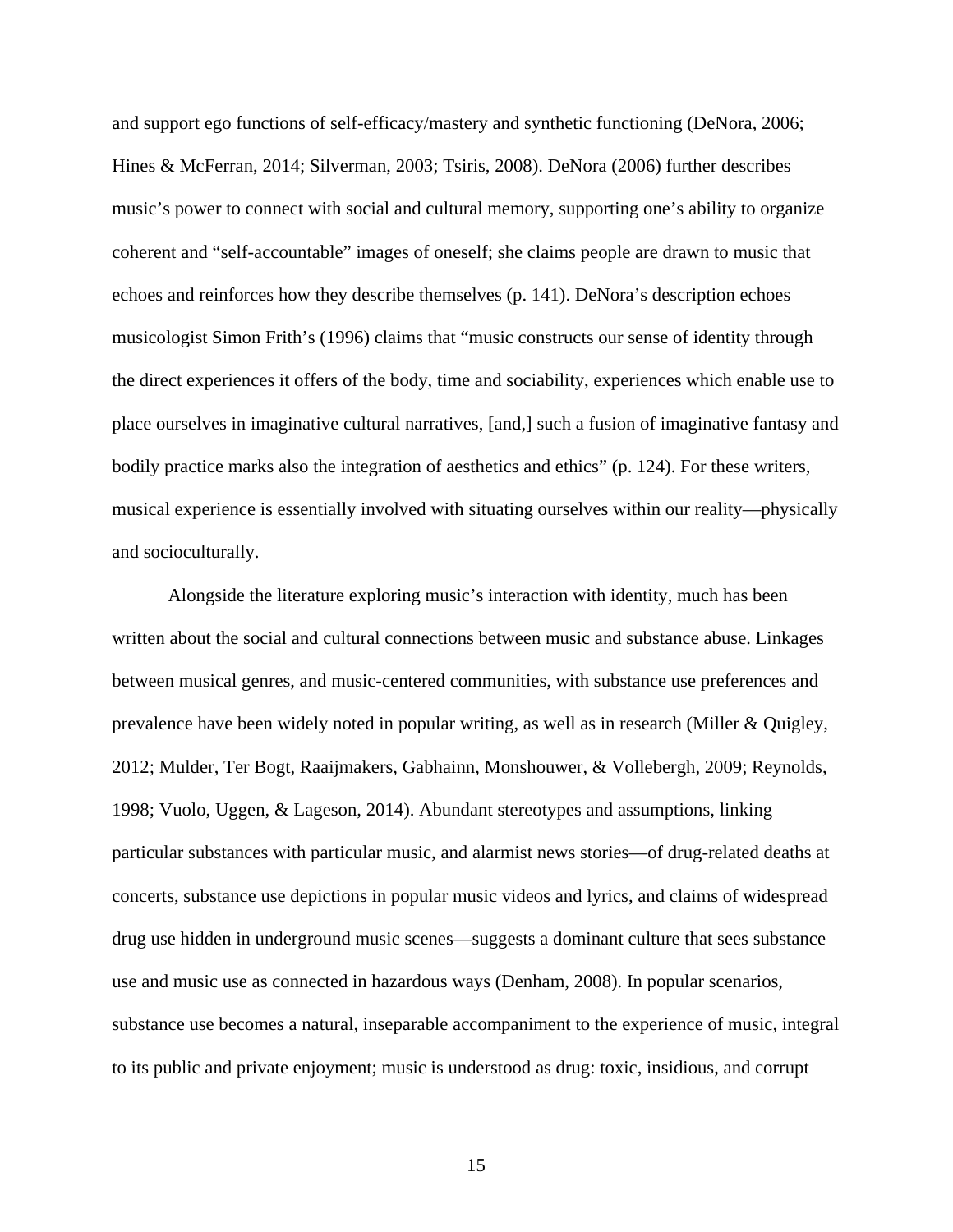(Lee, Battle, Soller, & Brandes, 2011; Sisario & McKinley Jr., 2013; Lozon & Bensimon, 2014). One possible implication of this thinking—that to successfully overcome a substance abuse problem, a person must stop use of the music that has become synonymous with the substance seems at risk of threatening the loss of a valuable tool for identity formation and negotiation that one might want to retain across treatment and recovery. However, to ignore, in treatment, issues of music's interaction with one's substance abuse might mean ignoring barriers to treatment goals—such as cases in which music emerges as a trigger for substance cravings or producer of withdrawal symptoms. The present research hopes to explore nuances of the relationships that can exist between music and substance abuse, to come to a more complex understanding of this topic that it might be more effectively addressed in the future.

# *Music Therapy Interventions and Identity*

Apparent in this brief look at theories of music and identity formation is the idea that music is not a neutral substance—it has the power to influence identity. Interventions that explicitly explore how music and identity relate within the context of MT in substance abuse treatment (and perhaps MT in general) seem to be—in the scope of the present study—few. Ruud's comment that "identity may serve as a bridging concept between music therapy and the role of music in everyday life for the individual" suggests a significant gap in MT's attending to how music and identity function in the lives of clients outside of the therapy room (Ruud, 2010, chap. 3). "Music Audiobiography," "Musical Life Panorama," and "Music Presentation" are the primary examples of interventions in which the inter- and intra-personal processes (in which music can mold identity) become a focal point (Bensimon & Amir, 2010). Research connecting these interventions with substance abuse treatment is scarce. In one example, Hedigan (2010)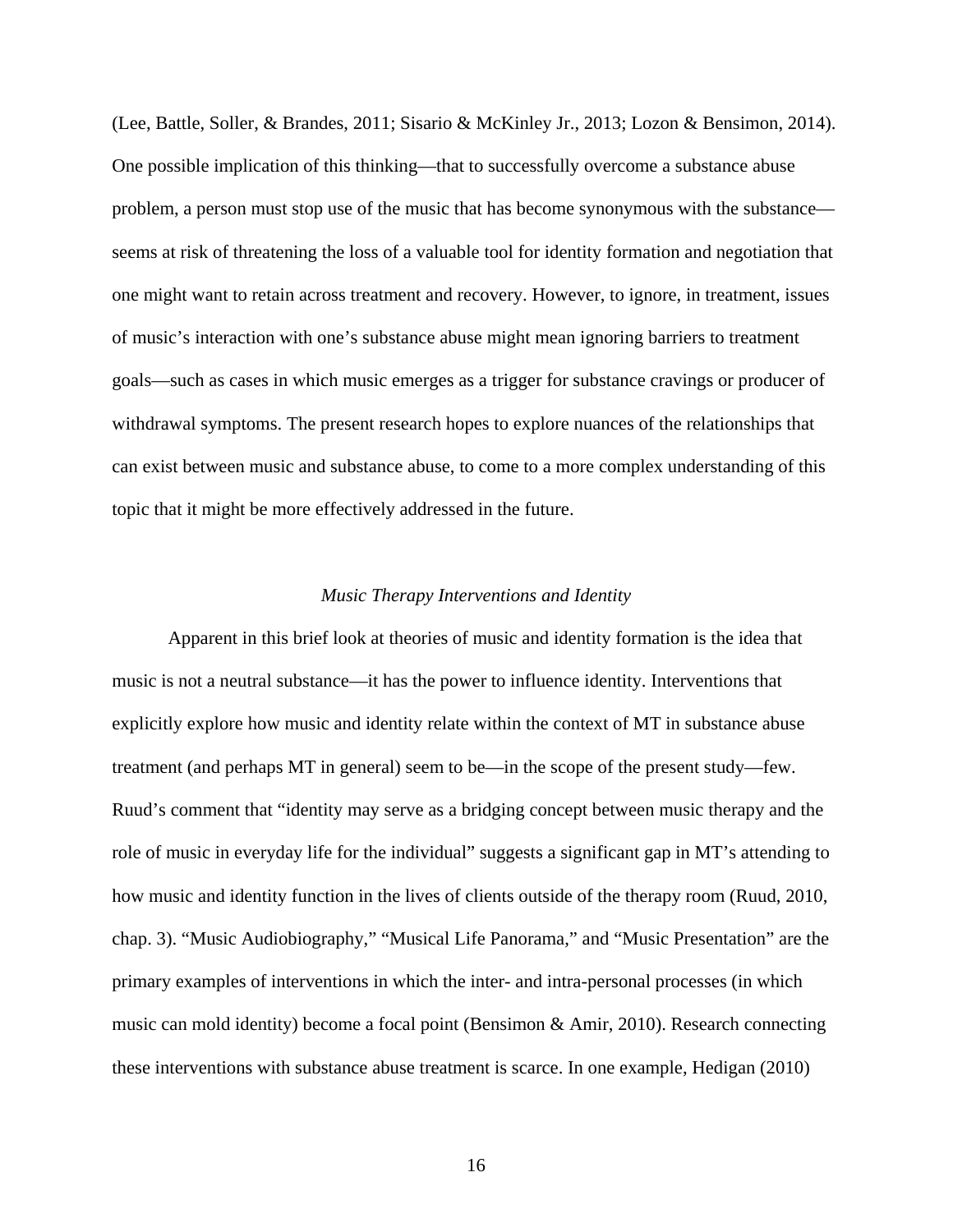writes of MT's (in a group setting) ability to create positive change in substance dependent adults' capacity to tolerate emotional intimacy—the expression of clients' "authenticity" (one's "capacity to be genuine and honest with [oneself] and others") (p.37). Both 'Music Presentation' and group improvisation created uncomfortable situations—challenging to participants' coping and defenses, their resistances to feeling emotionally engaged with each other—but which, through experience and discussion, offered opportunities for emerging capacities for honesty and intimacy.

One area of focus for treatment interventions—perhaps underutilized or underdeveloped in music therapy to date—is the relationship between music and substance use for individual participants prior to treatment. One writer, Horesh (2006), has introduced the concept of "dangerous music": music that, for someone struggling with substance abuse, exists as one of the "emotional and environmental cues and triggers which bring about memories of use or weakens one's self-efficacy, which may bring about relapse to substance abuse" (p. 310). Horesh (2006) found that many of her inpatient substance abuse clients kept their preferred music hidden, not bringing it into the therapy; she found that by facilitating discussion around it, she could engage clients who had been previously unreachable through other interventions. She describes the ways in which—for adults with substance dependency—clients' relationships with their preferred music are involved, directly or indirectly, with the issues they bring to therapy (Horesh, 2010). Despite this, the author observes inadequate awareness of this phenomenon on the part of clinicians. She writes of residential addiction treatment programs indirectly encouraging clients to abandon their preferred music for fear that listening would be detrimental to recovery. After treatment, clients would often return to the music that had held such importance for them with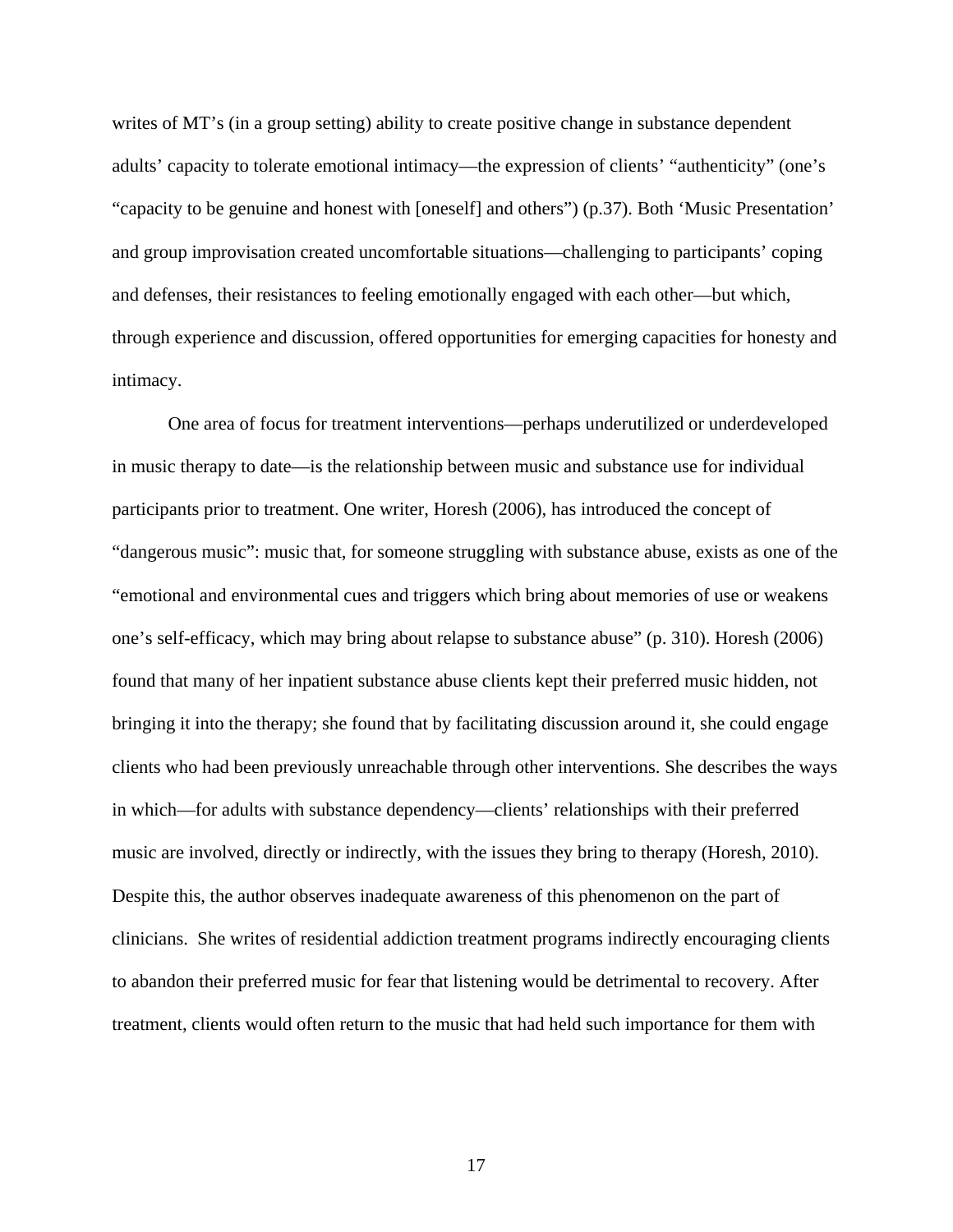inadequate ability to distinguish or navigate the meanings the music had for them, inside and outside of their substance abuse.

Horesh's claims the potential for music therapy groups' facilitating exploration of clients' relationships with music in a safe, contained environment, as well as to discover ways for music to factor into recovery. Horesh's (2010) qualitative study of substance dependent adults in her group treatment reveals a wide variety of relationships with music. She observes ways that music functions similarly to drug use—offering similar escape, relief, and soothing from anxiety or negative affect. She finds ways in which music offers protection from negative feelings through its promoting psychic strength, and ways in which music offers opportunities for mirroring aspects of clients' identities, experiences and feeling states, and supporting their processing these towards an integrated, acceptable whole. Her observations point to music's utility, for some of her clients, as "transitional phenomenon", allowing connection, and also distancing, to and from experience of emotions that might otherwise overwhelm (p. 61-63). For others, Horesh notices a dependence on music, suggesting either their finding escape (avoidance from threatening affect), and/or their inviting immersion into a boundary-less place with the music—lacking the distance and identifying with it completely. Horesh situates such relationships with music as particularly risky for people who struggle with substance abuse, as they might lead one to directly associate music listening with the perpetuation of substance abuse, and/or to seek substance in relief of the emotional overwhelm.

Horesh (2006) describes a frequent goal in substance abuse treatment (especially abstinence models) being clients' removal from the "culture of addiction": the people, places, values, symbols, music, rituals, etc. that might promote their substance use (p. 300). She suggests that, in substance abuse treatment, MT's incorporating music from clients' lives can be a way to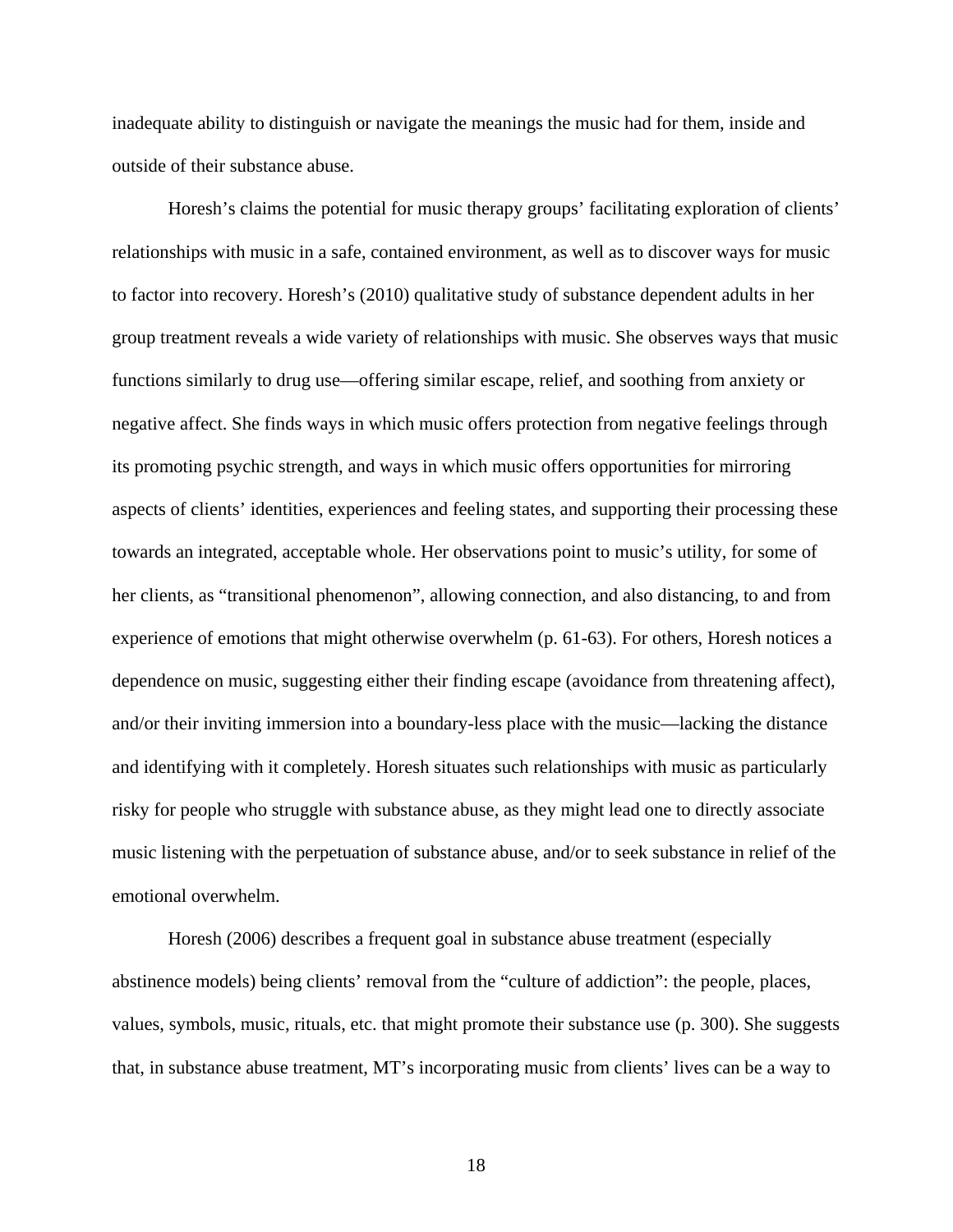explore how clients' identities are informed by and through music—and a way to reveal client strengths and vulnerabilities with respect to their use of music (Horesh, 2006, p. 298).

#### *Summary*

There is a growing trend towards harm reduction-based (as opposed to abstinence-based) models of substance abuse treatment (Bowen & Vieten, 2011; Ghetti, 2004; Glaser, 2014). Given this trend, it seems likely that there will be a demand for more treatment interventions that do not endorse abandonment of the culture of addiction, but rather treatments that embrace the idea of a transitional space between abstinence and abuse. Horesh's (2003, 2006) idea of involving clients' "dangerous music" in the treatment seems to value a similar transitional space—a place of duality in which clients identify with particular music while also acknowledging that the music engages aspects of themselves they would like to leave behind. The preceding literature review suggests that actively incorporating clients' individual relationships with music could be central to MT interventions seeking to access clients' strengths (in areas of mastery, self-esteem, synthetic functioning, etc.) and clients' vulnerabilities (with respect to ego functions, and/or "dangerous music")--in addition to making music therapy more widely engaging. In substance abuse treatment, a focus on music that clients relate(d) to their own substance abuse seems a powerful area for intervention, but one demanding careful examination to determine best practice.

#### **CHAPTER III**

#### **Methodology**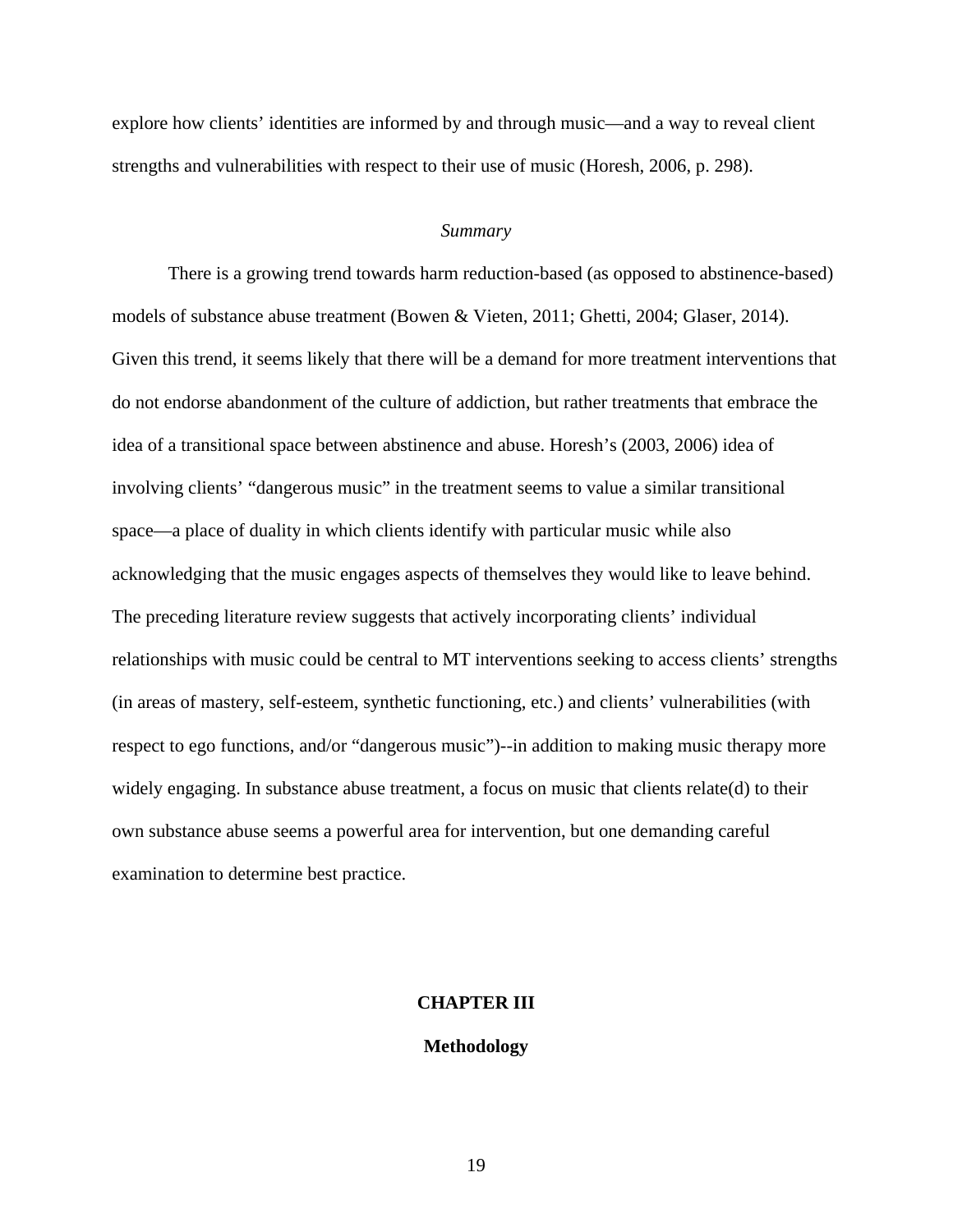#### *Research Purpose and Questions*

This study sought to explore potential relationships between substance use and music use for people in recovery from substance abuse, how this relationship has changed for them over time, and how the relationship may, or may not, have been addressed in treatment. The study had a qualitative, exploratory design, aimed at gaining familiarity with the underexplored relationship between individuals' substance abuse and their relationships to music (or 'use of music'), and asking the questions: 1) to what degree such a relationship may have changed as following their experience of substance abuse treatment (including MT or not)? and 2) what was the role of the particular therapeutic interventions (MT or not) in facilitating such change? The study carried several assumptions. The first assumption was that music can play a role in identity-formation for people. The second assumption was that music can relate to substance abuse in people's lives—possibly functioning as a cue for substance craving, or as a tool for reintegrating previously dissociated states and affects that had been managed with substance use and now need to be tolerated without substances, through the support of a therapeutic relationship. The hope for this study was that its findings might suggest treatment recommendations for MT in substance abuse treatment: alterations to existing—or new ideas for—treatment interventions, in order to promote client strengths and progress towards client goals.

#### *Research Method and Design*

 This study was conducted through interviews at one time point. Given that the design was exploratory, the research needed to be able to capture a wealth, variety and nuance of participant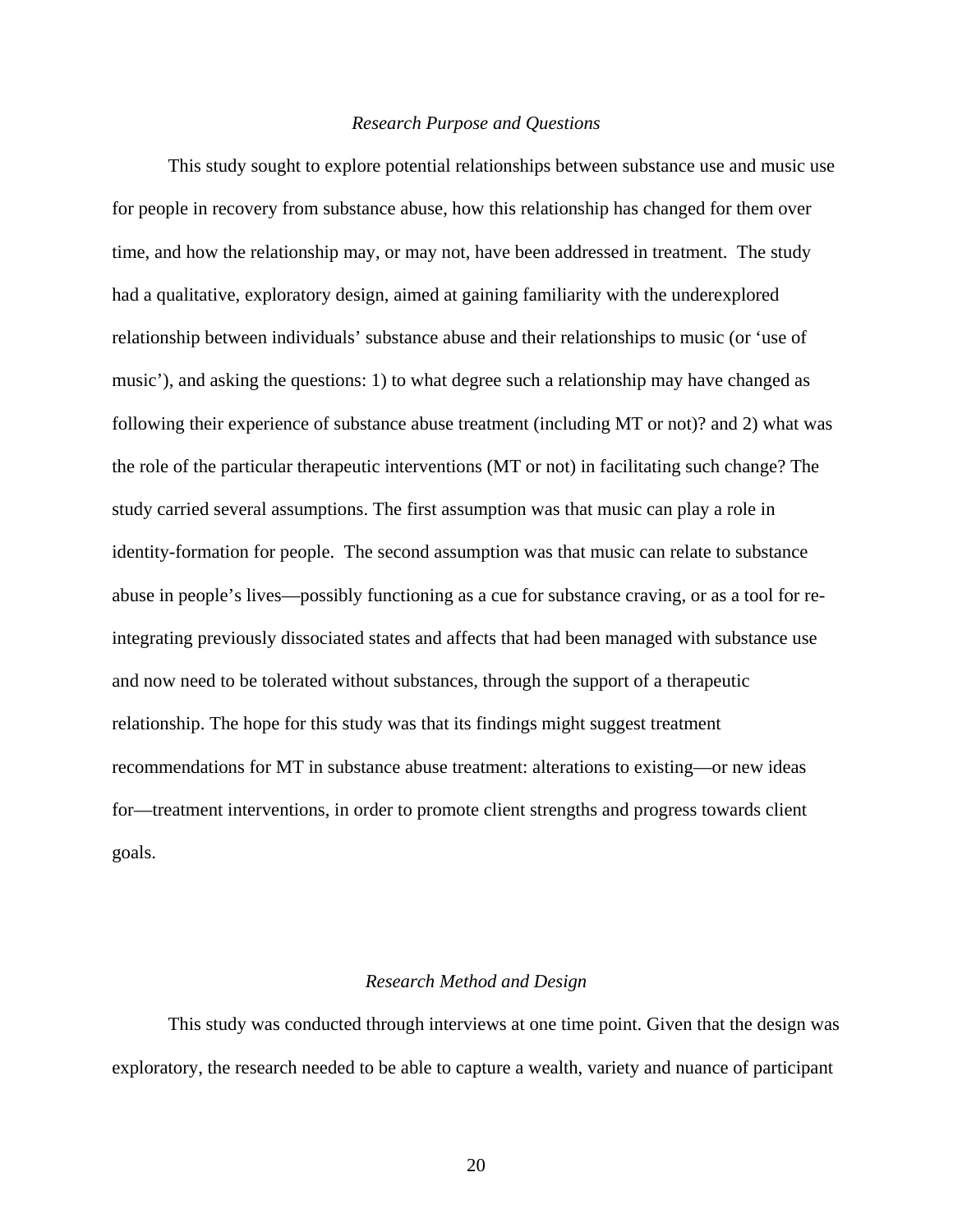responses. In interviews participants explained complex answers to questions regarding the

following themes:

1) ways they use music, 2) their motivations for engaging (or not engaging) with music, 3) connections between music and substance abuse in their lives, 4) how their relationships with music may have changed over time, 5) how (or how not) substance abuse treatment (including MT) engaged/involved their relationship(s) with music(s) in their lives, 6) how they see substance abuse treatment (including MT) as influencing any changes.

This research's interest in clients' complex, subjective experience required a qualitative, interview-based design. The variability of different people's uses of music and valuing of aesthetic experience—are much-debated, complex topics. An interview-based research design allowed for data collection across a wide-range of participant experiences—with treatment and with relationships with/between music and substance abuse. Due to the exploratory design of the study, data was not representative or generalizable.

 It must be stressed that an additional underlying assumption held by the author of this study was that individuals have complex and variable relationships with music, based on personal history, a multitude of cultural backgrounds and environmental contexts. This study has made no generalizations across cultures or other diversity factors, exploring only the experience of certain people, within certain types of substance abuse treatment, and the described relationships between music and substance abuse in their lives. Additionally, given the variety of different substance abuse treatment models, the proposed study has certainly been limited in access to participants of certain interventions. Also, the inclusion criteria for this study indicates that participants must be clean/sober for at least one year, and, therefore, the study lacked access to those participating in harm reduction-based treatment programs, in which total abstinence has not been a requirement or treatment goal. Likewise, the sample's criteria excluded those who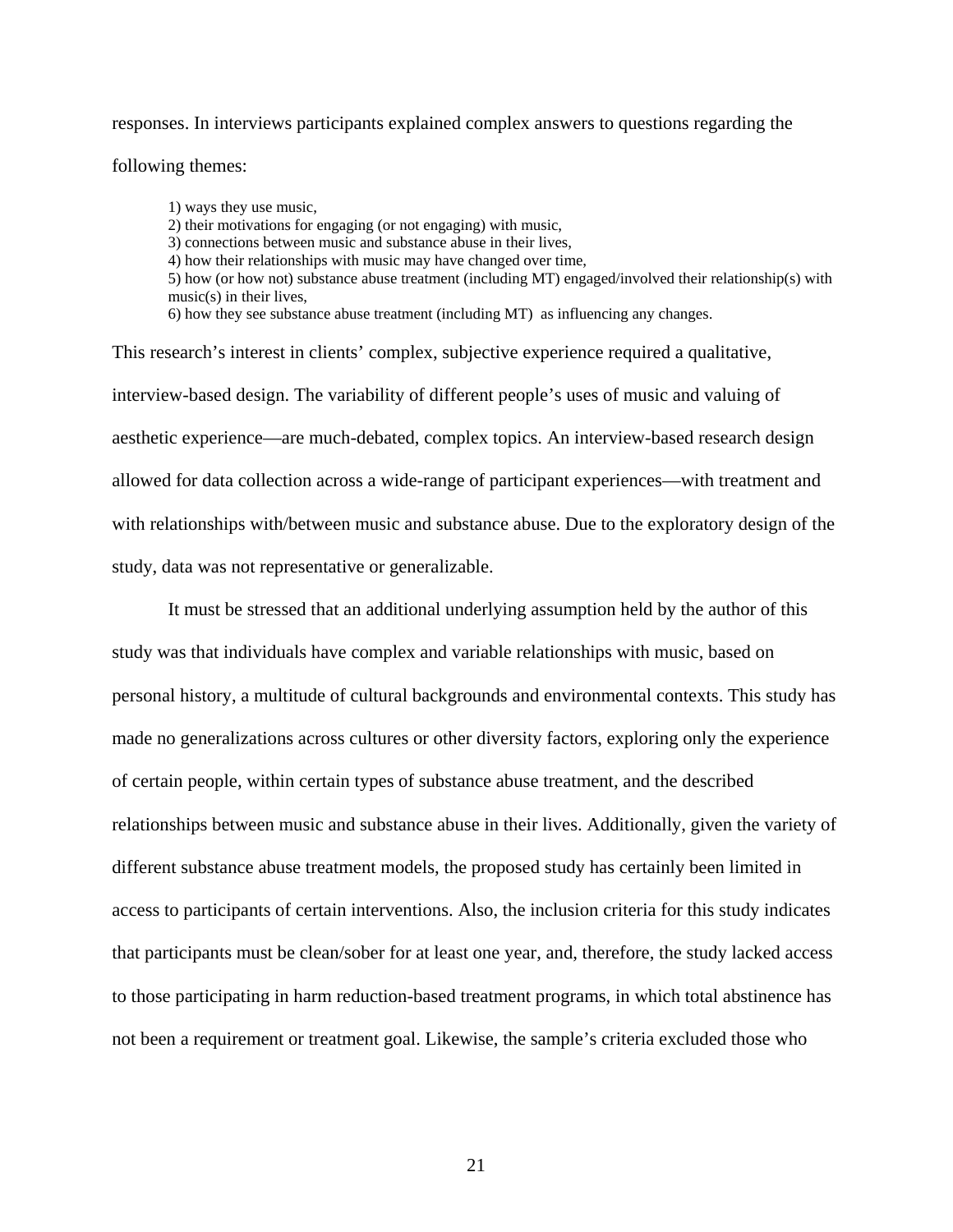continue to use addictive substances but are clean from the substance(s) for which they sought treatment.

#### *Sample*

 The population studied was individual adult former or current participants in substance abuse treatment. The sampling frame required that participants be 18 years of age or older and speak English. Inclusion criteria maintained that participants self-identify as having a history of substance abuse, that they had participated in substance abuse treatment within the last two years, and that they be at least one year clean/sober. Accordingly, exclusion criteria prevented from participating: people under 18 years old, those whose participation in treatment was over two years ago, and those clean/sober for less than one year. The San Francisco Bay Area, where interviews took place, has a large, diverse population and many substance abuse treatment resources. Given that this exploratory study did not concern a large population, a random sample was difficult to locate, creating a nonprobability sample type. Sampling technique was snowball sampling, in which initial participants were contacted following their response to a flyer advertising the study, and further participants gathered through an expanding network. The majority of participants interviewed, however, were located through their individually responding to a posted flyer. Participants completed Informed Consent Forms in advance of being screened and interviewed. Interviewer informed participants (in advance of their participation) that anything they wish not to share should be left out of their interview, and that at their request, particular pieces of their interview may be cut from data. Confidentiality of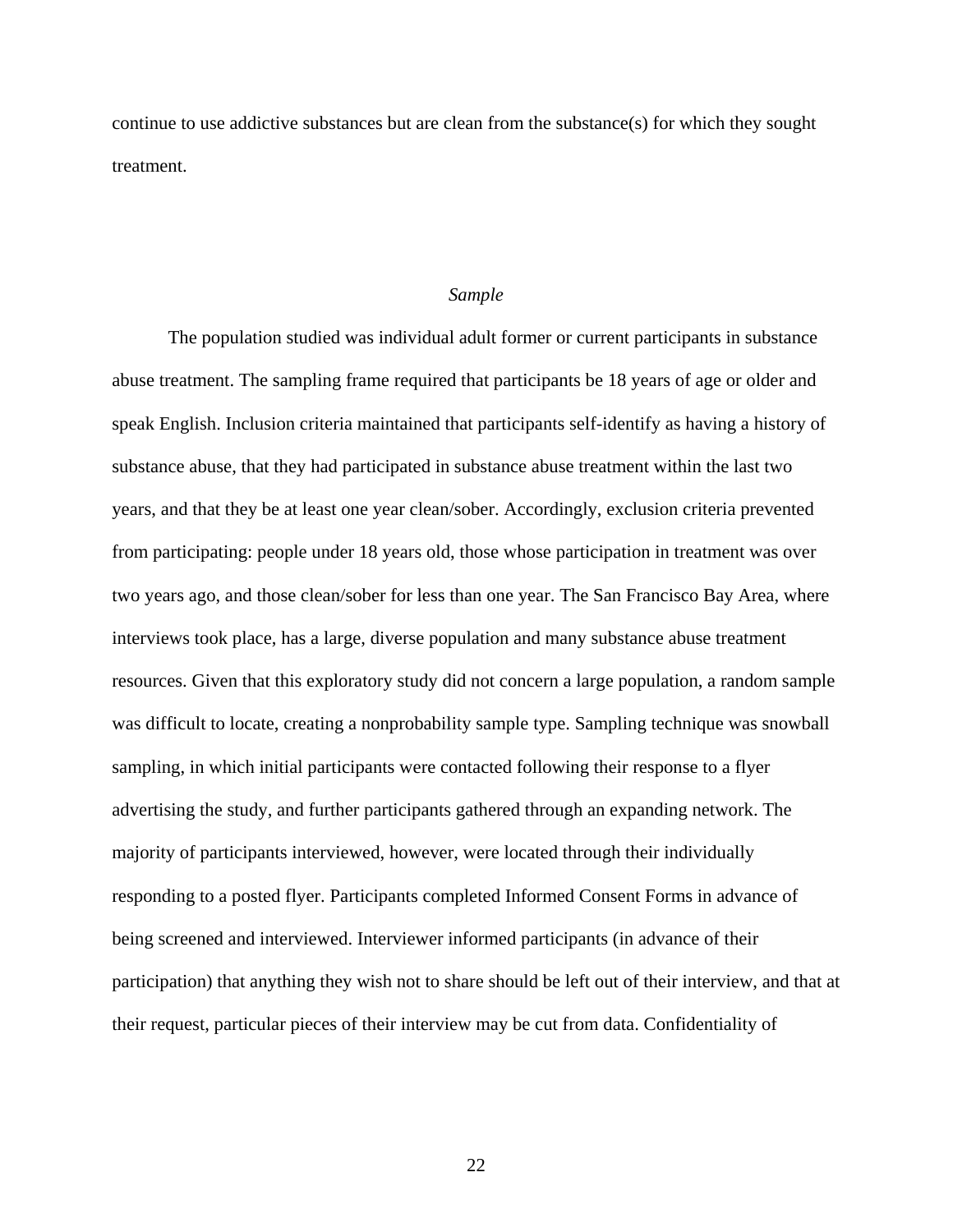participant information was maintained through de-identifying all data after collection, for the purposes of data analysis and reporting findings.

#### *Ethics and Safeguards*

Participants were asked for a name with which to be addressed in our correspondence, but participant names were not included in the data collection, nor were they recorded in any way. A potential benefit for participants of this study was their possibly gaining an opportunity for reflection on an aspect of their lives (the relationship between music use and substance use) previously unexamined—an opportunity for self-inquiry; however, no data was solicited to determine if any of the study's participants received this benefit. As all participants were adults, self-identified as having histories of substance abuse and treatment, and that interviews were performed by phone or in person at locations selected by the interviewee, I identified no risks to participants through their involvement with this study.

The researcher was the only people who had access to the survey data. All research materials including recordings, transcriptions, analyses and consent/assent documents will be stored in a locked file for three years, according to federal regulations. In the event that materials are needed beyond this period, they will be kept secured until no longer needed, and then destroyed. All electronically stored data will be password protected during the storage period. A general summary of the findings will be used for presentation among the social work community, for my MSW thesis dissemination and for archive in the Smith College library network.

# *Data Collection*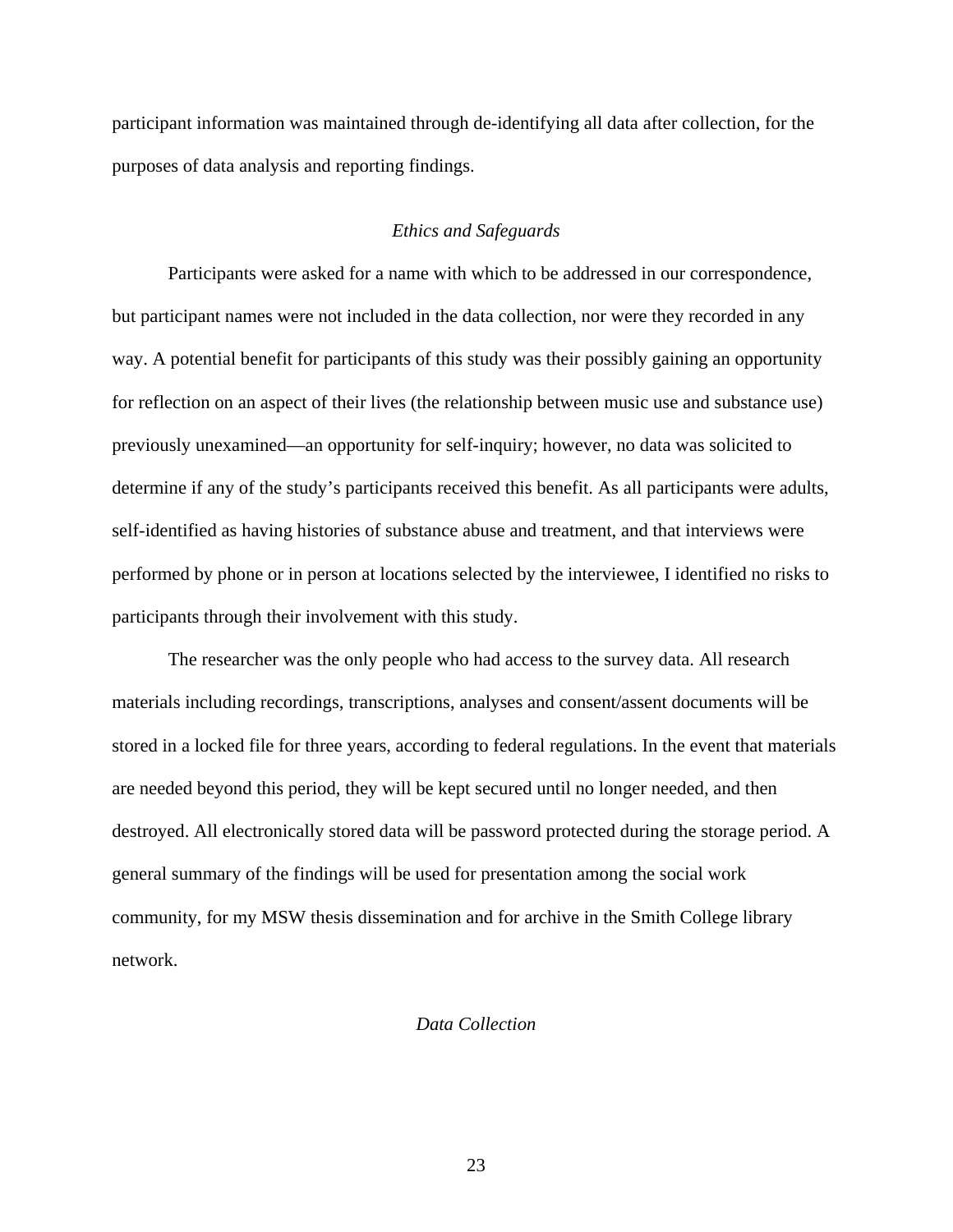Recruitment took place via flyers posted at multiple locations in the San Francisco bay area; all locations were meeting places or community centers created for people in recovery from substance abuse. The range of locations included some tending to serve people of middle and upper class backgrounds and others tending to serve homeless or low-income clientele. One location serving many queer-identified clients was also chosen.

 Interviews were conducted in person and by phone, and covered topic categories as listed above, under *Research Method and Design*. Participants were first asked for demographic data including: 1) age, 2) self-identified gender, 3) self-identified race/ethnicity, 4) average annual income and dependents, and 5) length of time clean/sober. Qualitative data was culled from questions asking first for participant descriptions of current relationships with music—listening habits, motivations, and the identification of different uses of music. Questioning proceeded to explore potential connections participants observed between substance abuse and music in their lives—descriptions of such connections (if present) and their development through the person's struggle with substance abuse. Lastly, questions looked into participants' experiences in substance abuse treatment—how treatment interventions did or did not address the substance abuse/music relationship (if present) and how this relationship, and the participant's relationship with music in general, might have changed through their experience of treatment and recovery.

The central weakness to this methodology was its inclusion of an unrepresentative sample, producing data that is not generalizable. Another limitation was the potential for participants to be only those who have had a particularly positive experience with substance abuse treatment—or those who have viewed treatment as "successful" in ending their substance abuse. Sampling necessarily excludes those for whom a treatment occurred within a nonabstinence model.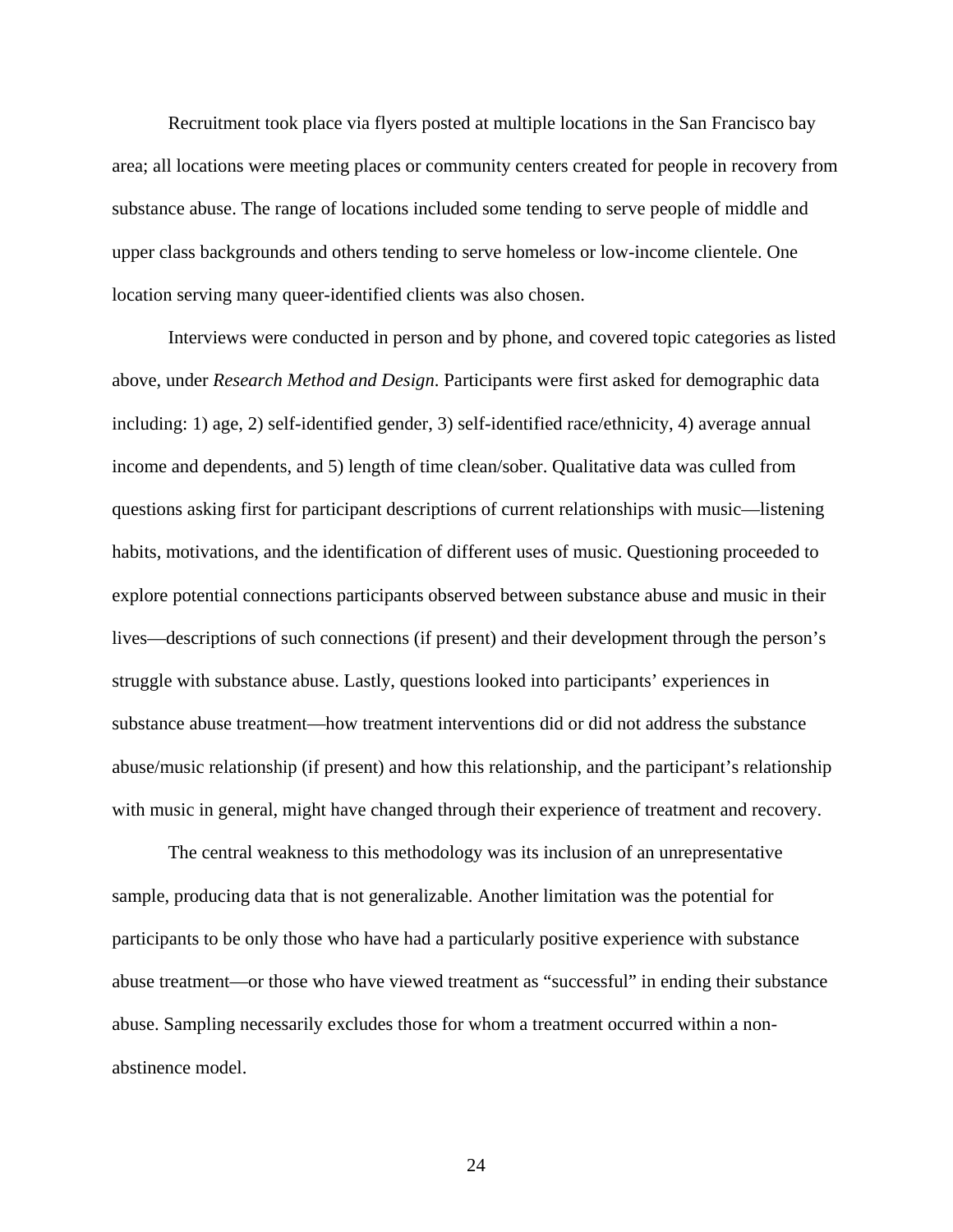#### *Data Analysis*

The data for this exploratory study was analyzed for thematic similarities and trends using a qualitative-narrative method. The narrative method is positioned to interpret human experience through the exact words of subjects' stories about their lives. The method seeks to understand participants' experience from their perspective and to highlight the meaning-making that occurs as people construct and relate stories. Narrative theory privileges an understanding of people's identities as malleable—as being constructed and deconstructed, affirmed and adopted as well as challenged and contested—by people across the lifespan (Horesh, 2010; Riessman and Quinney, 2005). This emphasis was important for this study, for its task of asking participants to describe experiences at present and in retrospect, to explore potentially unexamined relationships, and to reflect on how such phenomena may have changed through time and treatment.

Interviews were audio-recorded, transcribed and coded thematically through analysis of descriptions and patterns. In organizing qualitative data, I extracted themes to each question, observing thematic similarities and trends within participant's narrative answers. Themed code groups included: 1) *relationship to music* (related to how people describe using music currently and how music functions within a their experience), 2) *connection between music and substance abuse and/or recovery* (gathered from interviewees' descriptions of current uses of music relate to substance abuse and/or recovery, 3) *changes in relationships* (related to participants' descriptions of changes—or consistencies—in their uses of music prior to their sobriety and across their processes of recovery), 4) *changes in attitudes and approaches* (relating to participants' descriptions of changes—or consistencies—in their attitudes towards music, and their characterizations of their pursing musical experiences, prior to their sobriety and across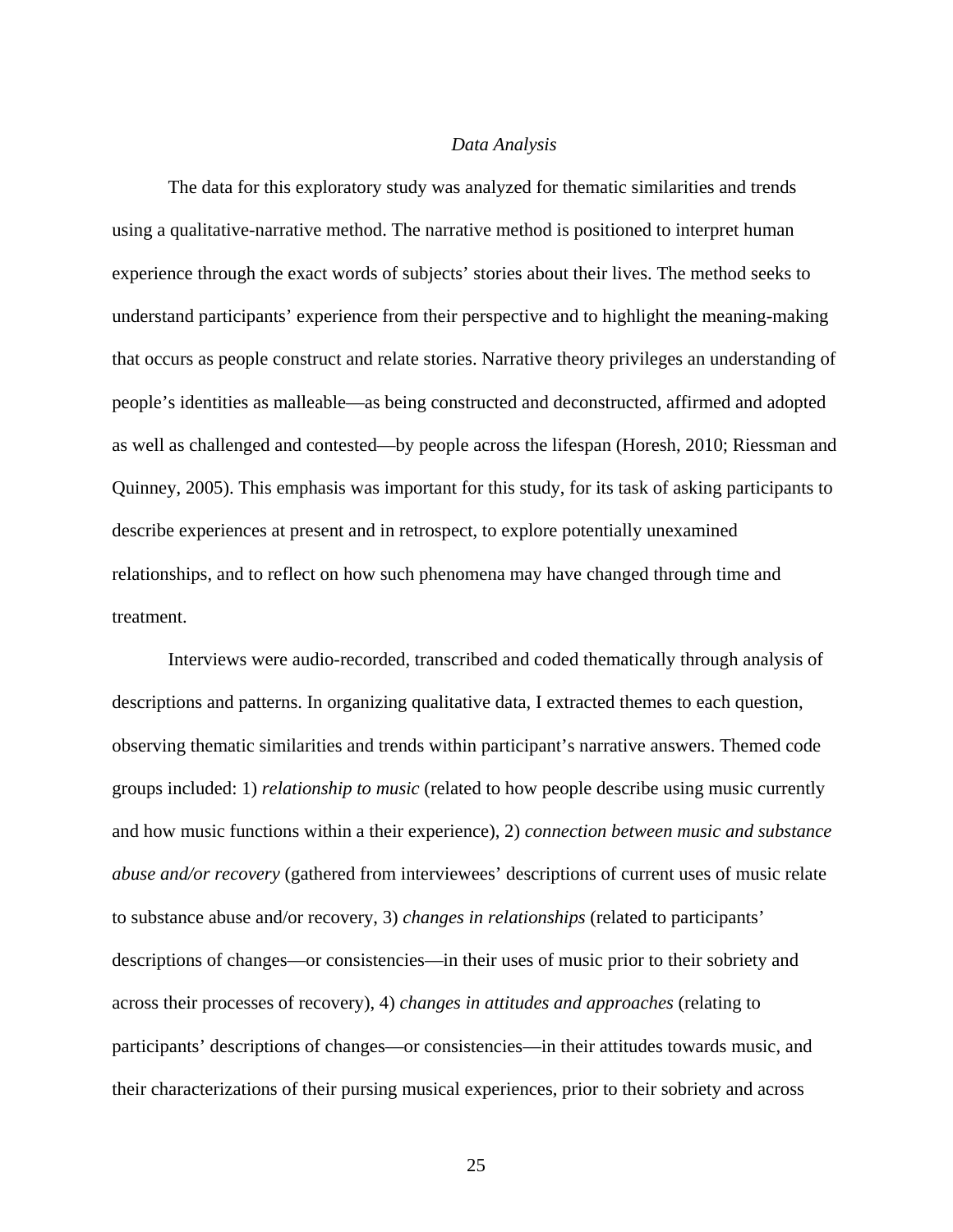their processes of recovery. After analysis, I related data findings back to research questions, drew some theoretical considerations from the literature, and assessed findings for nongeneralizable recommendations for substance abuse treatment, as well as for areas of ongoing research.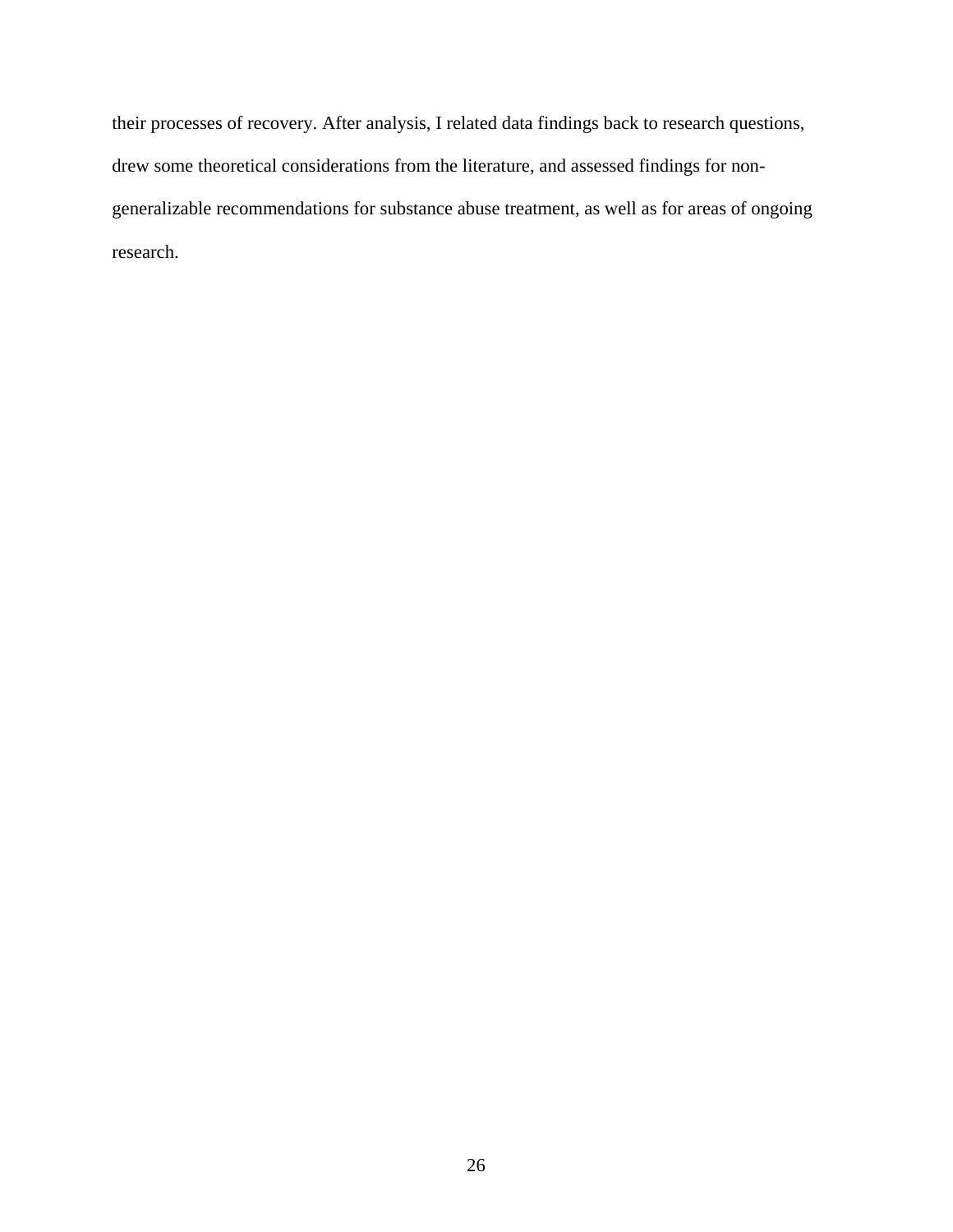#### **CHAPTER IV**

#### **Findings**

 Interview questions, were divided into four categories: 1) current relationships with music), 2) potential connections between music and substance abuse and recovery from substance abuse, 3) changes in relationships with music across recovery, and 4) experience of music in treatment situations. Each category included a number of open-ended questions that generated narrative answers from participants, describing and exploring their experiences with and uses of—music, and reflecting on these relationships as participants have entered recovery. The same four question groupings were then used to organize the findings in this chapter. Predictably, though, participants' narrative answers were not containable within such a categorical framework. For example, many participants' answers to questions about their current uses of music often included some descriptions of past uses of music no longer present for them, as well as information about how their present use of music relates to their experience of substance abuse and of recovery. So, the data presented below includes quotations from all question categories, grouped and presented as applicable to each category.

In the following organization of findings, I have published exact quotes—excerpts from participant answers—with my only edits being ellipses, to shorten the excerpts without altering their original meaning, and bracketed words that I have added at times for clarity when the interviewee used a pronoun—or skipped over a pronoun—due to the context of the sentence. I had indicated each of the eleven participants with corresponding, randomly-assigned letter (A-K) designations and have not included any identifying information in my data collection, to assure anonymity.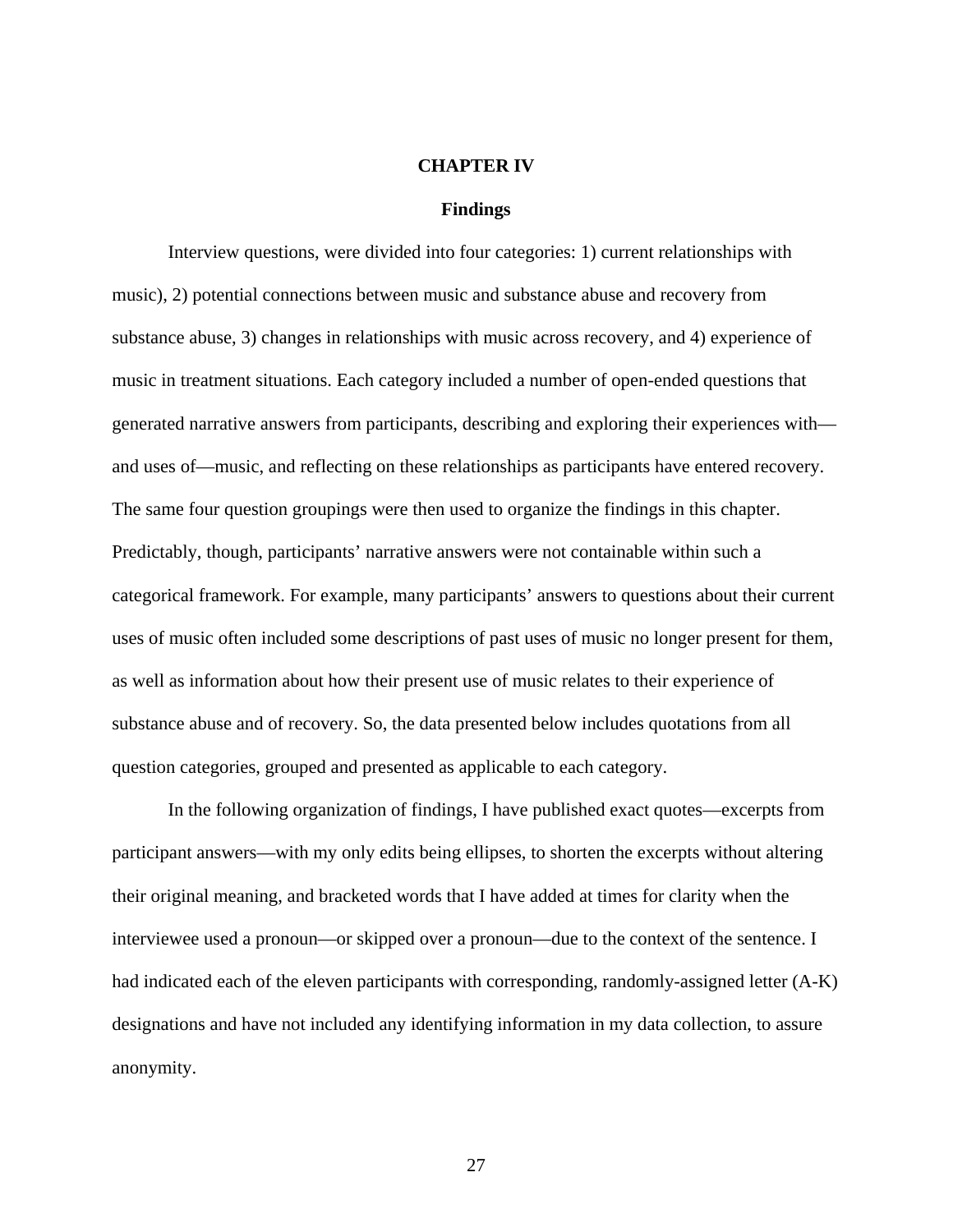### *Summary of Demographic Information*

Eleven participants were interviewed for this study, offering a small, but diverse sample. The area of least diversity was age, the age range of the sample covering only 39 to 64 years. Six of the eleven participants were between the ages of 44 and 47; three participants were in their fifties (55, 56, 58), and participants included one 39- and one 64-year old. With respect to gender identity, five participants identified as male, five identified as female, and one participant identified their gender as intersex. Answering a question as to how they described their race and/or ethnicity: two participants identified as African American; two identified as Native American. Other participants described unique (within the sample) racial and ethnic identities: White, Korean, Filipino/Asian-Indian, White/Native American, and White/Jewish, Native American/African American/White. Interviewees reported a variety of lengths of time clean/sober: 13 months (2 participants), 5 years (2 participants), 6 years (2 participants), and 12, 16, 18, 20, and 30 years. With respect to how participants reported income, two reported annual income as lower than \$12,000, three participants fell within the \$34,000-\$40,000 annual income range, four fell within the \$50,000-\$60,000 range, one reported annual income at \$70,000, and another at \$100,000. Regarding treatment experiences, all participants had experience of 12-step recovery groups, two additionally had experience inpatient programs, and two others had experience in both inpatient and outpatient treatment.

#### *Current Relationships With Music*

 The first group of questions was aimed at eliciting responses describing participants' relationships with music at present in their lives, asking how they "use music in [their] daily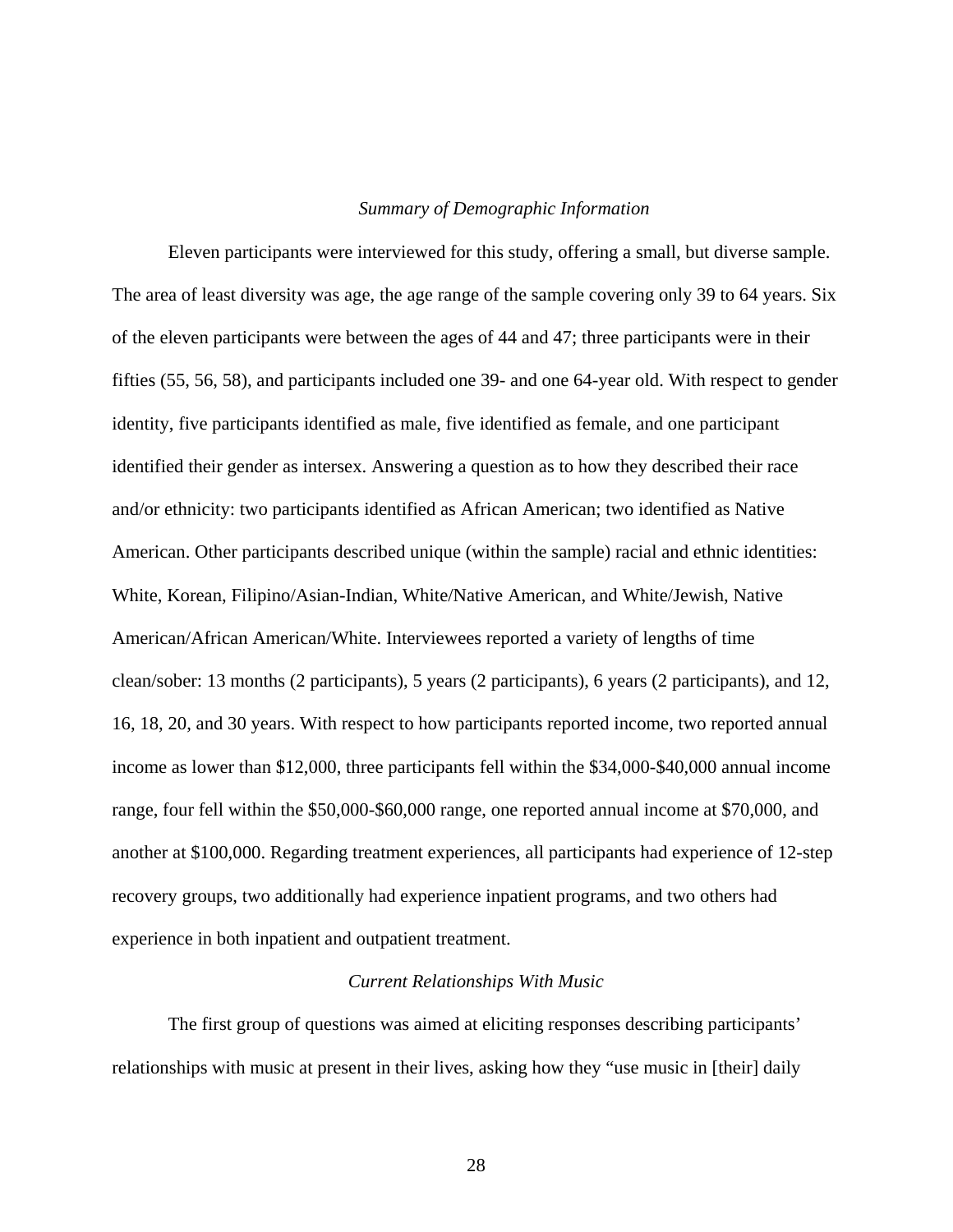li[ves] currently," about what settings and activities involve music for them, about their "process of deciding what to listen to (or play) and when," and whether or not, and why, participants return to—or avoid—particular music in particular time and/or space, or altogether. The narrative nature of participants' answers allowed for a variety of data describing how music functions in their lives. Though no participants' answers were the same, existing similarities allowed me to create four groupings within which to categorize responses.

# *Music As Stimulus*

 Participants' answers revealed the variety of ways music functions as a stimulus, introduced at a particular time to produce a specific response. Five of the eleven interviewees described ways in which they seek music as a stimulus for energy or excitement. For several, their uses of music during the morning—"to get me going" (F), "to be on 'go-time'" (C), "to help my day get started" (A)—were among the first uses of music they mentioned, suggesting some immediacy in this association. Some spoke of the value of music during exercise:

If I wanna exercise, I'll listen to music to pump me up…I may listen to certain types of music to lift me energetically—[music] that's kinda fast. (B)

 I've kept health, so at this age I can still skate, so when I go skate, I listen to aggressive music to get me excited. (C)

Others referenced learning about music's power to excite—to stimulate—they've gained through their experience of hard rock and electronic dance music communities:

Music can excite you too—like metal—if you have really fast, loud music, people move around. (D)

Recently I've come to realize there's so many frequencies and levels you can't explain—you don't hear these sounds normally—they excite the mind—colors come, shapes come—it's like being born again as a baby—everything's new and you don't have words for them and you just adapt to them—that's why I like electronic music…I don't get that stimulation anywhere else. (A)

Many (B, C, D, F, H, and I) observed a reciprocal method in using music to soothe, to calm. Some used language seeming to imply a calming effect on the nervous system: "It's part of selfcare, to take care of my body, to calm myself down" (C), "certain tones and frequencies will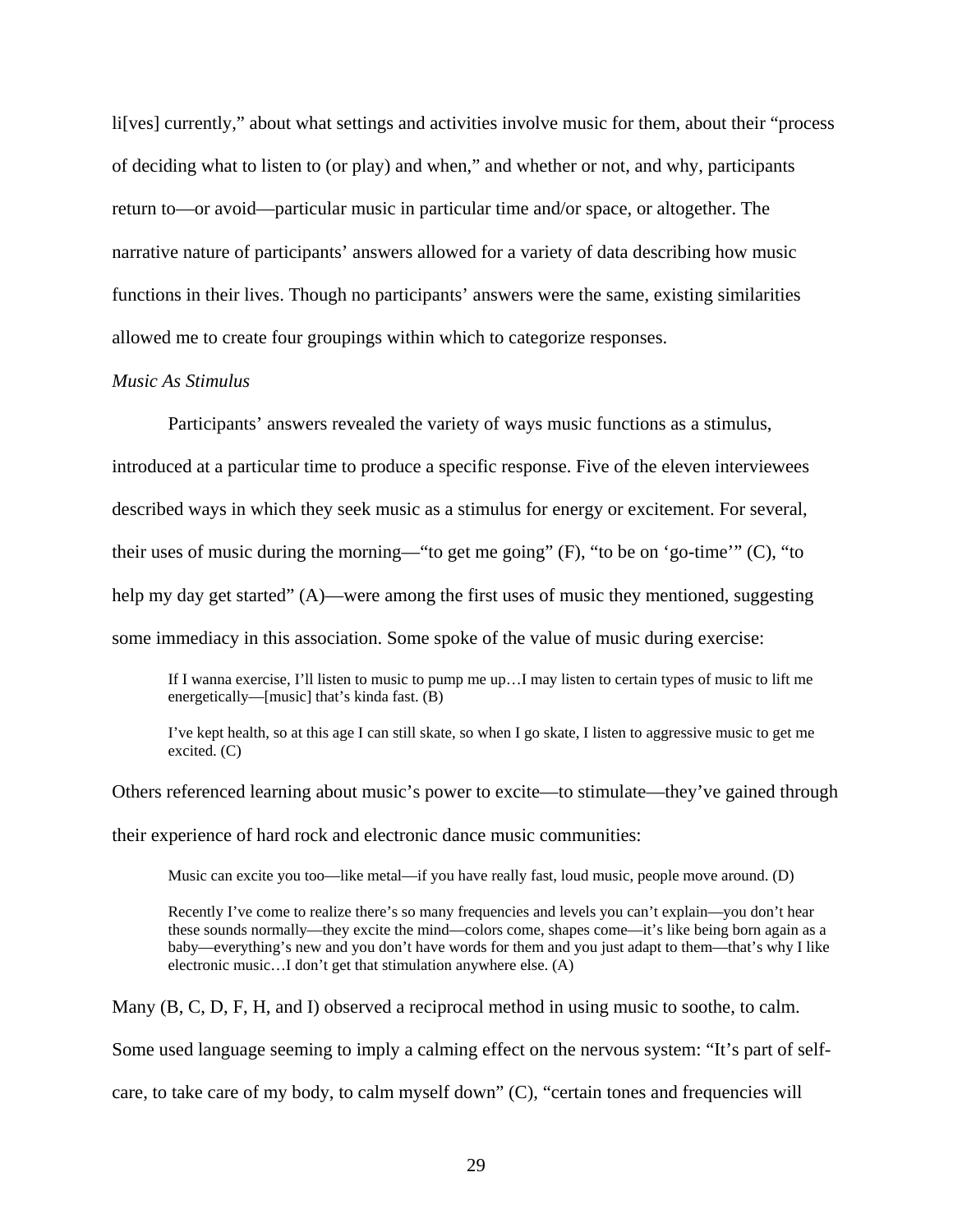relax my body rhythm" (I). Five participants also described using music specifically as a

stimulus they introduce in order to filter, compete with, or drown out other unwanted

environmental stimuli. Most spoke to this task directly:

There's noise in my environment I need to cover up, filter external sounds. (E)

I put it on to drone out whatever I don't want to hear. (A)

I listen to loud music to shut out all the noise. (J)

[I use music] to basically absorb some of the outside noises that are around me and could be detrimental to serenity. (K)

Others named this use of music as an imagination or memory-based way to "escape":

A form of escape—and that's really what it is—it can take you to a place, it can make you cry, it can make you laugh, but it can take you to a different place. (D)

It helps me get outta myself and be in someone else's world for a minute. (F)

I try to escape the reality that I'm at using music—that takes me to places that I remember, maybe from the past or maybe in the present. (K)

In the above examples, people describe music functioning as something they add to their

environments in order to alter their experience of the world around them: to avoid whatever is

uncomfortable and, for some, to all but remove themselves from that reality.

*Music As Tool For Emotional Regulation* 

Another similarity that seemed pervasive across the majority of participants' experience

was their using music to help modulate their moods. Speaking broadly about using music in this

way, some said:

[I listen to music] to keep my mind in a serene place, to keep my mind in a place of good mental attitude.  $(K)$ 

My motivations for listening to music usually has to do with my mood, my life circumstance—what I'm going through. (C)

Others spoke more definitively about selecting music in order to change their mood:

It actually changes your mood…if I'm in a bad mood, I'll put on something to better my mood, something to lift my spirit. (D)

[I use music] therapeutically…I use it to change my moods. (G)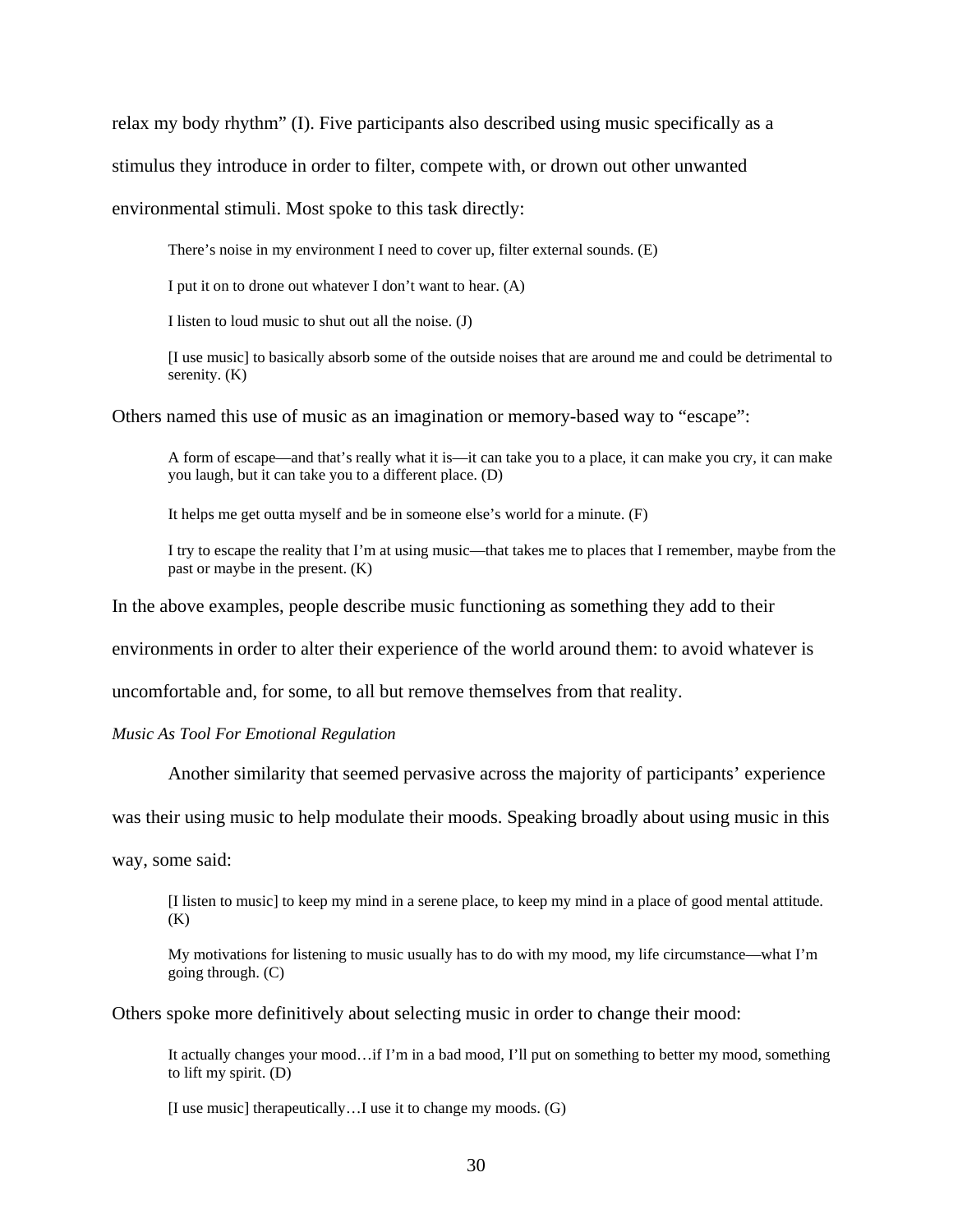There are certain songs that are inspiring to me, so I'll listen to that if I'm feeling kinda down. (B)

It helps me be not so focused on the negative. (F)

Participants described also seeking out music that seemed to reflect their emotional experience.

Several mentioned valuing music's ability to underline their emotional state:

I look to music to reinforce emotions, especially when I have affection for somebody or a friendship or just an experience I've had that collaborates with what I'm trying to do in life…I look for music to go along with what I'm doing or where I'm at. (F)

I put on whatever, according to how I feel…music's terribly important in my life…it enhances my mood a catalyst to bring forth more emotion. (A)

Others talked about music's serving to validate their emotions:

 I like the fact that it validates my feelings…of pain, fear, love, joy, happiness…it sings about all that kinda stuff. (J)

I find something that identifies with my stress…to reflect it in some way—I'm not alone, these people went through it—I'm not as bad an egg as I think I am. (C)

Some participants described ways in which they experience music as supporting their identifying

and processing emotions, saying:

[I use music] to let my emotions out when I can't express them verbally—or share with other people…as a tool to let it out, to work through. (C)

I use it to get in touch with what I'm feeling, and expressing that, having a sense of mastery over that. (G)

[Music] puts me in the mindframe where I can direct my thinking better—processing, imagining, being creative…it's very calming and resourceful to be able to do those things in a quiet atmosphere with music playing. (J)

Sometimes if I'm emotionally in turmoil, I will seek out Beethoven because the turmoil is in the music and is treated very well in the music…I used to put on Santana when I was angry because it's very passionate. It helps me to see my emotional turmoil as less upsetting, that it's part of life. (H)

#### *Music As Medium*

Another theme that emerged from participants' answers to questions about how they use

music was as a medium—a "connection" (J) or a "bridge" (I)—to their accessing something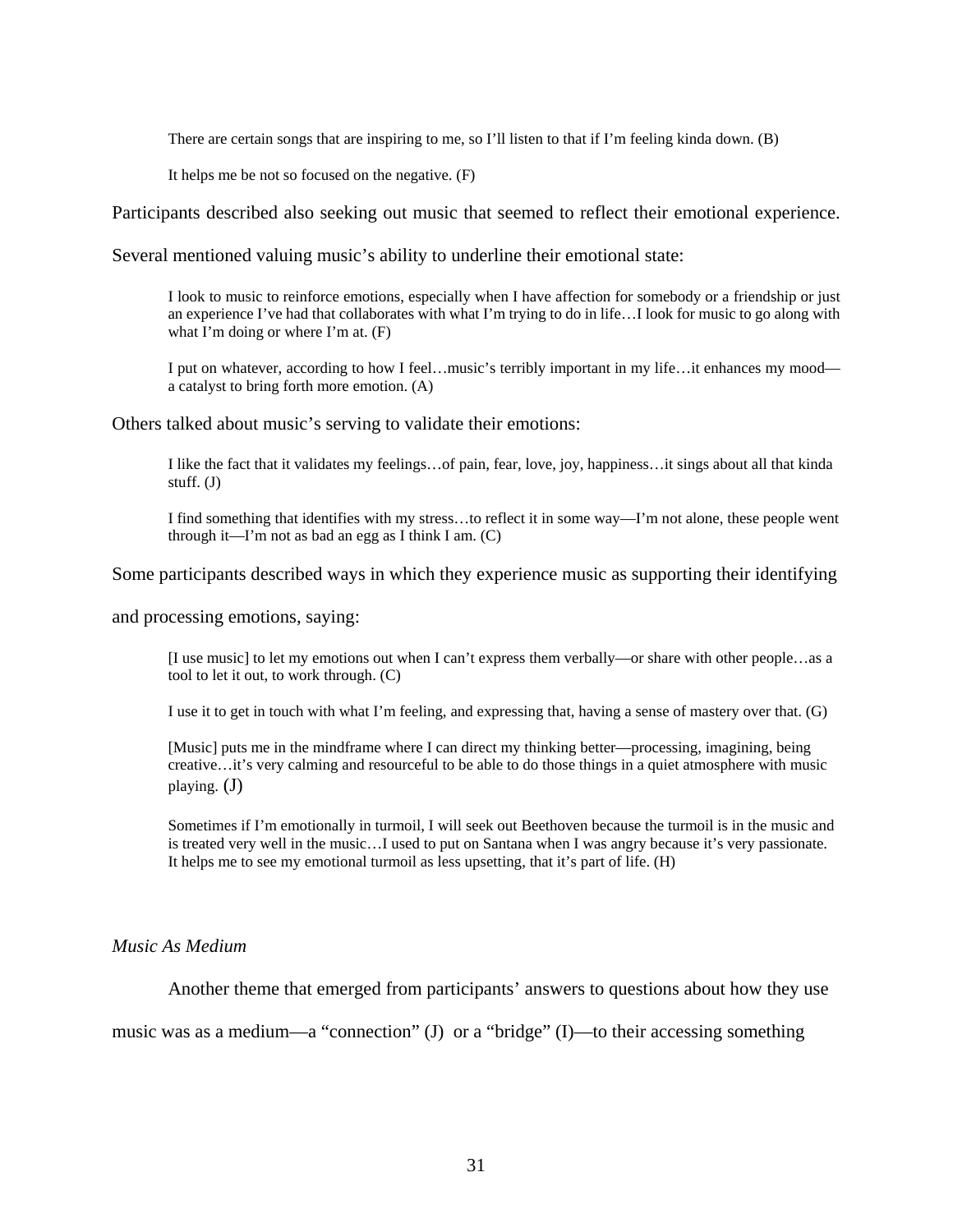otherwise more removed. For some, this use manifested in their experience of social

contact/engagement, through or via, the music:

It's like I have a personal friend who's singing to me. I will imagine my fiancé singing it to me, a personal connection. (J)

[Re: record listening] It's like having somebody around. (E)

[Re: singing in a choir,] There's an ambience of having participated in that that gives me a sense of upliftment, creating something together. (E)

It helps me engage with kids—if I engage with them through the music, it's meeting them where they are we build a bridge that way that we might not have otherwise. (I)

I like how music always brings people together too, which can be a little tough—lots of people drinking at concerts. (A)

For others, music appears to be a medium through which they are able to bring their awareness to

#### the present moment:

I use music] to bring me back—it kinda grounds me…it stops my mind from racing...calms me down, gets me centered…it helps me to be present in the moment. (F)

It helps me so much to set the moment right, whatever it may be, whenever time. (J)

There's a constant beat, keeping me aware of my surroundings (I)

Several participants seemed to connect music with their experience of mindfulness practices,

with music as an object of focus.

### *Music As Means of Self-expression and Self-identification*

 Lastly, participants' descriptions of their current uses of music included much to indicate that their listening to, and playing, music served as sites of self-expression and selfidentification: a means of both affirming and communicating aspects of their identities. One participant who is a musician described making music as a "creative outlet, [where] I get to express myself" (G). Another musician told of using music to "inspire myself" and to "uplift,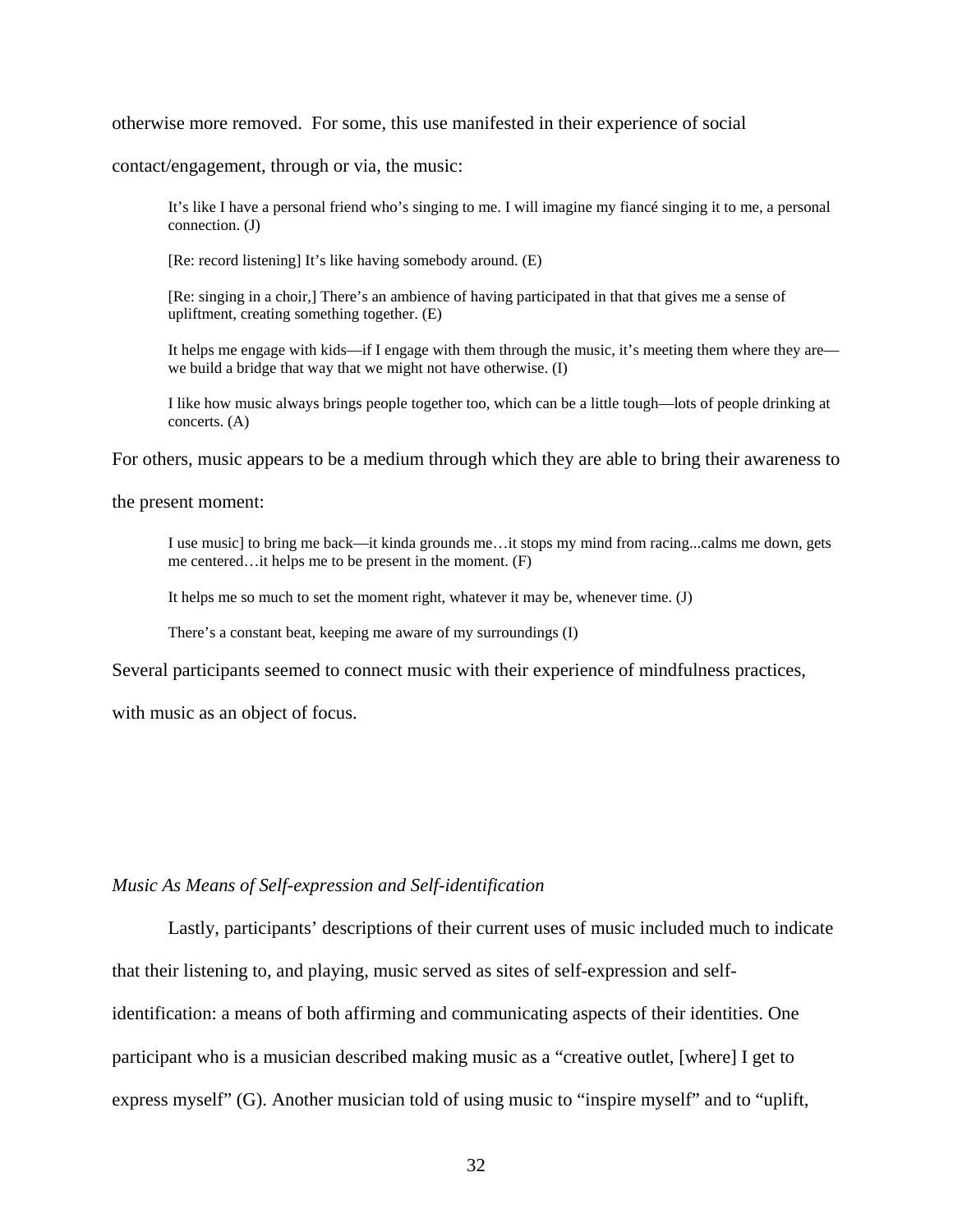[and] inform" others; the participant spoke of using music to communicate certain belief systems

to listeners:

spiritual matters, things about history—popular subjects—anything from learning about the constitution to learning that our history is just the record of the winner of the war. (D)

In other answers—the few responses in which participants described their avoiding music for

reasons that did not relate to substance abuse—music's violating aspects of one's core beliefs

were listed as particularly off-putting. In fact, only one of the eleven participants talked about

avoiding certain music for reasons like finding them annoying or boring. Interviewees were more

vocal about music's power to violate:

[Music I avoid] scrambles my mind because what they're saying is not necessarily positive—it's not good—it gets me in a disarray; It's like 'why am I listening to this?' It doesn't make sense or it's negative. (F)

Music with lyrics that have a hidden agenda or idea about harm to others…music where they're raping women or killing people…it's uncomfortable for me and brings up old situations and defeats the purpose of hearing any music or feeling the effects of music. (J)

I don't listen to music with subject matter that I find offensive…also, the announcers on rock stations will say things that are offensive in how they treat women and also, in the way they say things, I can tell that they're talking to white people, and they assume they're talking to white people, and, while I enjoy the music, I don't feel like they're talking to me. (B)

Others talked about music as a necessary contributor to their senses of themselves and their

capabilities:

I go dancing too—I have fun with music…I'm able to just do whatever comes to me—I just move to the music—It brings something out of me, a different part of me...I like to dance and without that it's like I lose a piece of who I am. (F)

I tend to be a loner kind of person, so I use music to compliment my self-being. (K)

In the answers of other participants, music is a way of connecting with a cultural identity:

 Psychobilly is a culture of grown-up motherfuckers who evolved into adults and seemed to have cleaned up but were part of a certain culture. (C)

[The music I look for] could be like affirming a belief system, or who I am—I'm OK as I am—they're more able to express what I can't express—like, say, in [an affluent city], depending on where I am, I might not see many black people, but if I listen to hip-hop or Cuban music, it's affirming…this is how I am, this is who I am. (B)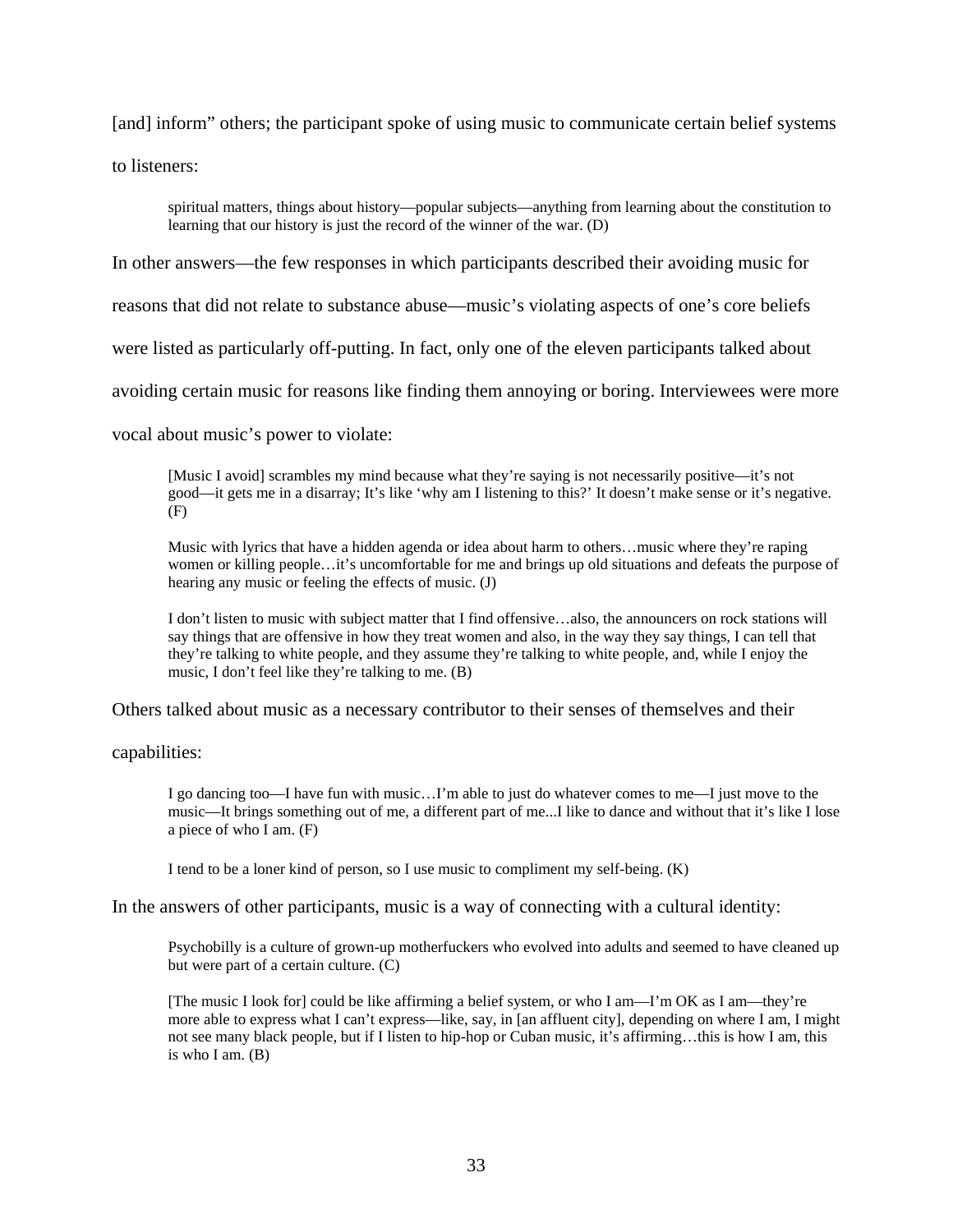In these quotations, participants describe cultural identifications of meaning for them, accessed through music. Participants told, additionally, of using music that recall times in their lives—or

people—that hold personal meaning:

Sometimes music will also remind me of a certain time or a certain place; sometimes I'll listen to country music because it reminds me of back east where I'm from. (B)

Everything I've got on [my Ipod] helps to bring back memories…My wife passed, and I'm dealing with that, and it's times I like to think about her but don't want to spend too much time on it, but on shuffle, if it comes on, it's meant to be—it's very therapeutic, helps with self-reflection. (A)

I grew up in the 80s where there was a subculture of punk rock…part of [listening to that music] is nostalgia—It brings me back to those days. (C)

I return to music of my childhood, my adolescence…My wife and I are in the process of splitting up—I think when that kinda thing came up a lot of old feelings I experienced in my adolescence and childhood came up, and when those old feelings came up I diverted to some of that music that helped soothe me in those days. (G)

Such quotations communicate participants' drawing on music to reconnect to their roots (within time and space)—and to recall relationships and cultural memberships from the past—in efforts to keep those attachments meaningful to their present experience.

### *Connections Between Music and Substance Abuse and Recovery from Substance Abuse*

 The second group of questions was aimed at eliciting answers describing how music and substance abuse might be related, for participants individually, asking "Do you see any types of music—or particular music—as connected in any way with substance abuse, for you? How?" and "How would you describe the relationship, if any, between music use and substance use in your life?" Again, the narrative nature of participants' answers allowed for a variety of data describing how they conceive of their past and present uses of music as relating to their experience substance abuse and their journies of recovery. And, though no participants' answers were the same, existing similarities allowed me to create several groupings within which to categorize responses. In the summary below, I have presented the data showing first how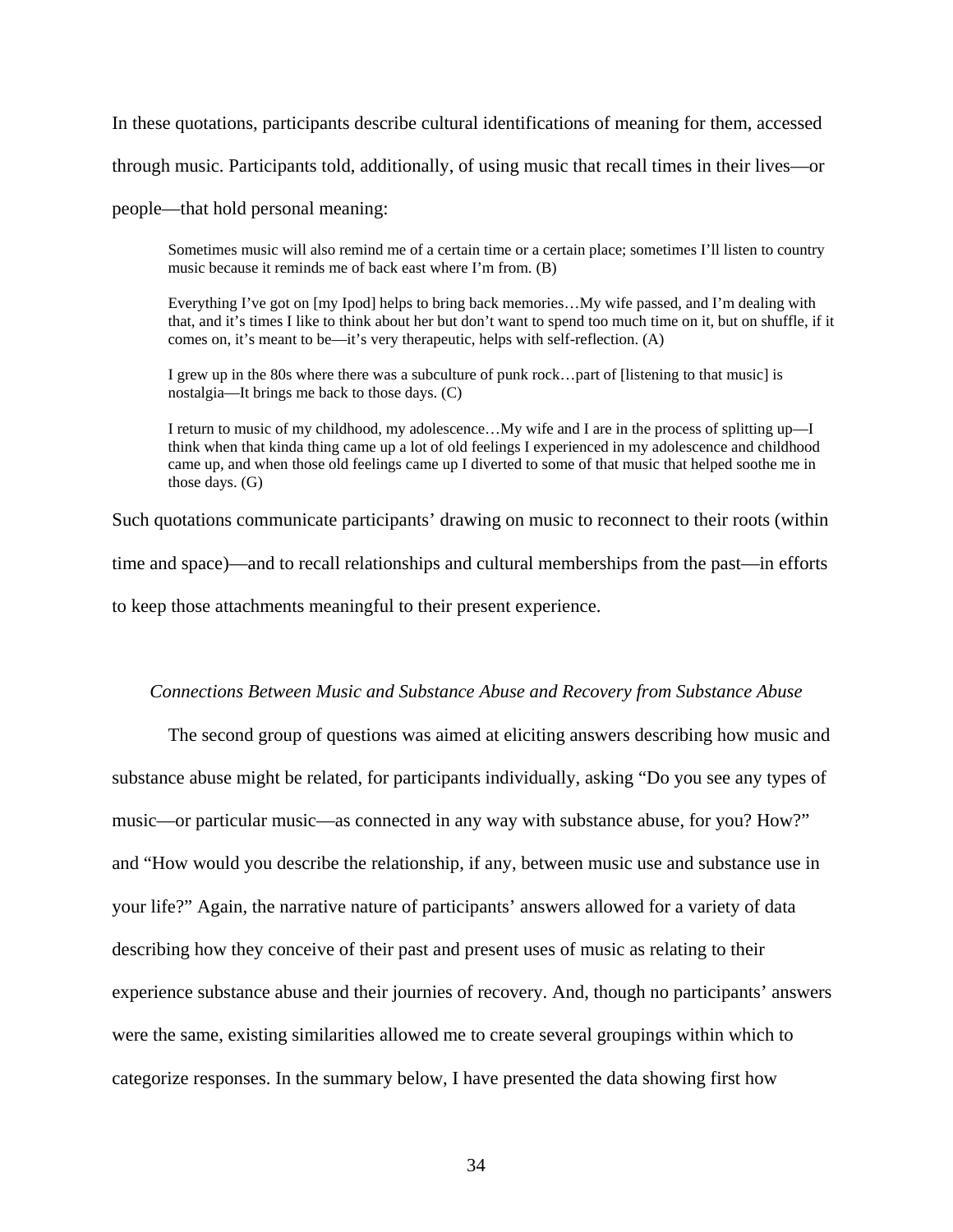participants described uses of music as relating to experience of substance abuse, followed by

their descriptions of how music relates to their experience of recovery.

### *Associations Between Music and Substance Use/Abuse*

Several participants described associating certain music from their lives with substance

abuse simply because their listening to that music corresponded with the time of their life that

they were exposed to, or beginning to abuse, substances. In many cases, the association seems

related to memory:

Being there, there was an association of using drugs. That music was introductions, but it wasn't until my later years that my drug use spiraled out of control.  $(C)$ 

I was using it in that way and so that's how I associate it—I'm not sure that they intended that—I'm not blaming any of those bands…I do recognize that there are genres of music that I associate with that—but it's my personal thing—I think everybody does that on some level. Now to this day when I hear that, I'm reminded that I had that [depressive] state of mind. (D)

All of the stuff that I listened to when I was using [I associate with substance use] just because I was using when I listened to it, so it has that Pavlovian association—classical conditioning. (G)

It had to do with my age…it was mostly White people—they had the access to the drugs. Being around those people was probably how I started listening to rock music—I definitely associate that kind of music with that age when I really started getting into it…A lot of what I was doing when I was listening to rock music, I was getting high and a lot of the people around me were getting high. It's more of a direct association. (B)

The people that I was hanging around with when I was into marijuana, were into rock'n'roll mostly…Basically, it's the dependent to an extent, on people I was meeting, and getting to know, that influenced my marijuana addiction and coinciding with that the music that went with it. (E)

Almost half of the participants interviewed reported associations between particular

music and substance abuse because of the way they described often listening to music

purposefully when using substances. One interviewee spoke of the behaviors as going "hand in

hand" (I), and another described music as "enhance [ing] the experience of substance use," and

that "substance use can enhance aspects of listening" (G). Similarly, one observed:

I thought you couldn't play music, without being drunk and then I thought if you did play and you weren't drunk you were just terrible…I thought 'Oh, this adds to it', but then it took me away from music. (D)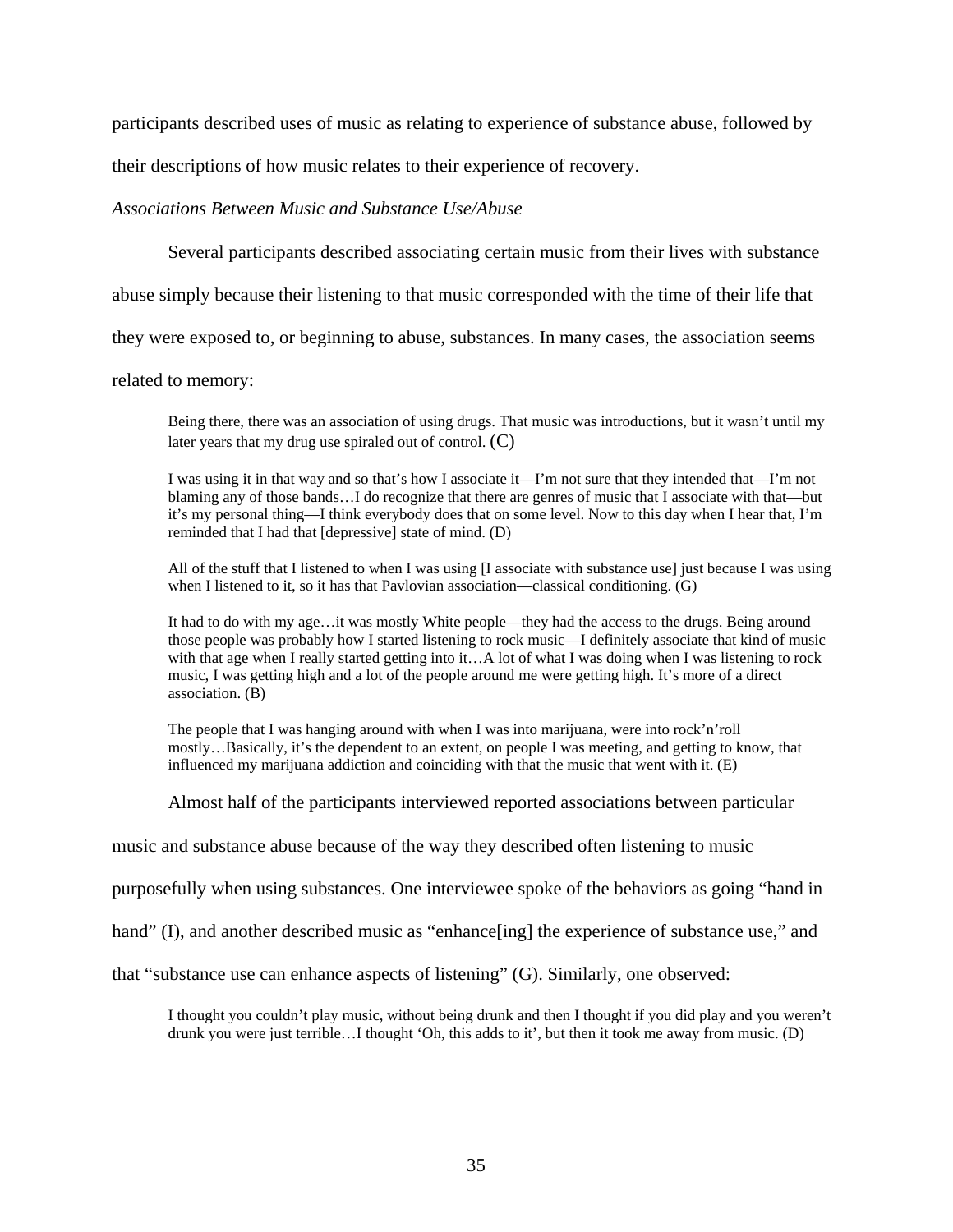Others talked about using alcohol as a fuel to dance and/or socialize (H), one describing having

"never thought of music as…anything other than to party". Another interviewee with years of

involvement in the rave scene reflected particularly on how with "substance abuse and electronic

music—one could fuel the other" (A).

Participants mentioned ways in which certain music idealized substance use. Some

people linked this to lyrics that directly referenced using substances:

When I hear a song when the lyrics are talking about drinking…it can make drinking shiny and glamorous to me.  $(J)$ 

Heavy rap really does connect to that, because of what they're talking about, brings up that memory of using.  $(F)$ 

I was enjoying the music; it spoke to activities, like getting high, that I was involved in. (E)

Drinking Cristal, 40s, there's a lot of that in hip-hop culture, and whatever the 'in' kinda liquor or alcohol was. (B)

For others, the idealization or promotion of substance use was more implicit, part of the culture

surrounding particular music:

With punk and rap and rock music, there's also that rebellious part that has a getting-high part associated, like, 'We're gonna do things to be counter- or edgy or even to have a different kind of experience. It was like 'We're gonna be different, we're gonna do things different from our parents, different from mainstream culture' and I think the drugs go along with that. I think people are trying to be different, and getting high is part of that. (C)

I was doing a lot of drugs; it went with the territory—[the musicians who made the music] are junkies and I felt like I was a junkie too—the lyrics are more about doom and drugs and darkness and relationships don't really matter. They're not talking about love and joy and peace and all that, it's more about disarray, disillusionment, dissatisfaction. (I)

These narratives begin to highlight the way in which several interviewees describe seeking out

music that reflected their emotional states at the time of their using substances—music that

would validate feelings of anger, angst, loneliness, etc.:

Listen to the vocals of Joy Division and you'll get the message. That was the frequency I was exhibiting for a long, long time, all the time—and I didn't know I was exhibiting it—I just kinda fell in with the music, and yet it was all about the drugs. (D)

I listened to blues music a lot, before my sobriety…I relate it to my substance abuse—the content: 'I can't get out of this horrible situation so I might as well sing the blues…it comes out of a hopelessness for the most part. (H)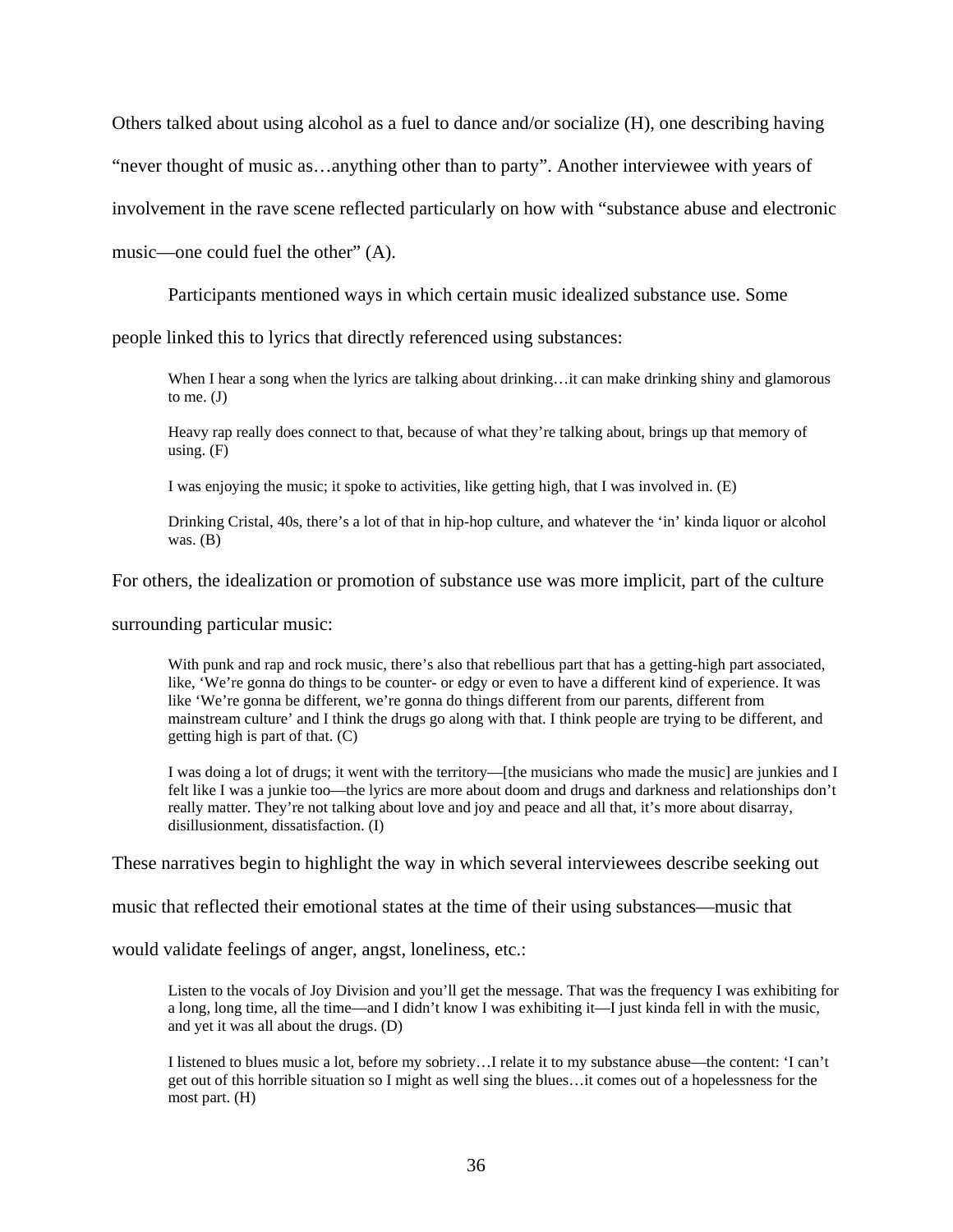You're angry against the government, well, drink up—fuel the anger—the music was great for it, an anger release. (A)

One participant connects her avoidance of music with the feelings of isolation during her time

using substances:

When I was using I kinda isolated—I didn't want to hear anything...I kinda separated myself from everything that was a pleasure to me. (F)

Others described music and substance use as serving similar purposes for them, as stimuli to

distract, escape from negative emotions:

That's what we do in substance abuse—to not think about things and what we feel—and with music that's what you do—you use it to get your mind off of what's going on and get you out of yourself. (F)

Music [was] something I [was] always trying to escape in. (C)

That's part of why I sought out electronic music—and taking drugs—to zone out, to lose myself on the dance floor. (A)

In the above summary, interviewee's descriptions of music's relating to their substance use and

abuse, seem—in several respects—similar to some ways that music holds significance for them

at present: music as a substance-like (or substance-enhancing) stimulus, music as bolsterer of

cultural identities, and music as reflector/validator and distractor of/from negative emotional

states.")

*Music As Risk Factor* 

Some participants described how the associations existing for them—between

music and substance use—situate music as a trigger for substance cravings. Like associations

above, the triggers seem linked to a variety of origins. For some, they are lyric-related:

When I hear a song when the lyrics are talking about drinking, then I feel the craving; it can influence me and has in the past—to drink. (J)

I'm not gonna listen to 'Life in the Fast Lane', but I might listen to 'Hotel California' or "Over the Hills and Far Away' but not 'Stairway to Heaven'. (I)

For others the triggers can seem more memory-based, recalling times in which substance use and certain music corresponded: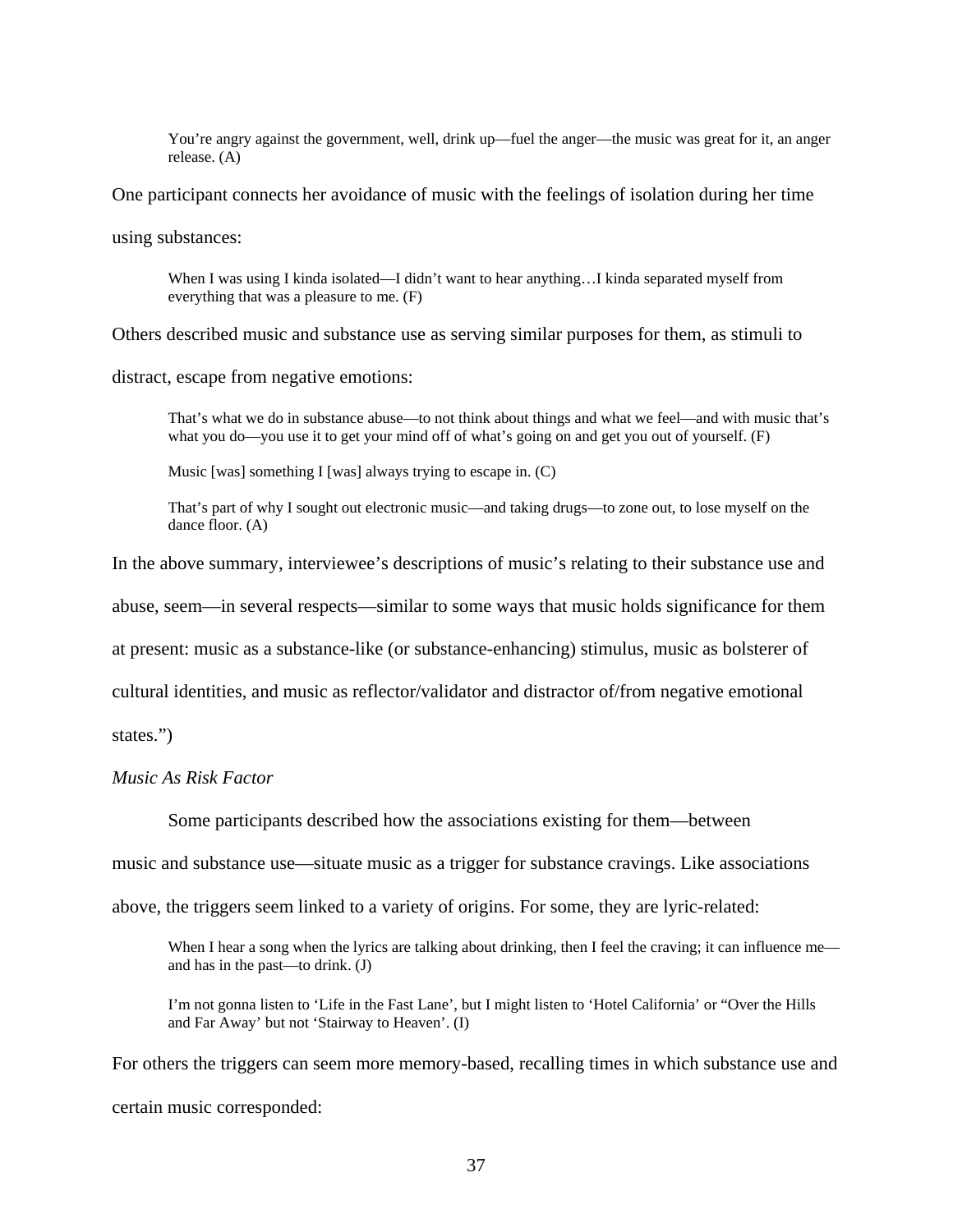There's some music that pops up that might give me triggers—when I was strung out, I would be in hotel rooms…and MTV would be on and a certain song would come on and I would be like, 'Wow—this is my life'—and now when I hear those, I can feel it in my stomach—I could go use drugs. (C)

I don't avoid [listening to a particular band], it's just not my first pick…I won't change it right away but if it makes me feel nauseous I'll change it…music can have a very positive note on it or a very negative note to it—sometimes it might trigger a craving—I get nauseous. (I)

Others described the frequency with which certain music and substance use accompanied each

other as basis for the trigger:

Before I had tools of recovery, when I listened to hip hop or electro or dance music, I would all of a sudden—'Let's go drink'—hear the music, automatic thought: 'Drink'. (K)

 Dance music reminds me of when I would go out to bars and dance. It was hard [in early sobriety], but after I've gone to dance many times with sober people, the trigger is no longer there. (H)

As the two quotations above indicate, some participants have experienced the potential for music

to trigger cravings as having lessened for them, through time, exposure, and treatment.

*Music In Recovery* 

All of the participants in this study spoke about ways that their using music—in their

current lives—supports their recovery. They explained how this works for them in a variety of

ways—none exactly the same, though many similarities emerged. As observed above—in terms

of music's relating or connecting with substance use and abuse--many of the ways participants

described music as being specifically useful to their recovery from substance abuse seemed to

parallel some of the ways in which they described using music in their lives in general, currently.

For example, several participants commented on their using music as a means to regulate their

moods as a function valuable to their recovery:

I used to do everything with a drink, and I don't anymore and sometimes it can get uncomfortable, and music makes it a lot easier…[it] changes the mood, the feeling, takes me away from where my head was at. I use music to alter my mood in a positive way. (I)

Music helps supplement my moods…it's definitely a supplement to my recovery. (A)

I definitely use music as a tool, because I've found that—all the stimuluses that you have—your vision, hearing, smell, touch, you can associate it with different outside influences—things that you can have control of, because, in sobriety you find that you only have control over yourself, so from what I got from that was that if I only have control of myself, I can control what I see, what I hear, what I smell, what I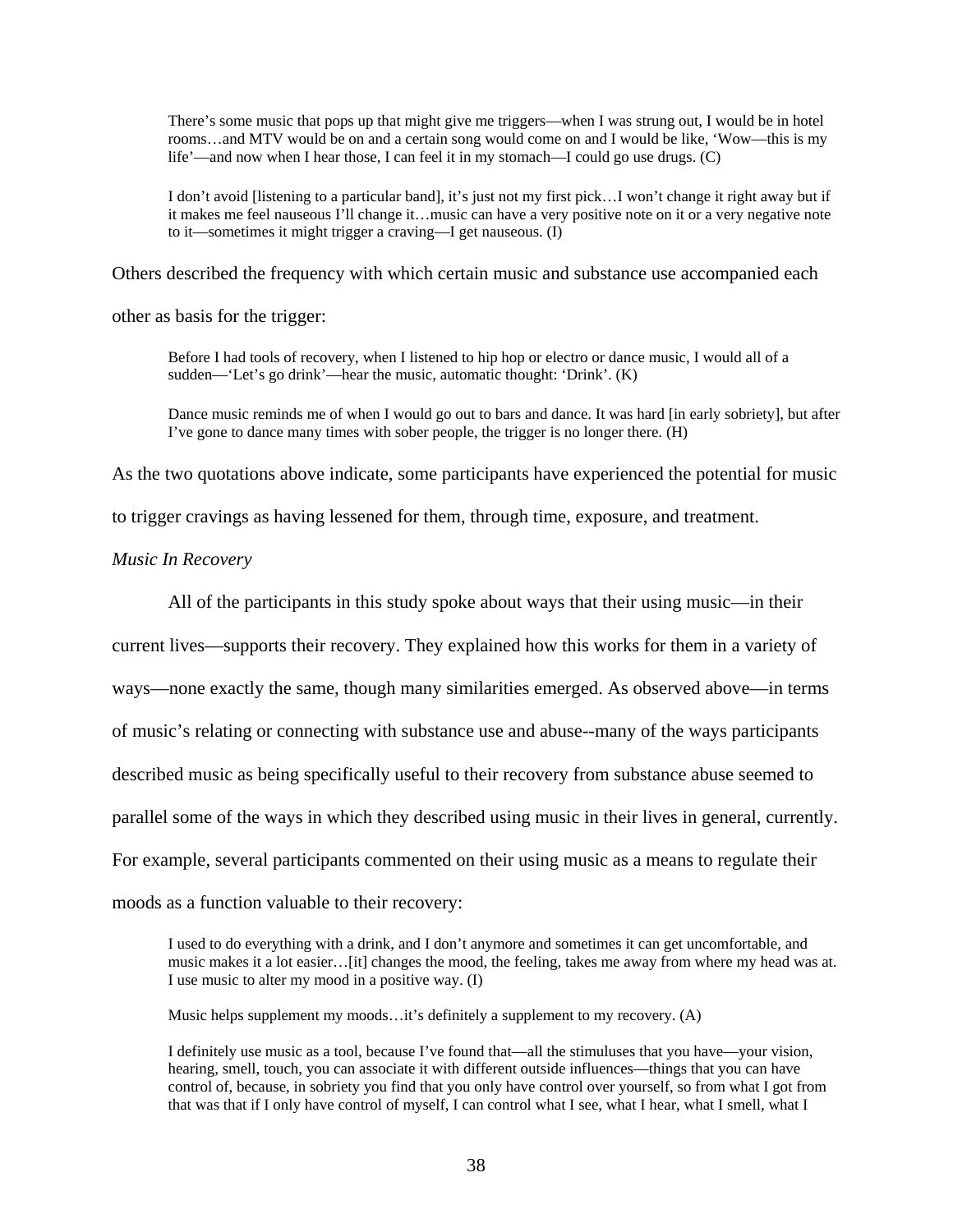touch, and trying to keep myself in a serene place throughout my life has been my sobriety, and that's very important for my sobriety is to be OK with what's going on in my life. I use all this music and the different genres of music to keep myself in a more level plane instead of really high and then all of a sudden all these lows, or vice versa. (K)

Some pointed to music's use as a means of processing emotional experience safely—without

turning to substance use to distract from, or numb their feeling:

If I'm missing an ex-lover, I might listen to country music or blues to try to associate myself, my reality of what I'm thinking of, back to the time of that particular hurt, which might be a trigger otherwise. (K)

If there wasn't music in this world, I don't think I'd be here, to survive without that validation. I have people for that too, but that's not always available, like in the middle of the night…I can turn the radio on low and I can process my feelings in a very mature, sensible way and I grow from that…[it] helps me deal with feelings in a fashion that I wouldn't be able to do if there were no music. (J)

You can apply music to recovery…if I didn't have it, it would have to be something else. If I didn't have it, I wouldn't be able to—it expresses something without me having to say anything—I might have to pursue some other way to express myself, how I feel. (A)

Two of these participants spoke additionally of finding ways to use music as a tool for

challenging the thoughts that they have learned might precede their using substance:

[Music] helps me direct my thinking based on my attitude or the way I'm thinking about a certain situation—if I believe a situation is one way, I might challenge me to think maybe I'm wrong…it's not always a solution, but I'm challenging myself because I'm not drinking over it anymore. I give music 90% of the credit and I give myself 10% of the credit, for being creative enough to learn from music how to deal with certain difficulties in my life. (J)

For instance, you go by a bar and you hear all the people inside there and it seems like everybody's having fun and you're thinking 'Let me go have some fun there'—and if you don't have your own music or your own stimulus from outside of that bar or that situation, you get those triggers or 'Maybe I can have that first drink' and instead of having that automatic thought, it goes into that 'No, you can't have that first drink, because if you have that you're not just gonna have one, you're gonna have all the ones you can get in.' (K)

Several participants observed their using music towards gaining a heightened awareness of the

present moment as helping to support their recovery:

I've chosen a different way of life—a way of life that's one of healing. Music helps me to step away from my feeling overwhelmed, by giving me something to focus on that gives me space—a sense of psychic space. (E)

To be present in the moment, not to escape the moment. Something that I've taken a liking to in recovery is Thievery Corporation—it seems to put me in a meditative state. (C)

In my sobriety, I started to listen to a lot more classical music, so if I wanted to clear my head if I got the bad news about something, or something of that nature, I might put on the classical music so that way it leads me to a place of serenity. (K)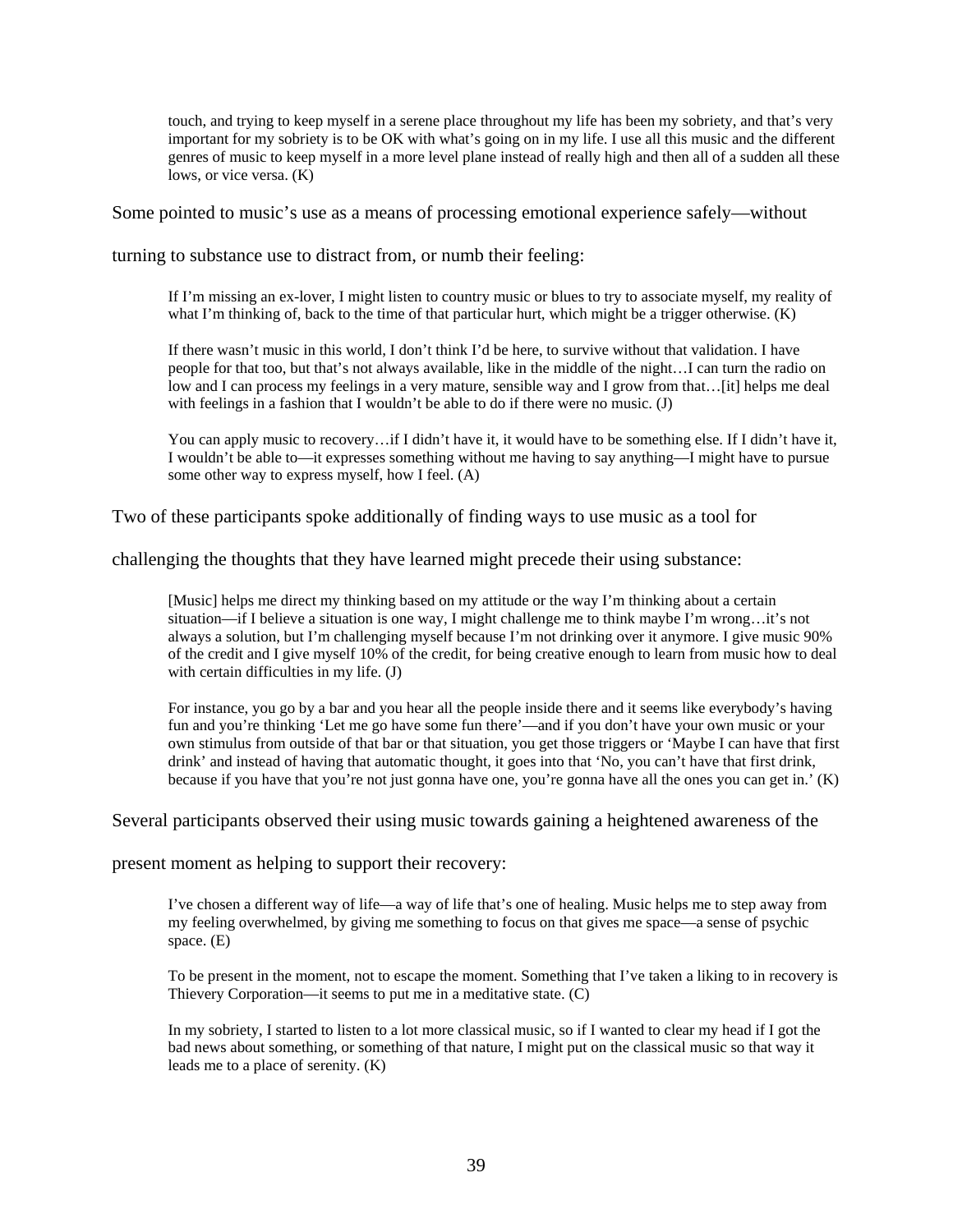These people seem to describe a positioning of certain music, as a locus of control, in their seeking to remain aware and balanced in face of the inherently unpredictable emotional and environmental stressors that might otherwise lead them to use substance. One participant described the benefit that music has for mindfulness practice:

I never meditated before—I never thought of music as to ground myself or to be centered or to find any wholeness in it—anything other than the party. In my recovery, I've been able to use it as more of a tool, for life sustenance, to sustain my life and to live in a more positive manner. I don't know I just have to say that in my past I remember as a kid before I ever used, I felt the same as I do now in recovery—when you're running a mile a minute you don't pay attention to anything going on—for 26 years I wasn't paying attention. (I)

Several participants described also their use of music as a medium for connecting, spiritually,

with a higher power. As all participants in this study are involved in 12-Step Recovery Groups,

those who described this higher power connection—essential to the  $2<sup>nd</sup>$  and  $3<sup>rd</sup>$  Steps—associated

it with supporting their recovery. Some described this simply:

[Music] bridges the relationship from myself to a higher form of life—a higher belief system—some people call it god or god consciousness—a bridge between myself and that loving force of nature out there. It's so important to me; it means everything for my livelihood and survival. (J)

As for my sobriety, sometimes I listen to music as my constant contact with my higher power…I get thoughts and images that are supplemental to my thinking and therefore I get this imagery inside my own imagination that will give me pleasure in knowing there's a higher power—something beyond myself that's helping me to stay in a more perfect place. (K)

Another explained a practice:

As far as using music in recovery, I met with one of my sponsees recently and for step two—the higher power step—I was suggesting to my sponsee who has been sober for awhile and has been having trouble- she's transitioning—MtoF—and one of the things I suggested was use music as a way you connect, if that's something that works for you…Something that I did early in my recovery and I still do it—I'll listen to songs and I'll change it—it's me singing to my higher power or it's my higher power singing to me, rather than a lover (B).

# *Changes in Relationships With Music Across Recovery*

The third group of questions aimed at exploring potential changes in participants'

relationships with music through their transition into recovery. The questions asked, "How—if at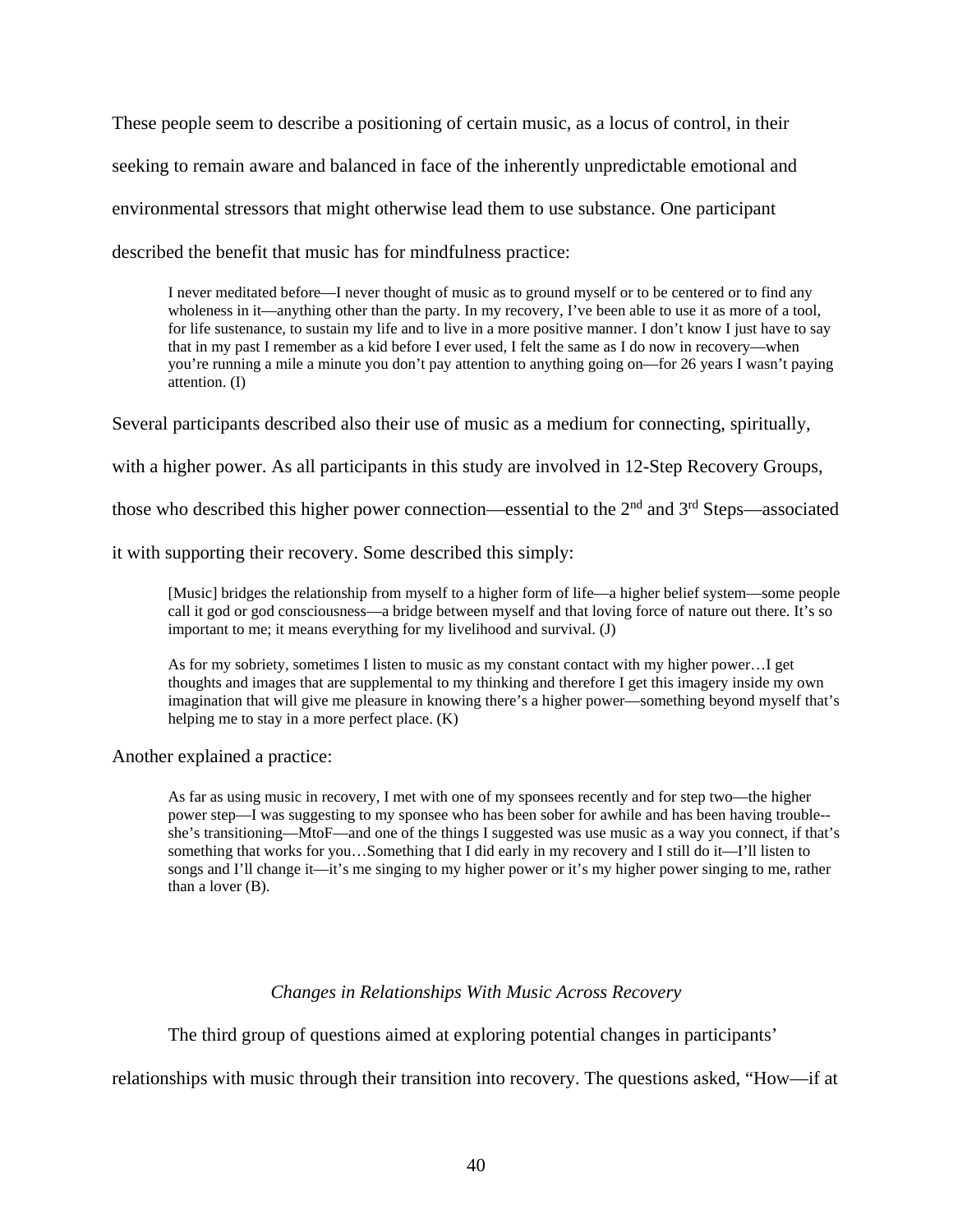all—do you see your relationship to music as having changed throughout your struggle with substance abuse?", "How—if at all—would you say the settings or activities you typically engage in, while listening to or making music, have changed?" and "How—if at all—would you say your motivations for engaging with music have changed?". Positioned after prior questions about current relationships with music and about possible connections to substance abuse (which invited interviewees to consider their uses of music before and after their entry into sobriety), the three questions in this section were intended to elicit reflections on how relationships with music might have changed alongside the process of recovery. Again, while no two participants described identical experience, similarities within responses allowed me to organize data in several categories.

### *Approaching With Awareness*

 Broadly, participants described approaching music—in recovery—with greater awareness. This appeared in several ways, the first being general statements about experiencing music as "richer, clearer" (I) in recovery. Where one participant described drug abuse as having "t[aken] me away from music" and locating "reconnect[ion]" (D) in recovery, another spoke of "it ha[ving, in recovery] more substance to it—I see more and I pay attention more" (I), and another finding, upon entering recovery, greater insight into music's value:

Now that I'm clean and sober I can take time to listen to music because when I was using I actually didn't listen to music. Once I got into the program, I started getting to know myself again—music, listening more and learning about myself—learning that this is what I really do like—I like listening to music to dance and listening to music to meditate. (F)

Others describe their expanding attention to different aspects of music, given new focus in recovery:

Now I pay a lot more attention to the lyrics—to the meaning they could have for me. (I)

Now in my sobriety, instead of listening to the vocal part, I listen to the music part, the tone. I think it's because of where my head is at, where my mental state is, because again, for me, alcoholism is a state of mind, an expression of mind, so in order to give up that passion, you have to get a distraction, to pull some sort of stimulus in that will make you turn that obsession into a state of bliss. (K)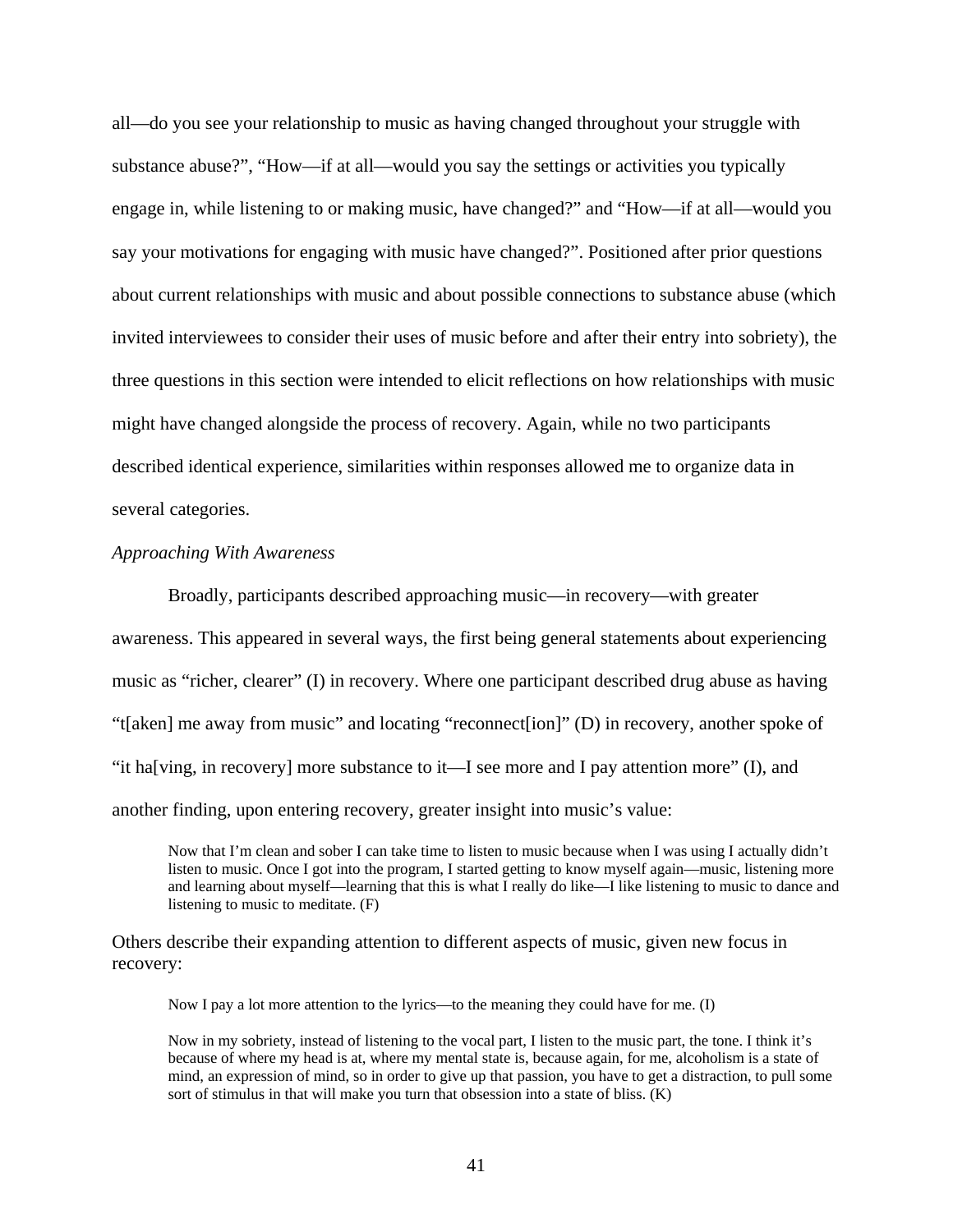For some, greater awareness or attention seemed to enable different, or new, avenues of interpretation:

Now the lyrics themselves actually mean something, they reflect something I've experienced, what I've been through. I really appreciate the words now—it's like they were written for me. (A)

Before, I would interpret the lyrics to getting high, and now I related them to getting sober…now I listen with a more sober sense...now, the things that are inspirational to me, I associate them with getting sober. (B)

An area of increased awareness mentioned by several participants related specifically to their

noticing when aspects of their experience of music might be threatening to their sobriety. Some

noted a new appreciation for music's power to evoke thoughts and feelings connected to using

substances:

Now, to this day when I hear that, I'm reminded that I had that [depressive] state of mind. It's like remembering something and it's so vivid that you could cry over it again, like it's happening right now— Now, I have that reverence for certain types of music…music has the power to do that. (D)

With harder rock, I've learned if I listen to it too much, it it'll start reminding me of getting high, so I can only listen to a little bit of it, and so I just notice that's what's going on. (B)

Several participants described this awareness as taking time and practice to cultivate:

If I listened to something early in my sobriety, I would be going out for sure. I don't remember a lot of music in my early sobriety, because of memories—it's like a dream where you wake up crying, you feel pain, it disturbs you, when you come to—music's like that—it's a powerful thing…Now, if I hear dance music, it'll make a little thing go on—a little switch—'I wish I could do that', without me thinking 'I need to go to the club right now'. In the early stages of my sobriety, I couldn't do that—because I didn't have the tools. (A)

Those [pieces of music associated with substance abuse] are like pieces of American history now, so wherever you go you're gonna hear piece of that—it'd be like me trying to avoid alcohol—I really see it the same way—I had to learn to live with alcohol—not be against it or for it, but not to put it in me. It's the same with music. (D)

[At big concerts] people are getting drunk and you're in a big crowd and it can be hard to resist…I felt more sensitive to that when I was newly sober, now it doesn't bother me as much. I don't feel as vulnerable—I know what to do to take care of myself. Having sober time, it's more familiar being sober, and I know I can just leave…my sobriety is more important…it's about being more aware of what's going on around me, and then not getting so caught up in the crowd—paying more attention to what's going on with me than with other people—I think that's something I didn't know how to do. (B)

### *Approaching With Acceptance*

Several participants described finding, in recovery, a newfound openness and acceptance

with respect to music. This became manifest in several ways. One way was in participants'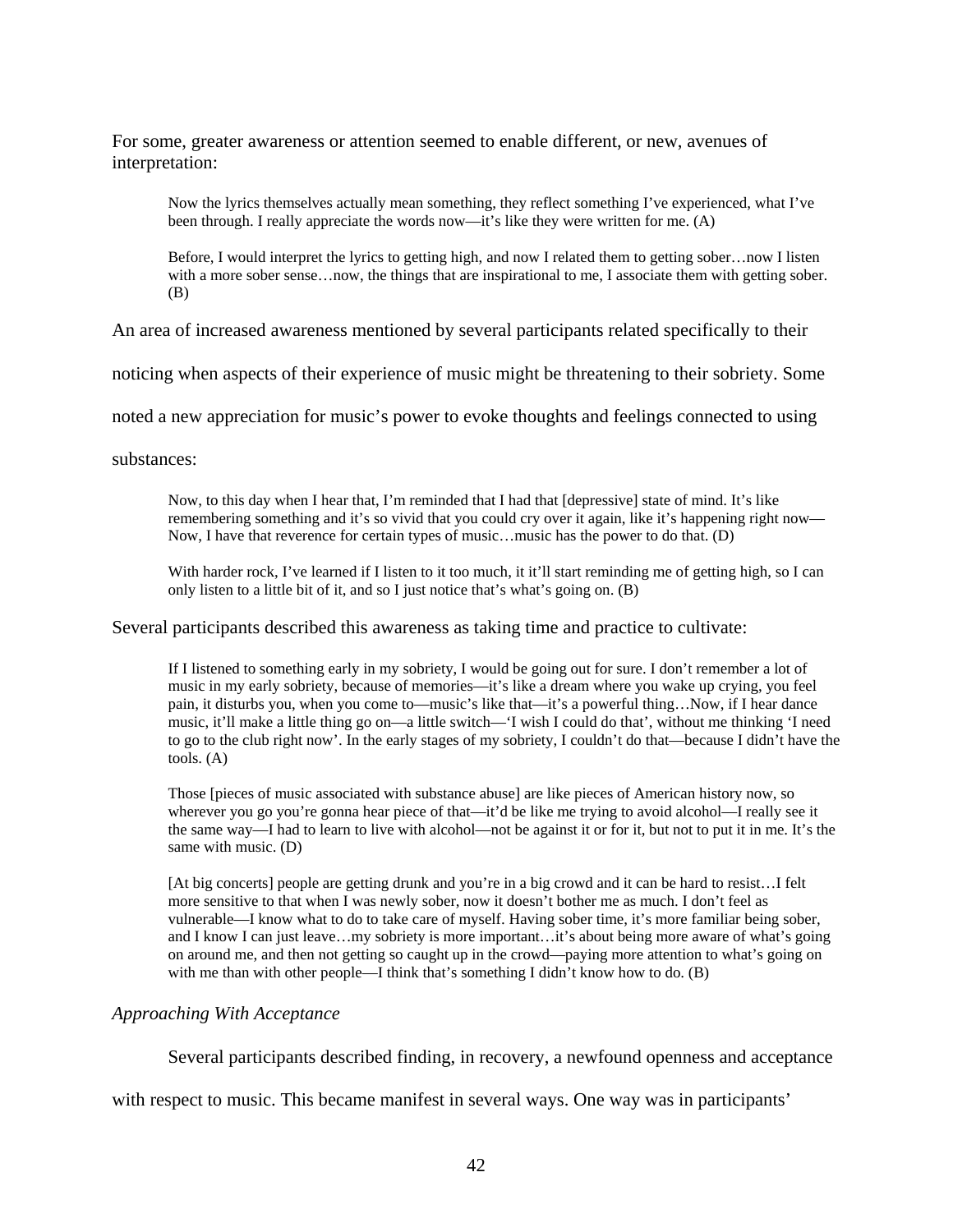becoming more open to unknown—or previously ignored or disliked—forms or styles of music.

One said, "now, I'm able to connect with different styles of music—I listen better than before"

(F) and others claimed:

This experience [of recovery] has made me more grateful for [music's] presence in my life—even music I don't like" (D)

Now, I listen to everything—as of late it's been nu-country in my car, though I would never play that if I had a passenger—I seem to have an appreciation for more and more things. (C)

Three participants (I, H, G) spoke of exploring new skills as musicians in recovery, one saying:

"Part of my recovery has been developing as a musician and developing some semblance of

belief that I could do it" (G). For another interviewee, the acceptance of whatever music

appeared seemed to resonate with the capacity—in recovery—to remain balanced regardless of

whatever stimuli entered experience:

The thing that I've done, especially in my sobriety—like before, when I was listening to music and doing whatever that music made me feel like doing I'd actually take down who the artist was, what type of music it was, whereas now, in my sobriety, I kinda use it just the same way AA is, it's totally anonymous, random, hap-hazard music…people do associate themselves with different types of music, and what I've realized about myself and my sobriety is that, if I'm going to keep my sobriety, I have to be open to every kind of music, every kind of stimulus that's out there, so that I don't close myself off to anything that I might get from that particular time. (K)

One participant similarly described a change in the pursuit of music that has corresponded with

sobriety:

[Before sobriety] I would pursue music because I was looking for new stuff, something to identify with other people, subcultures—and because I wanted to party and get laid—I don't really chase that anymore. The time that I use music now is depending on my mood rather than a hobby or a skill or to get fucked up.  $(C)$ 

For this interviewee, a new awareness to music's interaction with mood seems to accompany a

shift away from using music to attach or affirm culture-based aspects of identity. Stopping the

"chase" seems aligned with acceptance of self at present.

*A More Present Focus*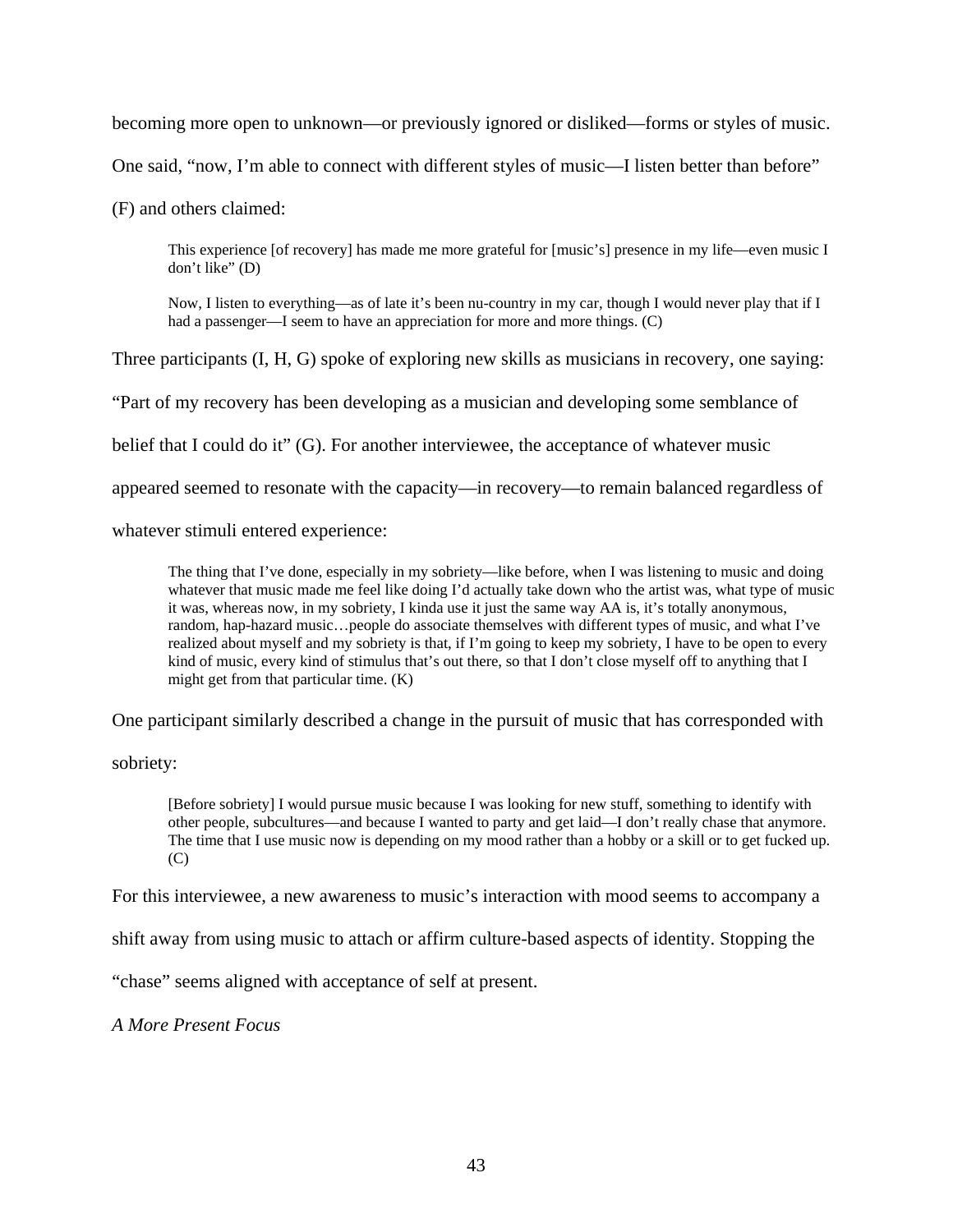Many participants talked about ways that—in recovery—music becomes a tool for their

staying connected to present experience. This appeared first as people spoke of avoiding music

that reminded them of their pasts not for risk of triggering cravings, but in order to keep focus on

the present:

In sobriety, you kinda tend to try to stay in the now, and so what I found out about the now is that sometimes you need to have something to remember that particular now, and that's how I started using music, was to keep me into that place, the places of now, rather than fading back to when I would listen to 50s music with mom and dad and remembering that that's what they would listen to and that's the only memory I have that's associated with that particular type of music. Now, sometimes when I listen to 50s music I listen to it in a different way—instead of saying 'Oh that's my mom and dad's music', I listen for the words or the particular type of beat that they have in the music. (K)

The focus is on where I am today—its not that I don't wanna go back and look at the past, I just don't wanna live there—if I hear what I used to play, everything grunge and dark, that lifestyle, I know it's time to change the channel or change the radio station. (I)

I don't listen to that rock music anymore—that hard-drinking rock—if I hear it I smile, but there's no craving, because those are different days. (A)

Many participants (F, G, H, I, K) listed "meditation music" as a newfound genre in recovery;

listening to this type of music, "You go into the music" (K), one said. Two others alluded to their

efforts to bring a present focus to their practice of listening in general:

The focus on the music just became—I guess listening to it with my ears better and differently than what I was taught—I was taught to listen to music but to play. Now I'm listening and feeling the music and that's the difference. (F)

Listening to music is a big part of my experience of my life in recovery. I obviously no longer seek to intensify one experience by providing it with another. The process of recovery for me has been about being gentle, and taking things one day at a time and I think that translates into how I listen to music. (G)

# *Music In Treatment*

The fourth group of questions explored participants' experience of music in treatment

situations. Questions asked "Have you participated in any form(s) of substance abuse treatment?

Please describe.," "Did experience of treatment involve music? Music from your life? Did that

include music you might think of as connected to substance abuse? How?," and "In what ways—

if any—do you see your experience of treatment as having affected your relationship with music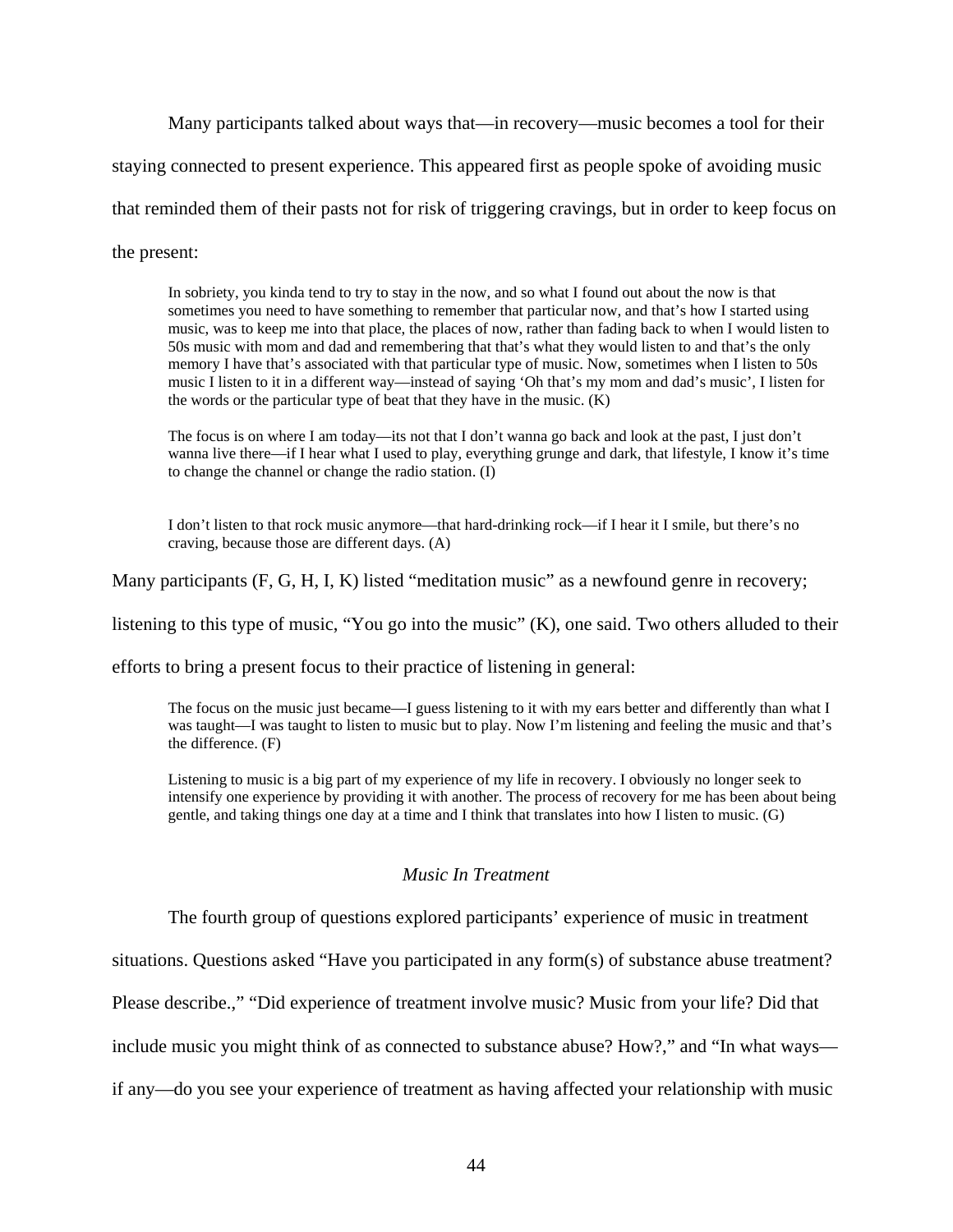and your use of music?". This study included 12-Step Recovery Groups as a form of treatment in

the data collection, and, for more than half of interviewees, these groups were the only forms of

substance abuse treatment in which they had participated.

## *Treatment Experience Reflections*

All but two described music entering their experience of either 12-Step Recovery Groups

or inpatient rehab treatment in some way, though for the almost all of these participants, music

was described as occupying a minor or non-formalized role. Some observed:

In AA groups, I've found that a lot of people don't talk about music—they don't share a lot about music. I know that people have the experience of people listening to music and it bringing up uncomfortable feelings for them, but they don't talk about it. (A)

As far as content, music is not what a lot of people are talking about—it's friends, family, work, socializing, relationships. (B)

Three participants (B, C, D) spoke of music's ever entering 12-Step Recovery Group meetings,

through its mention as group members or speakers shared relatable experience; one said,

In meetings people might talk about it—going to clubs or getting high. Or if they're new, people talking about going out or being afraid of going out, or talking about going to a concert for the first time and it being weird...I've talked about music that reminded me of old girlfriends. (B)

The other two interviewees, who reported talk of music during groups, spoke enthusiastically

about how noticing similarities between themselves and other group members—with respect to

relationships with music—supported their motivation and conviction that they could stop using

substances:

The group I chose to get sober with, which is the [an AA group composed entirely of musicians]—there's all these other people, and they're all musicians. And I was bitchin about my life and how am I gonna get out of this, and here are all of these other people just like me and they had all done it!...I met all these people, all with tattoos—they were way more punk than I was—and they were clean! (D)

In these rooms, there's a lot of people of different backgrounds, and there are a lot of musicians and artists in there and their presence motivates me. (C)

Conversely, the third talked about how hearing about others' experience of music, to which she

did not immediately relate, was alienating at first: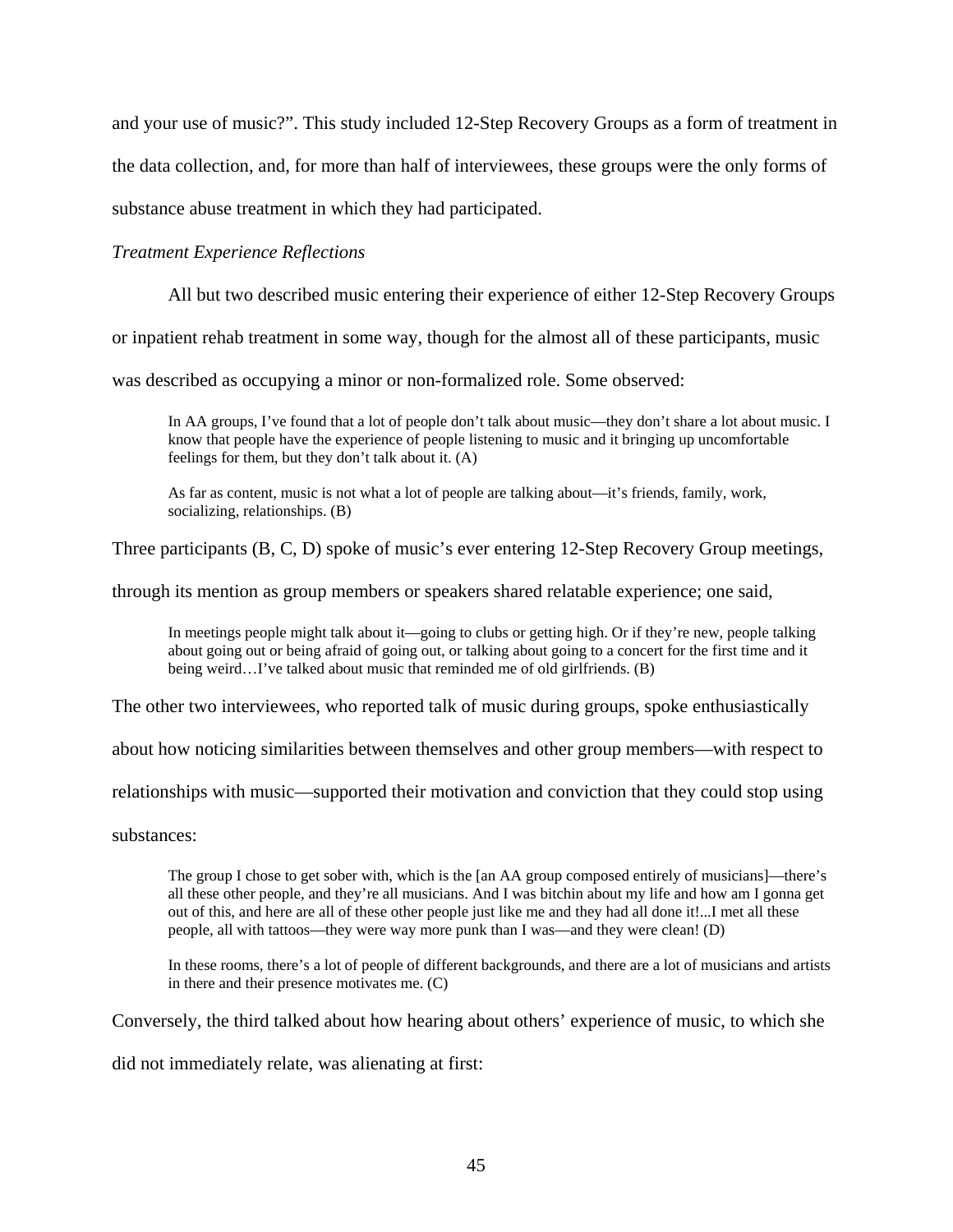When I went to lesbian meetings and heard people talking about Holly Near or Cris Williamson and getting high and drunk and things like that, and those weren't my cultural references…I don't have those cultural references so I didn't feel like it was my meeting…It was alienating. (B)

This interviewee, who identifies as Black and lesbian, spoke of the necessity of finding meetings

of members with which she shared similar experience before she was able to find general

discussions of music useful:

As a person of color in the room where there are mostly White people, I've felt outside of a lot in the groups. As a person of color that's what you end up having to do—to put more effort into it—they're not gonna come to me and ask me about the music I listen to, or ask me about my experiences…it's gonna be more on the person of color to do that. Getting more time sober, I start to see that the feelings are the same—the specific experience might be different but the emotional part is the same, and it took me a while and having people that I could relate to, and then going to more meetings and getting to know the people and just tolerating listening to people talk about the stuff I didn't know about. (B)

Others (I, J) spoke of the social bonding—the group cohesion—gained from having music

playing during certain activities at residential treatment centers; one described:

We were supposed to do chores and we decided to turn on the radio and dance and sing while we did the chores. We had something to talk about—to agree on. It was very supportive the atmosphere and I think music had a lot to do with that. (J)

The one participant interviewed who had experience music-making in a treatment scenario spoke

specifically to potential for individual focus and motivating power of such group cohesion:

Drumming was very healing, it charges you—the charge is wonderful—that's the best experience I had with music—like being part of a tribe, with people going in the same intention or same direction. (I)

Another spoke of the value that associating certain music with a particular treatment center has

held for his not experiencing certain music as a potential trigger for craving:

I came to the realization that I associated whatever music they'd be listening to at that particular program…For instance, this was a mental health facility and there was hip-hop music, so that changed my perspective on hip-hop as being stimulus for drinking, to a stimulus for getting help or changing my state of  $mind. (K)$ 

Three (B, H, J) participants mentioned the similar value that 12-Step-affiliated sober dance

events, and going out dancing with sober people, have held for them—in becoming more

conscious of, and working through, what might be triggering for them about those experiences.

Some said: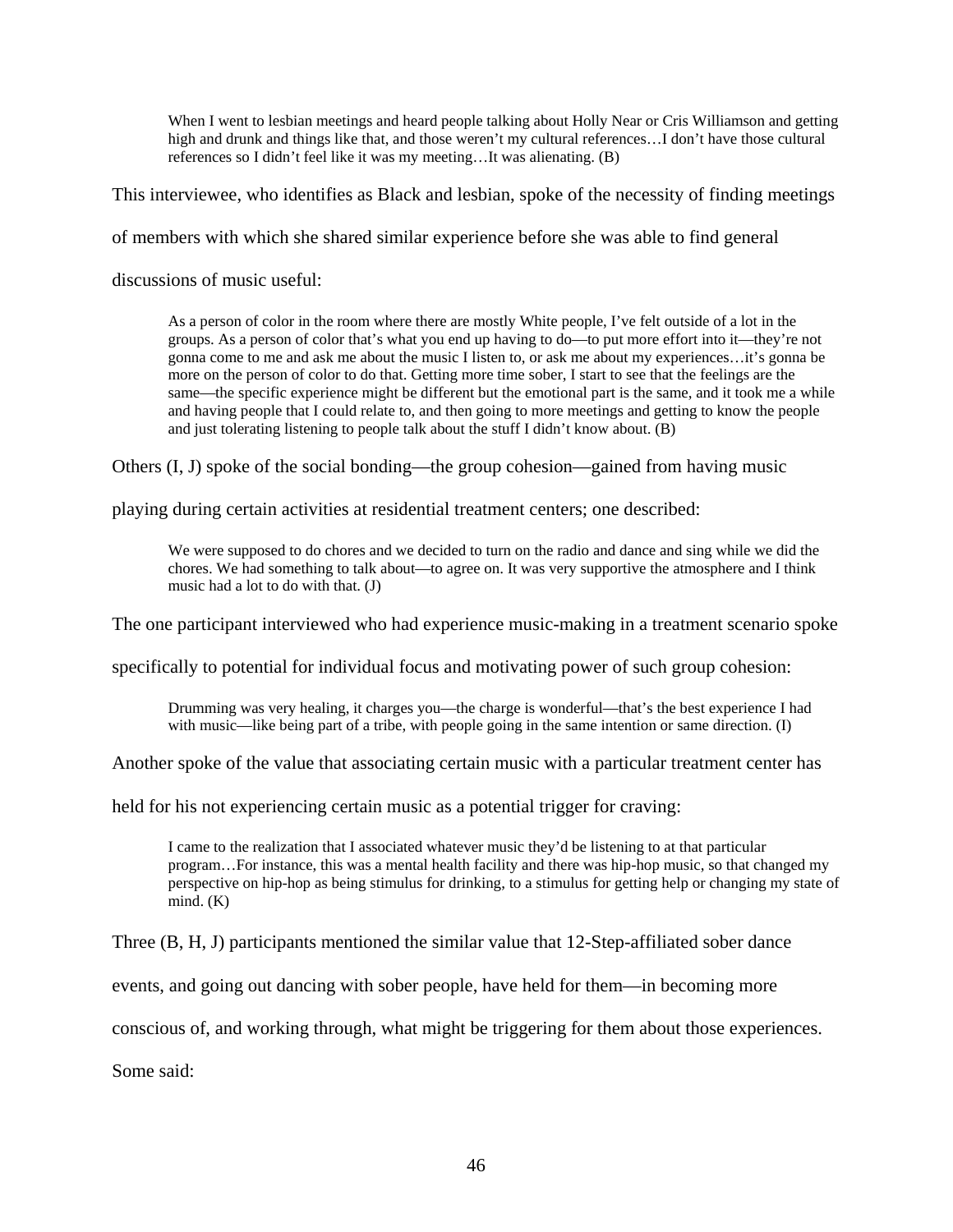[Going out dancing] was hard, but after I've gone to dances many times with sober people, the connection is no longer there. (H)

We had dances, sober dances and the whole feeling of going to the dance—I knew that I could get from point A to point B, with my music, and I'd have that freedom feeling, that I've carried with me now that I go to other dances and I can know that I wouldn't need to drink in order to socialize. (J)

Another participant explained how aerobic dancing to music within a treatment program was

useful for "getting in touch with your body—it's a different type of meditation, like yoga but in

the dance field—you're stretching, moving, feeling the energy in the room" (F). The use of

music as a component of meditation practice was the most widespread application of music in

treatment for the participants (F, G, H, I, K) of this study. Most described the music as a focal

point during the mindfulness practice:

For meditation, [music's] calming, keeps me centered—it's part of what I do in recovery—to keep me grounded and it's part of my self-care—I have to do it. (I)

I'll listen to meditation music to bring me back to, like it kinda grounds me…sitting with yourself, feeling your surroundings. It helped me get more in tune with myself, through the music. (F)

One participant spoke about strengthening the ability to challenge automatic thinking through

experience with music and meditation in treatment:

When I go to some AA meetings, there's meditation meeting and they have different types of music they'll play during the meditation part, so that's exactly how I kinda formulated this idea for using music as something that I can control automatic thinking that might occur in my—for instance—trigger. That's exactly how I use all sorts of music now, because when you go to a meditation, it's usually waterfalls that you hear or birds chirping, and I carried that out—it doesn't have to be birds—depending on who you are and how you are—it could be rock'n'roll. (K)

## *Treatment Suggestions*

Not surprisingly, after answering questions about their using music in their current life,

talking about how music has related to substance abuse and recovery for them, and describing

how music entered their individual experiences of treatment, several participants shared thoughts

or ideas about how music might be more robustly incorporated into treatment practices, and what

risks exist in music's not being included. The participant who has been involved with the AA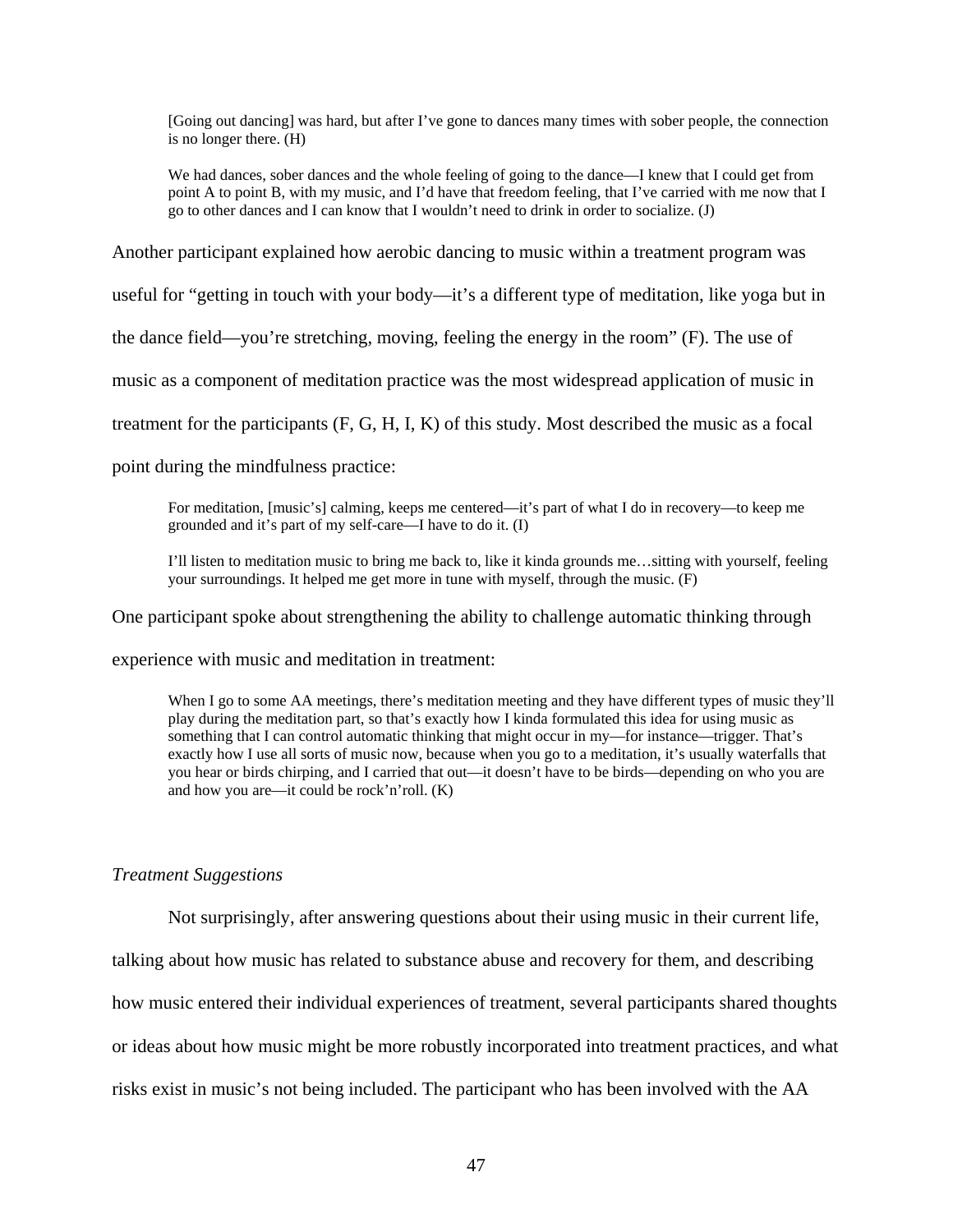group formed specifically by and for musicians mused on the value of being surrounded by others sharing that identification—and the risk of feeling excluded from a treatment community

that did not share it:

Music played an integral part in getting me away—the person that plugged me into [recovery] was a musician…It was hard at first because lots of people drink when they play, but after a while I didn't care if they were drinking…It had to happen—you can't go around hating everybody because you're afraid you're gonna drink. I think every musician has to do that…It might be a hindrance to some people actually, because of the correlation between drinking and music—I can see how that would be a hindrance to some people, especially if a sponsor was to say 'Don't go near alcohol or music!'—Now what're you gonna do!? (D)

Similarly, the Black- and lesbian-identifying participant, wondered about the potential value that

locating a treatment setting that had included music from her life might have held:

It was alienating at gay meetings—I'm gonna go and hear a lot of people talking about crystal meth and whatever music experience that goes with that and it has taken a while and getting to know them and listening to their stories and their experience, and it felt alienating and it might have been more—I might have felt more welcome or included in the meeting if there was music I listened to before talking about that.  $(B)$ 

Such quotations seem to highlight music's power to both engage and bond group members, and

they raise questions about how intentional addressing—during meetings—of music from

people's lives might allow for a more inclusive environment. Another participant raised the

question of how treatment programs might encourage their members in a widening openness

towards differing forms of music, towards expanding their awareness of themselves and where

they might locate mutual understanding:

That's what we do in substance abuse—to not think about things and what we feel—and with music that's what you do—you use it to get your mind off of what's going on and get you out of yourself. If we were to use it to get more in tune with ourselves, we can identify more of what's going on with ourselves and feel, you know? I think people need to be open more to different types of music and see the positives in the music of getting something out of it—to hear yourself—to be yourself. When you're set in one type of music you're kind of closed off from the world—you don't get to hear from anybody else, who can identify with what's going on with you. (F)

Two interviewees actually offered ideas for formalized group treatment activities, some

similar to ones reviewed in the literature above. They had strikingly similar thoughts about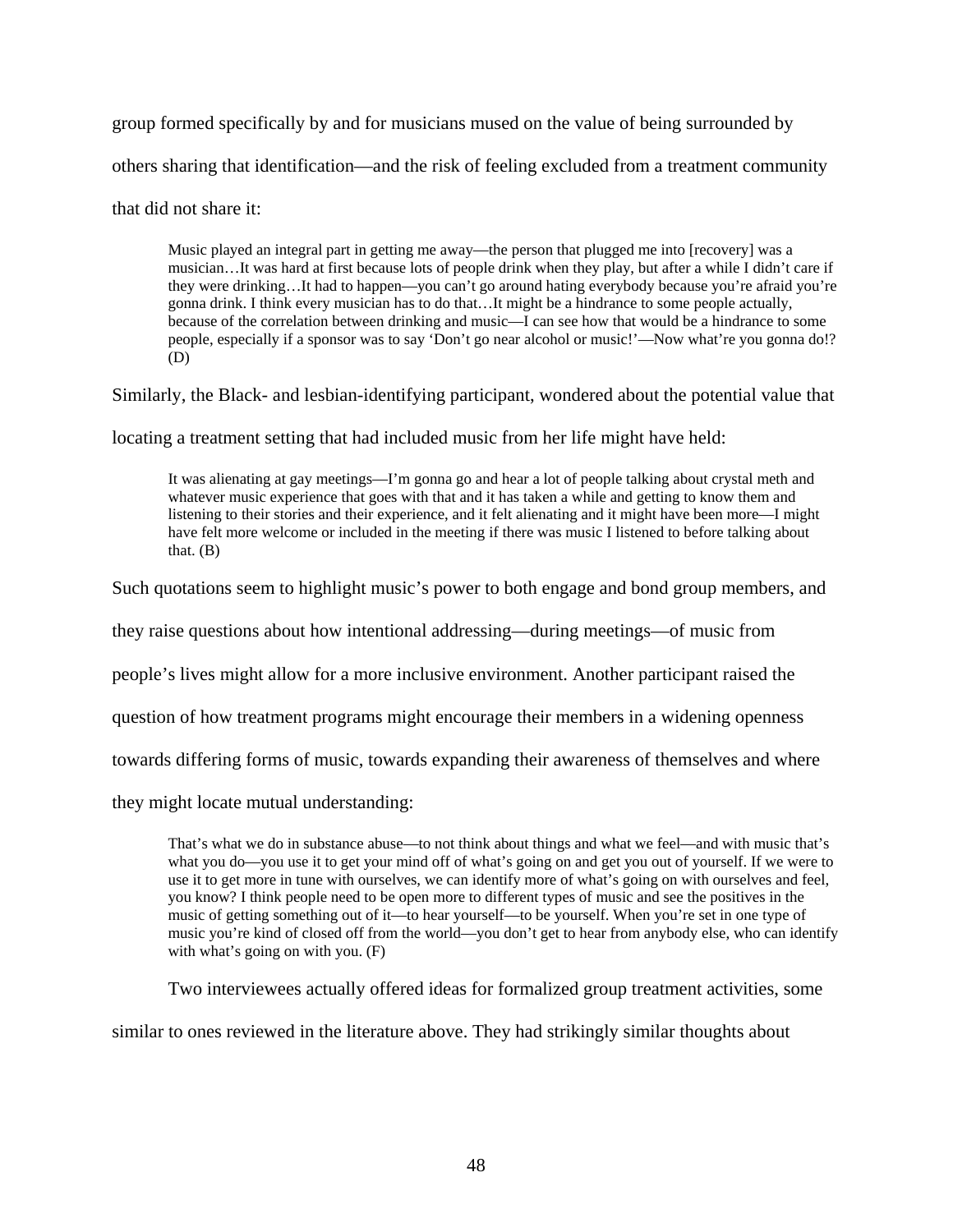therapeutic activities that might enable group members to access and describe their emotional

experience:

One thought is a music game where everyone would pick a piece of music or an artist or a song and talk about it regarding how they feel and how they're dealing with it, based on the song. (J)

Maybe to hear something and write about how I felt—or what did that song make me feel—instead of just how the song makes me feel within my body. How do I feel about my experience and how is this helping me—how does the music help me to bring up those experiences? And how can I change it? Let me get in tune with the pain and the hurt—what got me out into my addiction or whatever—how can I identify with it in a way I can write about or whatever? [In my treatment program] we didn't look at the identifying factors in music—the recovery process or the traumas of your life that might relate…instead of using the music to get out of yourself, you're using it to get into yourself. (F)

Both participants approach music as a site of the reflecting and validating of emotional

experience, and one that is containable, accessible, and shareable by/for/with others.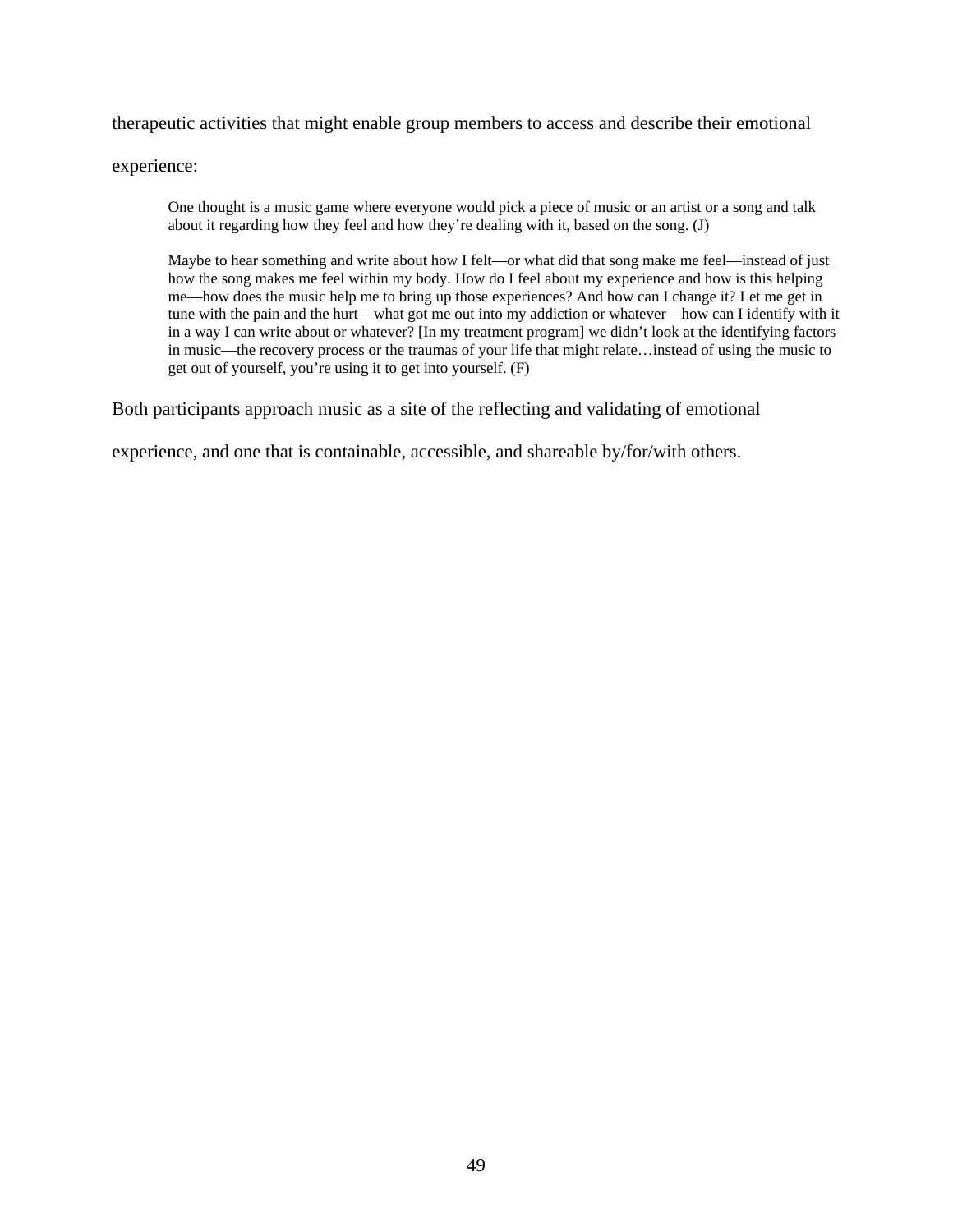# **CHAPTER V**

### **Discussion**

The purpose of this study was to explore the following questions: 1) how are experiences of music and substance abuse related?, 2) how might relationships with music enter one's experience of recovery from substance abuse, including substance abuse treatment (including music therapy or not)?. The study collected narratives in which participants described the different ways music functions in their lives, how music connects to substance abuse and recovery for them, how participants see their relationships with music as having changed in their movements into recovery, and how music has entered (or not) their experiences of treatment. This chapter will include further summarizing of the findings from this study and several observations based on analysis of the findings, as they pertain to questions raised in the review of literature above. Next, it will present some considerations of theory, including implications for social work practice that can be inferred from this research project, and recommendations for future research.

### *Summary and Analysis of Findings*

### *Relationships With Music*

 The ways in which participants characterized how and why they use music, what music does for them, and their motivations for seeking out ways to bring music into their lives at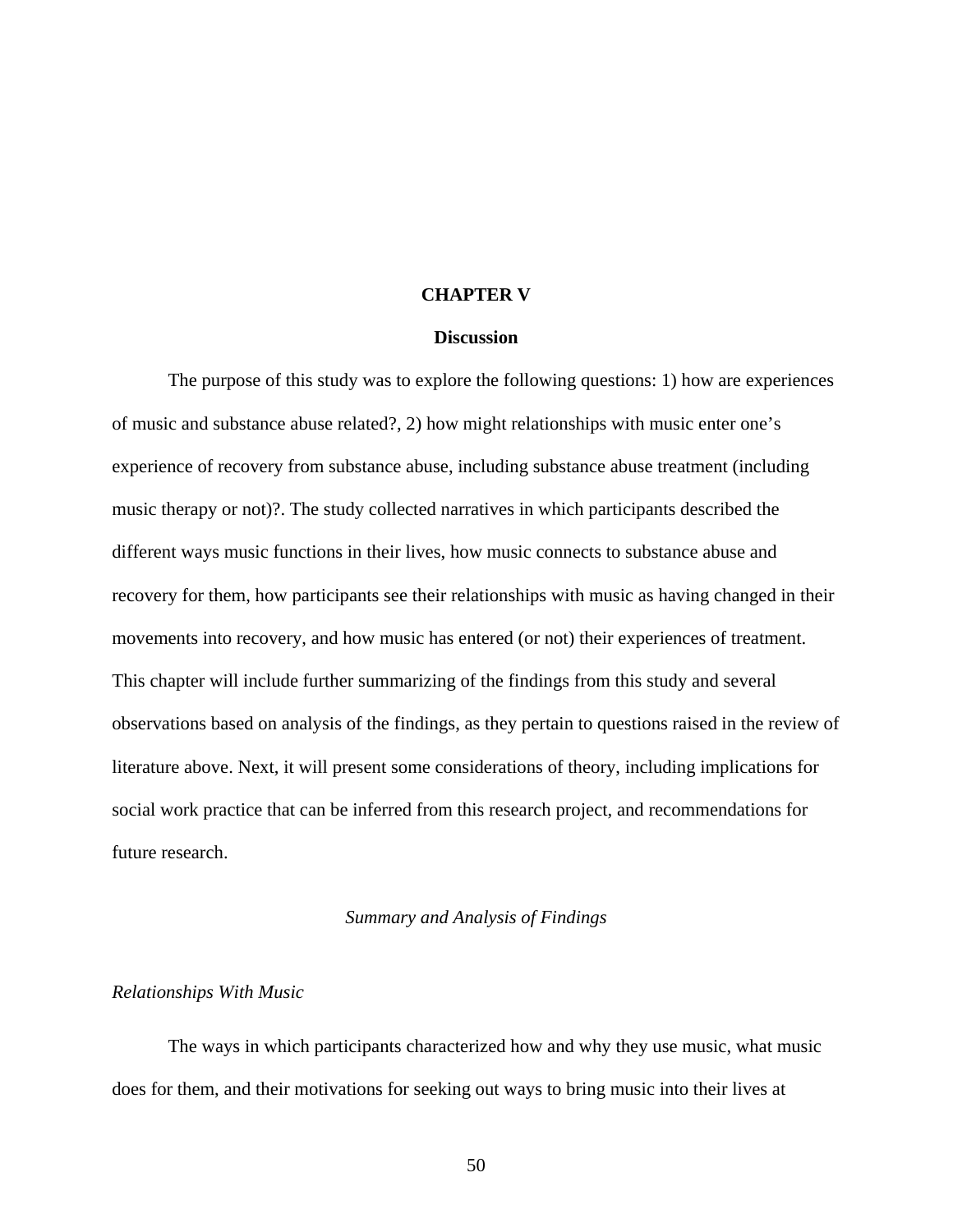present, were (predictably) various and diversely explained. Music was described as a stimulus to—at different times—excite, soothe, distract, and escape. The similarity in function, between music and substance, in these descriptions seems consistent with researchers' claiming music's potential to offer pleasure experiences that activate the same 'reward system' brain structures as substance use (Silverman, 2003; Blum, 2010). Participants' descriptions of music use and substance use going "hand in hand" (I) or "fuel[ing] each other" (A) recall Horesh's (2003, 2006) and Silverman's (2003) observations of their clients speaking about substances and music together or experiencing similarly stimulus from each.

Music was additionally described as a tool some participants used to regulate their emotional states, because of its power to improve moods, its ability to reflect and reinforce emotional experience, and as a site where emotions could be recognized, validated, expressed, and/or processed. Such uses of music echo claims—within the literature—of music's agency in therapeutic interventions aimed at developing coping styles to replace the maladaptive styles that may promote substance abuse. Some participants explained valuing their using music to connect them to others—through memory-based or otherwise imaginative associations, through its adaptability to social interactions, or through its use as a means of communication. Participants spoke about seeking out music to access, allow and/or affirm personal identifications—manifest in hobbies, belief systems, cultural affiliations and/or personal associations. Also, many described music's as medium for bringing awareness to the present moment—music as a tool for mindfulness practice.

A commonality can be observed among the different ways participants talked about their engagement with music: these people have sought out music intentionally, as an outside object to alter, augment, or otherwise regulate self-states within changing environmental contexts. Their

51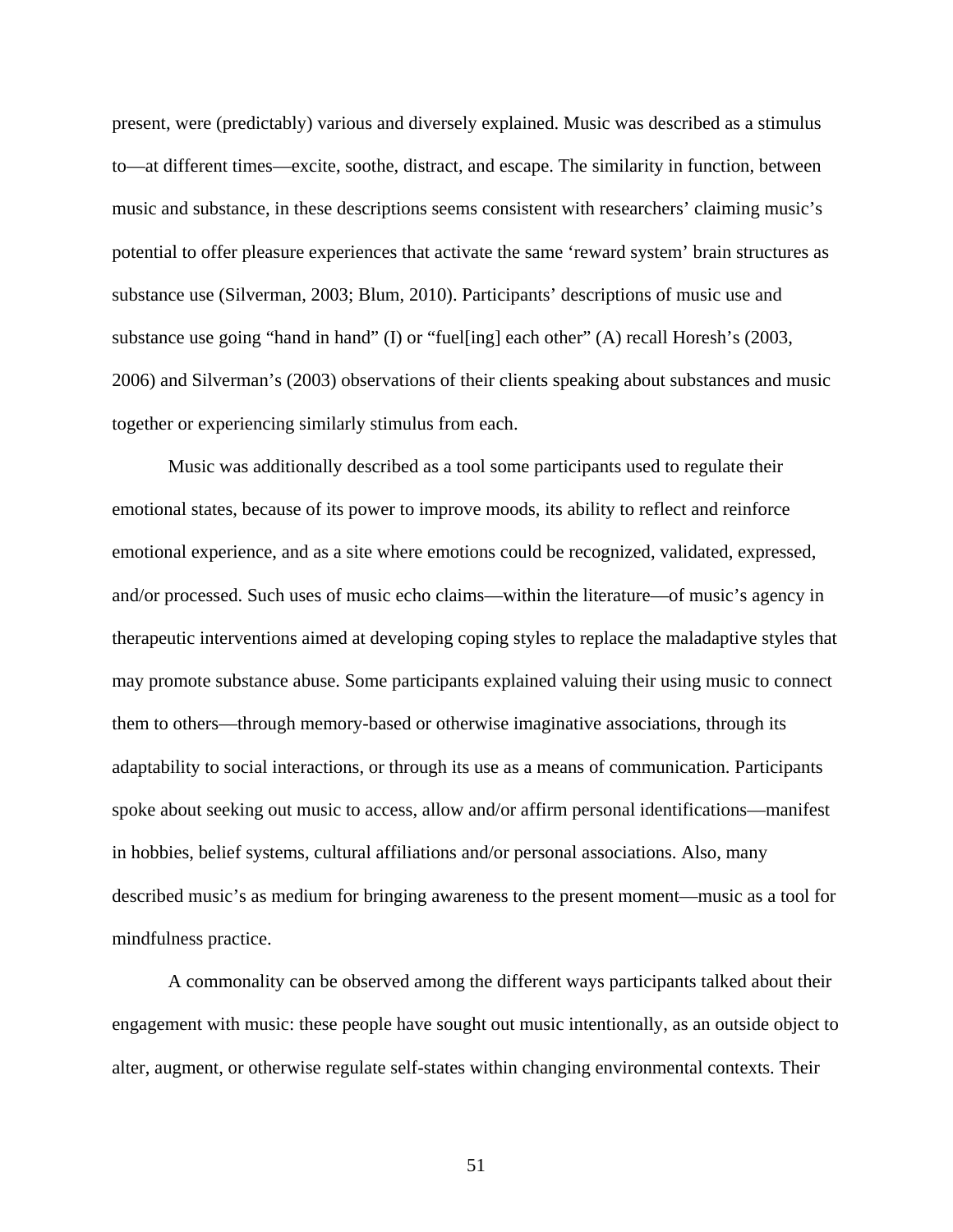descriptions reveal music's agency in this pursuit, as resulting from a variety of attributes: its abilities to energize and soothe the body, to evoke and clarify and assist in processing emotions, to recall memories, to stimulate imagination, to offer site for social connection, to affirm identities and beliefs, and to become a means of present awareness. Such data speaks to the music's involvement in identity construction—in some way—for all participants in the study, supporting Krueger's (2011) observing music as a tool by which people "creat[e], organiz[e] and regulate [their] experiences, as well as [their] relationship to the world and others" and through which they "observe, negotiate and agree on emotional responses" (p. 7, 20). DeNora's (2006), Hines' and McFerran's (2014), and Tsiris' (2008) assertions, of music's use in developing selfesteem, and supporting self-efficacy and synthetic functioning, seem likewise supported by participant responses in which music appears as a means of sharing valued personal beliefs/meanings (B, D) and experience making music is explained as building confidence and validation in one's skills (E, G, H, J).

### *Music And Substance Abuse*

 Participants' responses revealed a number of associations existing for them between substance abuse and music in their lives. Some explained associations based in memory—of the times and people in their lives in which substance use and music entered. Some spoke of usebased associations, where music and substance were sought-out in conjunction with each other. Content-based associations were also described, in which: 1) music (lyrically) idealizes substance use, 2) substance use is connected to the cultural affiliations of certain music, 3) participants observed music's reflecting emotional states during periods of substance use/abuse, and/or 4) observed their using music to escape or distract from emotional experience. Several participants described striving to avoid particular music, either related to the painful memories it

52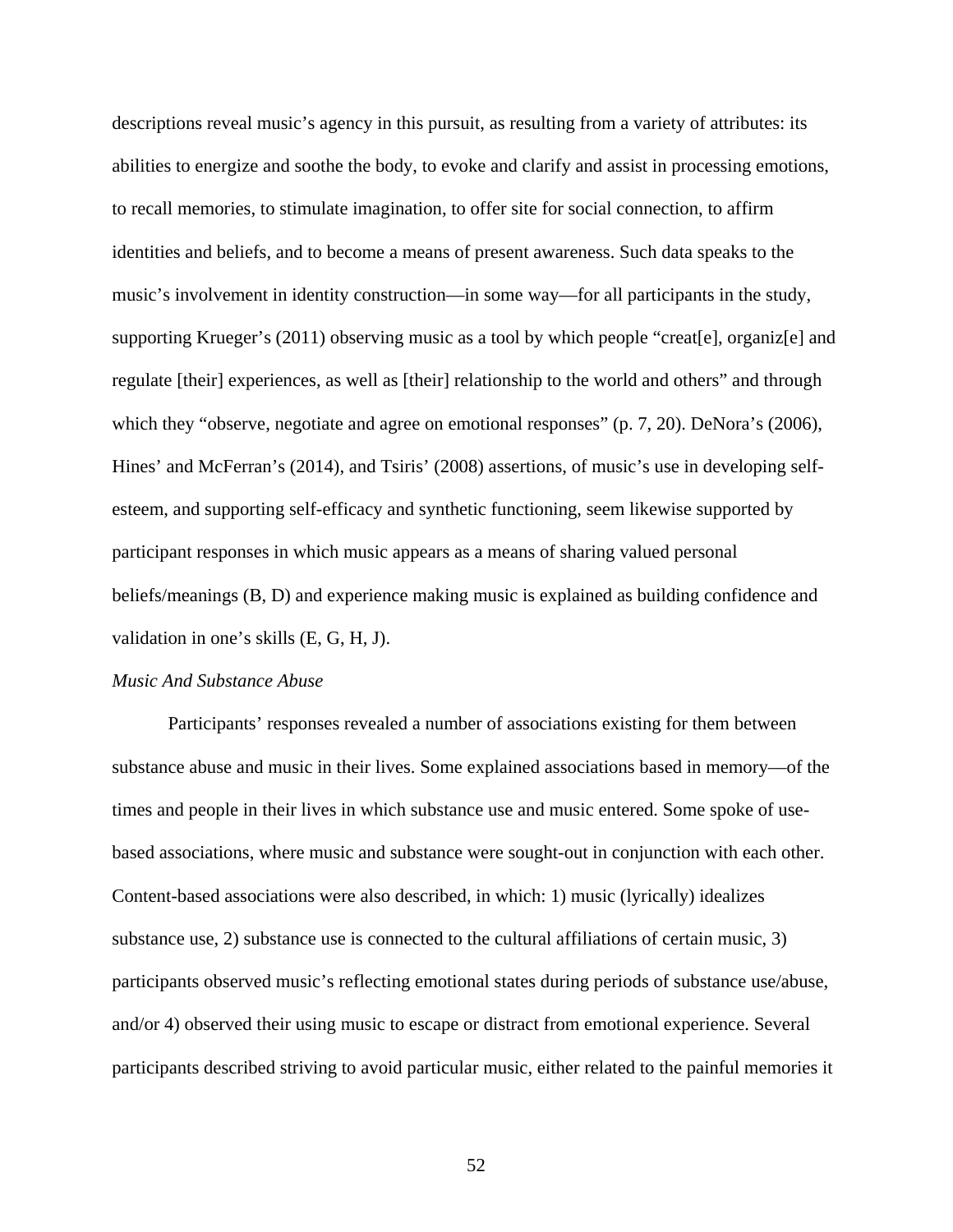brings up, or its holding associations with negative outcomes—the "evaluative conditioning" described in the literature review (Juslin and Vastfjall, 2008, p. 570).

Some participants located triggers for cravings, occurring for them when they hear certain music, and described as based in their use-based associations, as well as the music's lyrical references to substance use. Such data seems to indicate the possibility of understanding music as a potential risk stimulus for context-specific withdrawal. The data likewise points to the possibility of there being, for some clients, certain "dangerous music"—for theorist and music therapist music Horesh (2003), music as one of the "emotional and environmental cues and triggers which bring about memories of use or weakens one's self-efficacy, which may bring about relapse to substance abuse" (p. 310). Interestingly, no interviewees reported triggers for cravings as being related to music's power in accessing, or affirming, personal identifications and cultural affiliations (from present or past), or in music's ability to activate emotional experiences that might have encouraged substance use in the past. Also, several participants described how hearing music (that connected with substance use/abuse for them) existed as a trigger for cravings early in their recovery, but that these triggers lost power as participants gained what some referred to as "tools of recovery" (A, K)—widespread, 12-Step-related parlance for coping strategies, ranging from formalized activities ("90 meetings in 90 days"), to philosophical directives ("One Day At A Time") and weighted slogans ("EGO=Easing God Out"). Curiously, many ways in which interviewees claimed to use music in service of their recovery are echoed in published versions of these "tools of sobriety":

…be active—don't sit around…practice control of your anger…avoid loneliness…beware of emotional extremes…keep an open mind…live today, not yesterday, not tomorrow…let go and let God…meditate…listen…("99 Tools For Sobriety," 2001; SoberDan, 2013).

*Music In Treatment And In Recovery*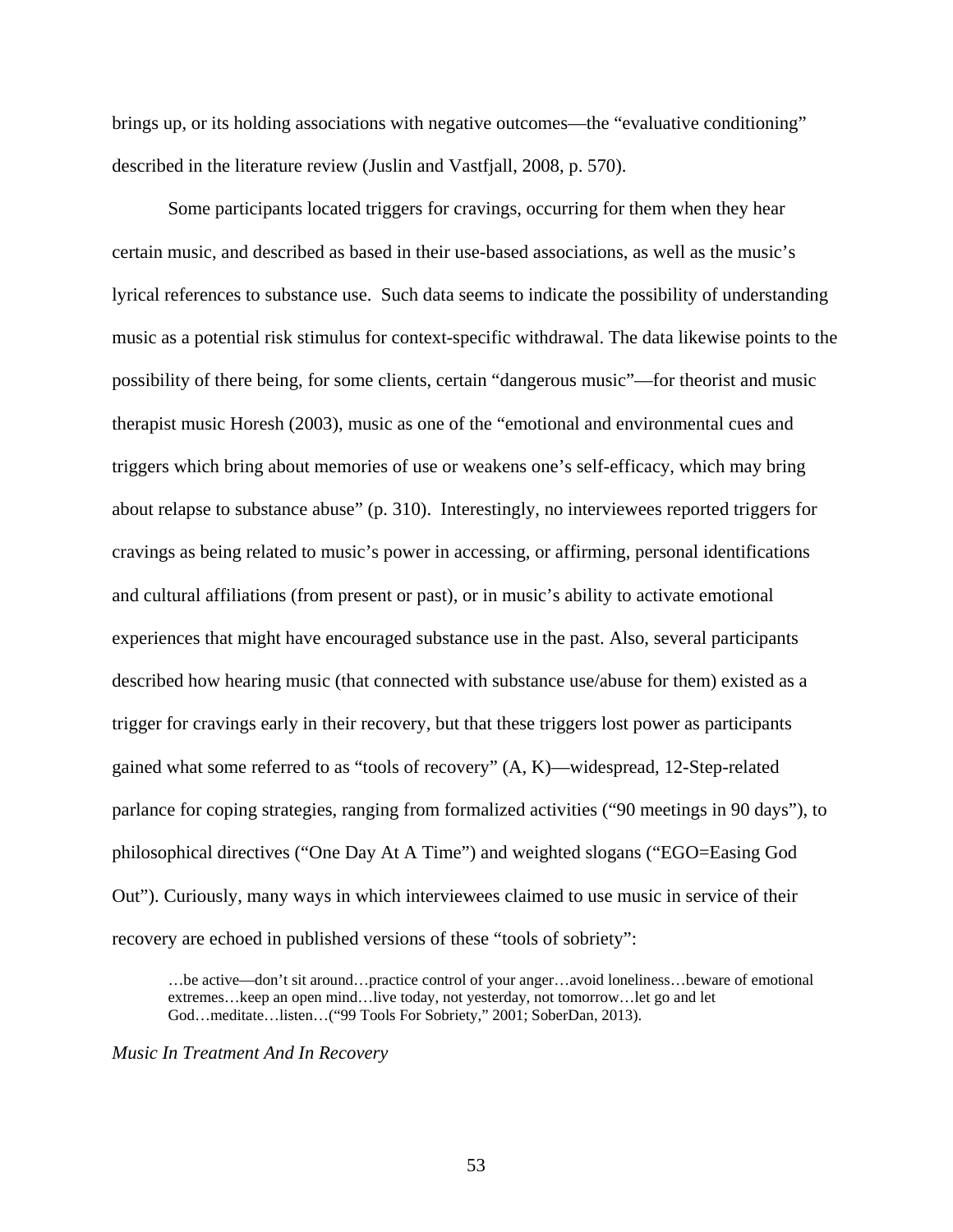The use of music to support recovery was something that all participant interviews claimed, and, though no one spoke about this in exactly the same way, many of participants' utilizations of music for recovery seemed to be involved in emotional regulation: as a substancelike stimulus to numb or distract, a method of escape from an uncomfortable or negative emotion, a tool for balancing emotional extremes, and/or a means of processing emotions. As noted in the literature, treatment interventions seeking to support clients' emotional regulation (which contain a large number of music therapy interventions) are often organized around creating group situations that offer challenges to participants' coping and defenses (such as evasiveness or denial), observing and processing these in the therapy, and practicing alternative ways of engaging. Though without any formalized experience of music therapy, one participant describes a similar process within her experience of 12-Step Recovery groups:

Probably when I was new I was always looking for a reason to not-fit-in, or not-be-a-part-of—I was always looking for a reason to not stop using. I was looking more for my experience of being excluded rather than included…Getting more time sober—I start to see that the feelings are the same but he specific experience might be different but the emotional part is the same and it took me a while and having people that I could relate to, and then going to more meetings and getting to know the people and just tolerating listening to people talk about stuff I didn't know about and then trying to find out more about it---OK, I know what they're talking about and going and listening to the music and thinking 'OK this is cool'. And they may be listening to Cris Williamson and I'm listening to Chaka Khan—after a while you learn to relate to people." (B)

Even though the above narrative response does not include what would popularly be described as music therapy, it is still a rarity in the data collected in this study. Participants' experiences of what could be termed "music therapy" were few: including only one participant's experience of group drumming and others' using music with meditation. These interventions drumming and meditation—do have foundations in addressing emotional regulation goals: (respectively) through presenting participants with potentially frustrating group collaboration in order to address coping styles, and through mindfulness practices' promoting increased tolerance of negative affect (Silverman, 2003; Jimenez, Niles and Park, 2010). In these cases, though,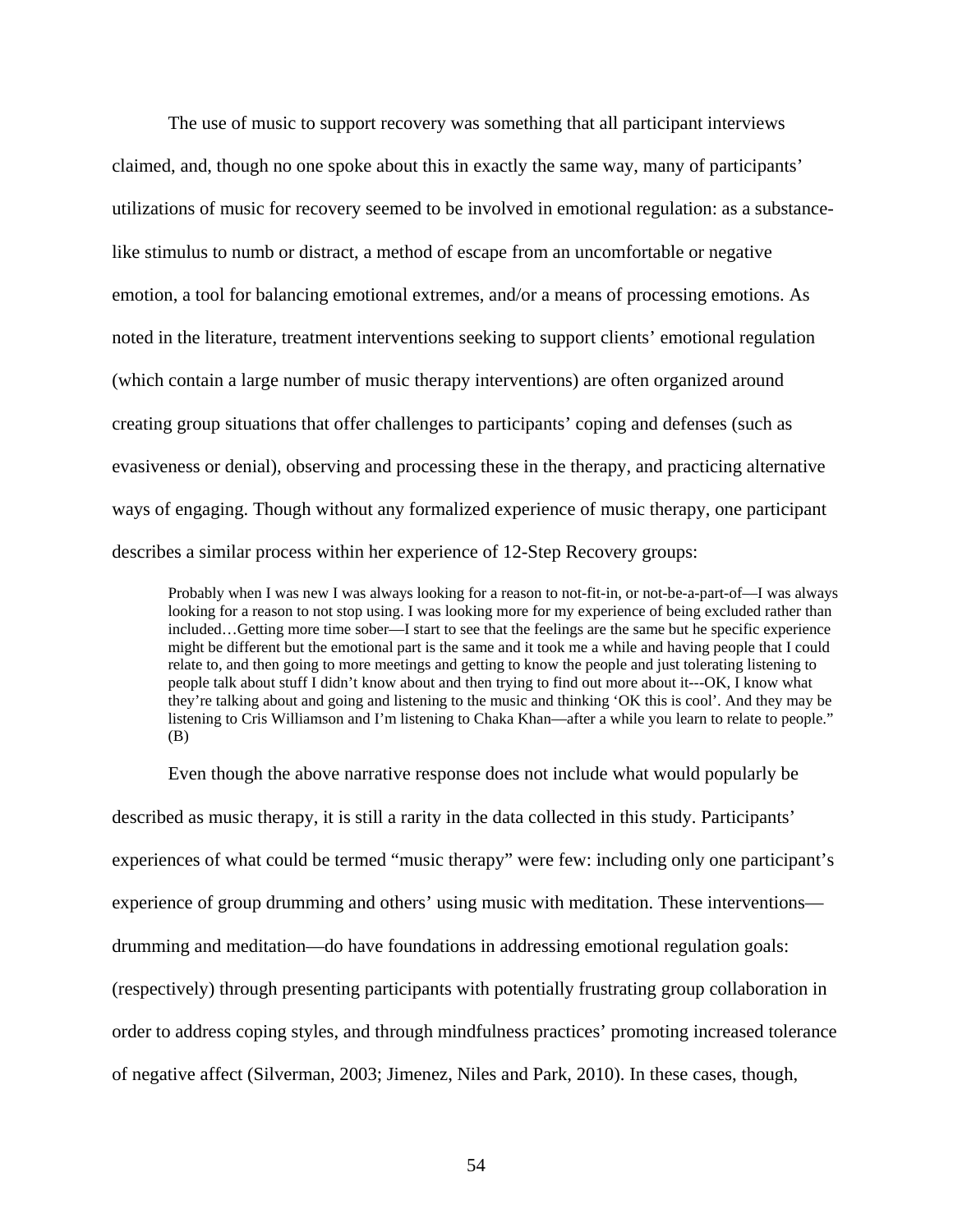music's agency—as described by participants—seems largely to have been through its position as a containing medium—for directing group energy ("charge" (I)), or for focusing awareness ("to bring my state of mind back, focused" (F)). No participant spoke of explicit links between either group music-making as supporting emotional regulation or listening in meditation practice being a tool of tolerance, though one did speak of discovering an adaptation of mindful listening to the music in his life:

I kinda formulated this idea for using music as something that I can control automatic thinking that might occur in my, for instance, trigger. That's exactly how I use all sorts of music now, cuz when you go to a meditation, it's usually waterfalls that you hear or birds chirping, and I carried that out—it doesn't have to be birds, depending on who you are and how you are, it could be rock'n'roll. (K)

Having limited experience with music in treatment and describing little emphasis, in treatment between music and these self-regulatory coping "tools"—the participants in this study seem to have located music's agency in these realms largely on their own, basing their learning in ways of using music that seem largely consistent throughout their lives.

Many participants framed their using music, in support of recovery, as a means of connecting to present awareness, replacing an escape from the moment through substance use. Interestingly, the most widely reported appearance of music in participants' experiences of treatment was its use in meditation, as a tool for "calming…center[ing]" (I) and "ground[ing]" (F)—music's offering an object that one might focus on with ease. The only other formalized uses of music in treatment activities that interviewees reported—dance classes and group drumming—seemed to function similarly, characterized as promoting the united, focused attention of mind and body. These findings are predictable given the steady appearance of mindfulness-based interventions in substance abuse treatment in recent years (Himelstein, 2011; Ostafin, Kassman, & Wessel, 2013). Research into mindfulness practices' effectiveness suggests that they have the effect of strengthening self-regulatory capacities, supporting the link between

55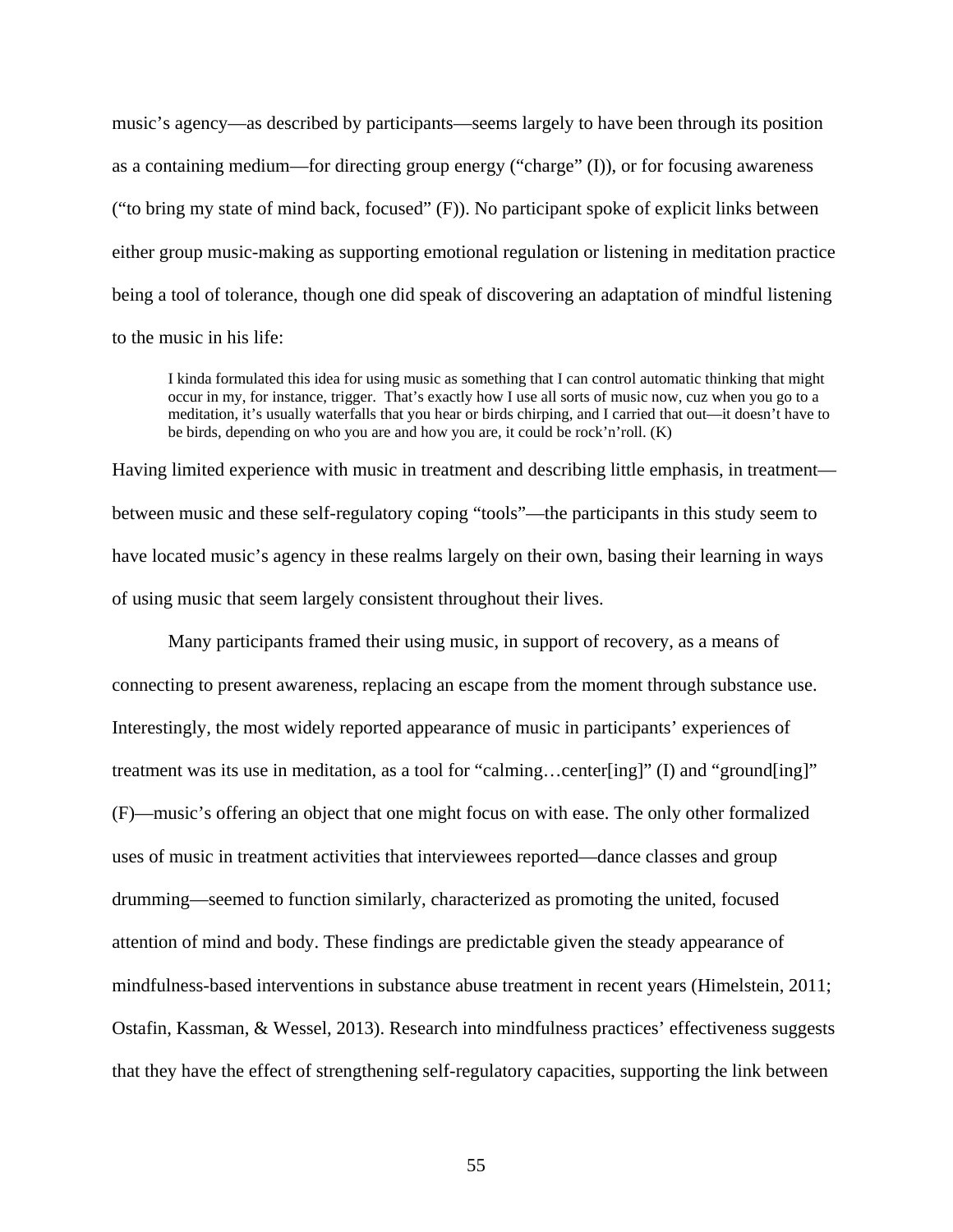music use and self-regulatory functions observed by participants in this study (Jimenez et al, 2010; Masicampo, 2007).

A few participants mentioned their using music as a means of connecting with their higher power—a supportive force in their recovery. Here music was described in terms of a "bridge"(I), as well as an imaginative tool—in the form of the higher power's reminding of its presence ("constant contact"  $(K)$ ), or communicating its support to people via music that has been meaningful for them in other realms:

I'll listen to love songs and I'll change it—it's me singing to my higher power or it's my higher power singing to me, rather than a lover" (B).

Other participants pointed to the personal and cultural associations with music as supporting their motivations to engage with 12-Step Recovery groups and/or their joining—in subtle or overt ways—with other residents of treatment programs. One spoke of her experience at an inpatient program, doing chores with other residents while listening to music:

We had something to talk about, to agree on. It was very supportive—the atmosphere—and I think music had a lot to do with that. (J)

Examples in the data seem to support Erkkila's (2003) and Silverman's (2003) observations of music's power to engage and retain clients in substance abuse treatment. Interestingly, these researchers were writing about specific music therapy interventions, whereas the participants in this study who claimed to find such motivation and engagement located it through informal identification with others in particular treatment programs/groups. Such examples—of music serving as means for connection or identification with social or spiritual groups—point to a continuity in interviewees' relationships with music across their journey into recovery, a malleability that exists for people in their utilizing music, due to—not despite—its personal or cultural significance for them. This flexibility is further illustrated in these interviewee responses: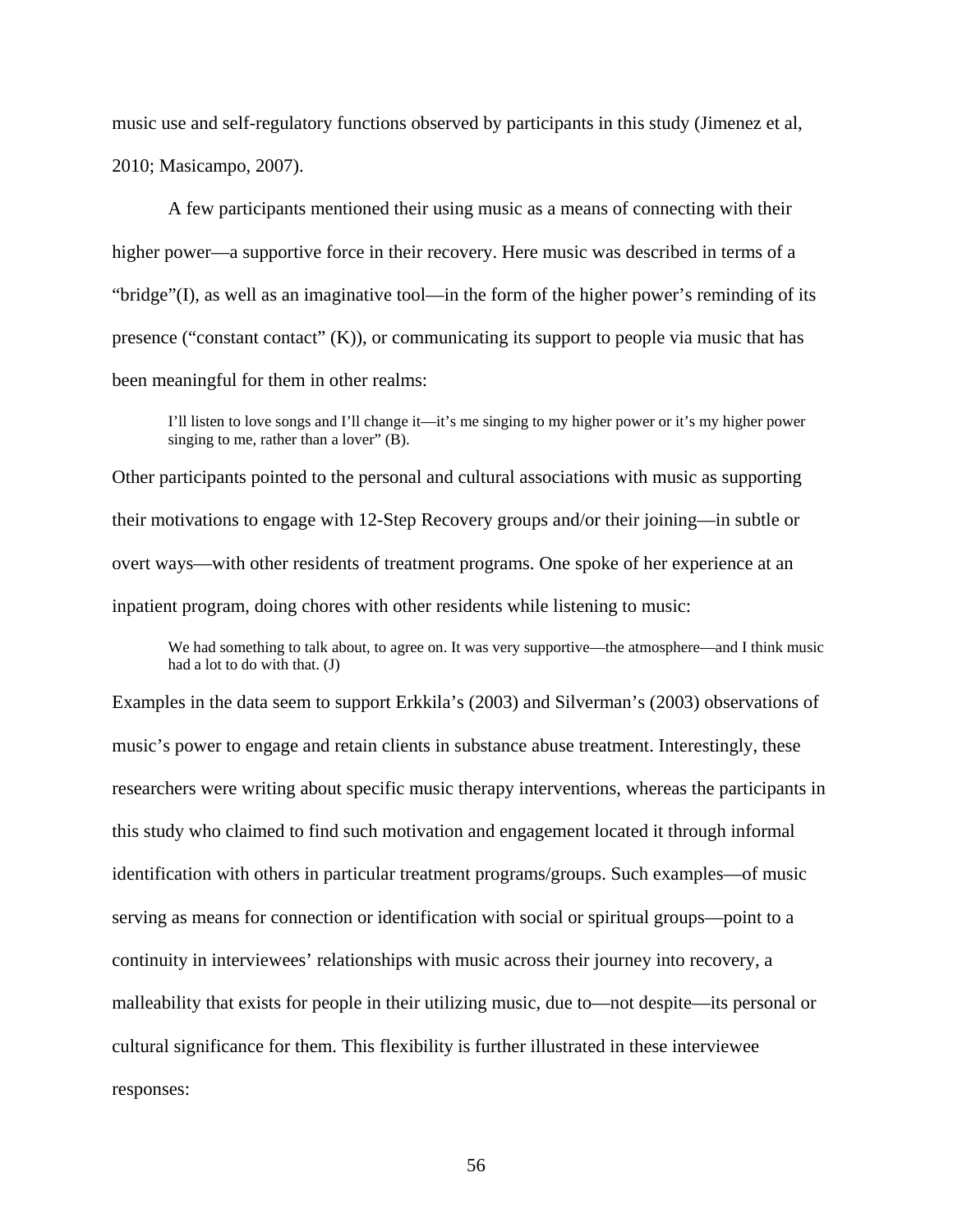My wife [who only 2 years ago died of a drug overdose] and I were doing crystal meth and listening to a lot of music that I still listen to—it hasn't changed, and I'm still getting back to it, and I'm starting to realize it wasn't the meth…A lot of music that we did listen to and that I listen to now is for memories—I cherish it more, it's not threatening—I listen to a lot of dance music now and it doesn't threaten me to use. I probably listen to more dance music now than before. (A)

In recovery, life happens and during real life issues, music comes on at that particular time and I'm not using, but I'm in pain, or I'm not happy…I'm a different person, different things mean different things, therefore music is not something I'm always trying to escape in. (C)

### *Relationship Changes Into Recovery*

The observations in the sections above suggest a continuity, over time, in how the participants in this study relate to music, across their experience of substance abuse and into recovery. Participants talked about music—often much of the same music—being an exciting or relaxing stimulus, an affirmer of cultural identities, and as a tool in emotional regulation. Some of what participants said observed this continuity or registered some confusion about what exactly had changed for them:

[Before recovery, music] brought me out of myself—opened me up to different parts of myself—I've always had fun with music—it gave me a sense of self.

I think of how I talk about rock music when I was getting high when I was a kid—there's also certain music that I remember to when I was getting sober that's imprinted on me in the same kinda way. I probably always did that, but now the things that are inspirational to me, I associate them with getting sober. Just now I have more clean time so I have more of those experiences to relate. (B)

Participants' seeking out music as an outside object to alter, augment, or otherwise regulate selfstates within changing environmental contexts emerges as a common thread across descriptions of relationships between music and substance use/abuse, between music and processes of recovery, and in how participants talk about their relating to music currently—outside of a substance abuse/recovery context.

The changes, then, that participants observed with respect to music and their journeys into recovery, had to do with a heightening of their awareness and appreciation of how music functions for them. They reported that music seemed imbued with more "substance" (I), more meaning and even greater potential to evoke memories and emotions. Some spoke of increased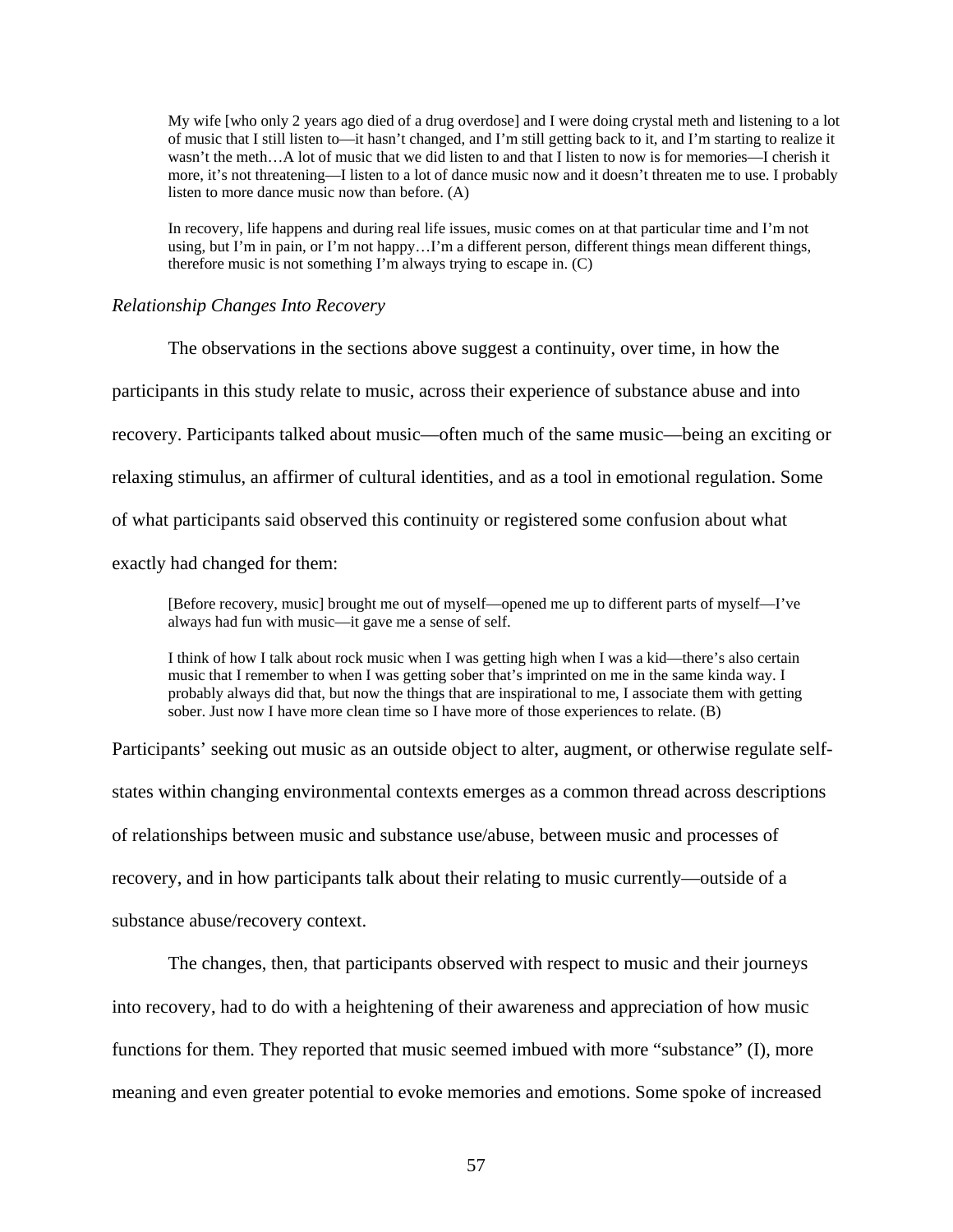awareness to how music enters their experience and how it affects them, increased acceptance of different forms and aspects of music, and new appreciations of music's capacity to support their bringing attention to the present moment. Significantly, interviewees described changes relating entirely to new or enriched experience with music in recovery; no one spoke of disavowing particular music or their ways of using it in the past. Even those who mentioned avoiding certain music described this as occasional, involving introspection related to present experience:

With harder rock, I don't [listen much]—if I listen to it too much, it'll start to remind me of getting high and using again, so I can only listen to a little bit of it, and so I just notice what's going on. (B)

I don't avoid [listening to a particular band], it's just not my first pick…I won't change it right away but if it makes me feel nauseous I'll change it…music can have a very positive note on it or a very negative note to it.  $(I)$ 

The language of some participants revealed a striking admiration for the power of music's ability

to evoke such emotion and memory:

It's like remembering something and it's so vivid that you could cry over it again, it's happening right now—Now, I have that reverence for certain types of music…I have a different reverence for it now. I don't think before [recovery] I saw any type of music as holy—even church music—but now I do. (D)

It's like a dream where you wake up crying, you feel pain, it disturbs you, when you come to—music's like that—it's a powerful thing. (A)

# *Theoretical Considerations*

The review of literature above includes the research of music therapist and theorist Tsvia Horesh (2006, 2010), who found she could engage clients otherwise unreachable, through discussing their "preferred" music (music form their lives prior to treatment). (This was in an inpatient setting, presumably with clients very early in sobriety.) She describes clients' relationships with their preferred music as involved—directly or indirectly—with the issues they bring to therapy, and she explains the need to bring these relationships into therapy for threat of relapse, if the meanings/functions/uses of the music are not explored. Horesh found—like this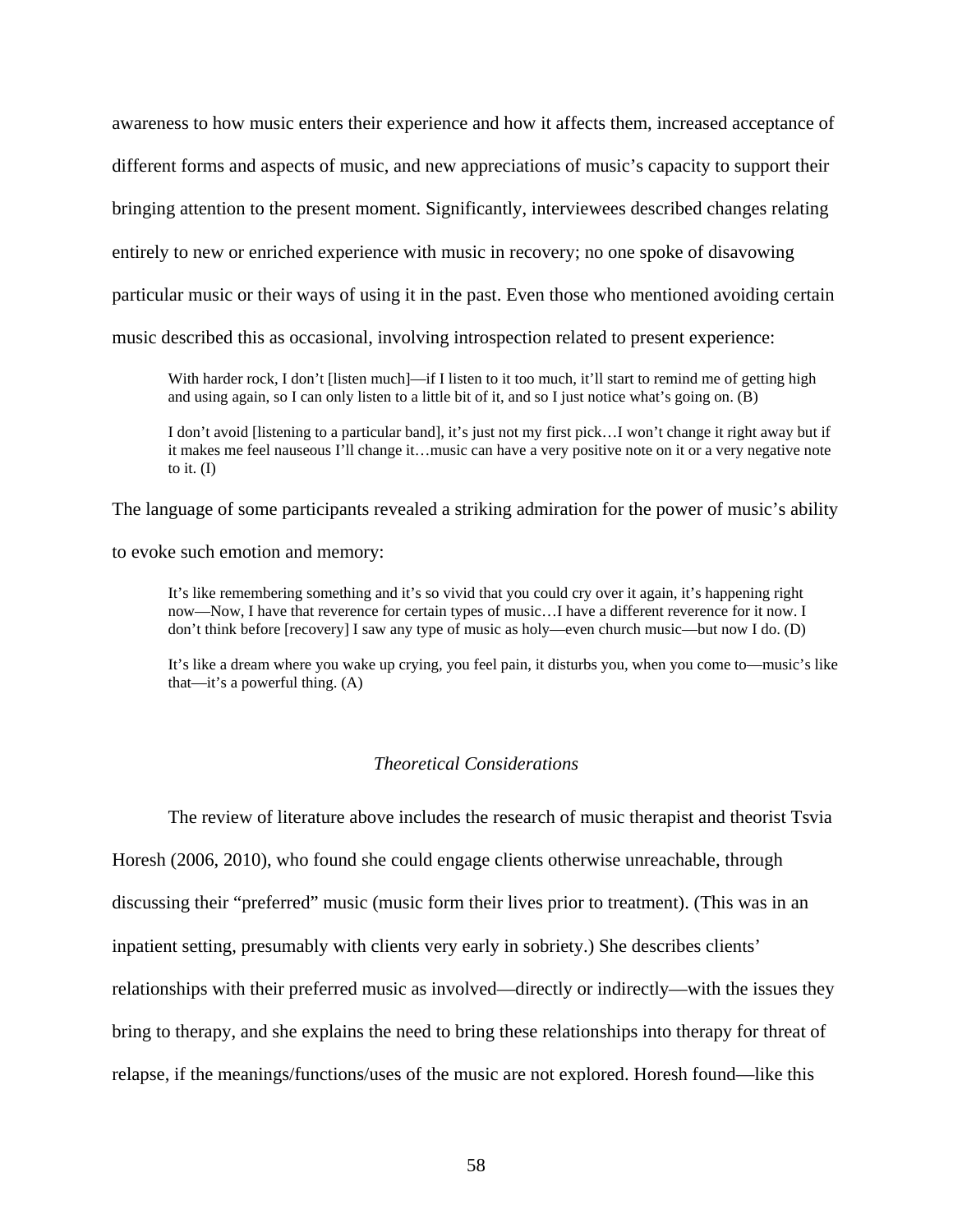study did—few examples for music therapy's addressing how people's relationships with music might be involved with their struggles with substance abuse. Her exploration into clients' relationships with music—via her own music therapy practice—found results strikingly similar to the findings of this study, revealing music as offering escape, relief, soothing, protection from negative feelings through its promoting psychic strength, and its ability to mirror facets of client's experiences and feeling states that may be difficult to recognize. Data from this study suggests a consistency across uses/functions of music, for participants—across their experience of substance abuse and recovery—implying that, though they changed the behavior of substance use, their relationships with music did not have to change. That participants described an increasing awareness and attention—in recovery—to how they are using music and to how music affects them, suggests that actively addressing their relationships with music might assist people in recognizing that a life in recovery could be accessible and sustainable.

In her research, Horesh (2010) observes music's acting like a transitional phenomenon, a term first defined by D.W. Winnicott (1954), as (in child psychology) the "designation of the intermediate area of experience"—"the use made of objects that are not part of the infant's body yet are not fully recognized as belonging to external reality" (p. 2, 3). In Winnicott's (1954) theory, the transitional phenomenon becomes useful in easing the development of reality testing: one's ability to differentiate between internal and external reality, to understand one's positioning within physical and social reality as culturally defined, and to navigate between individual and social expectations of self. For Winnicott (1954), transitional phenomena support the development of reality testing by occupying

an intermediate area of experiencing, to which inner reality and external life both contribute…an area which is not challenged, because no claim is made on its behalf except that it shall exist as a resting-place for the individual engaged in the perpetual human task of keeping inner and outer reality separate yet interrelated. (p. 90)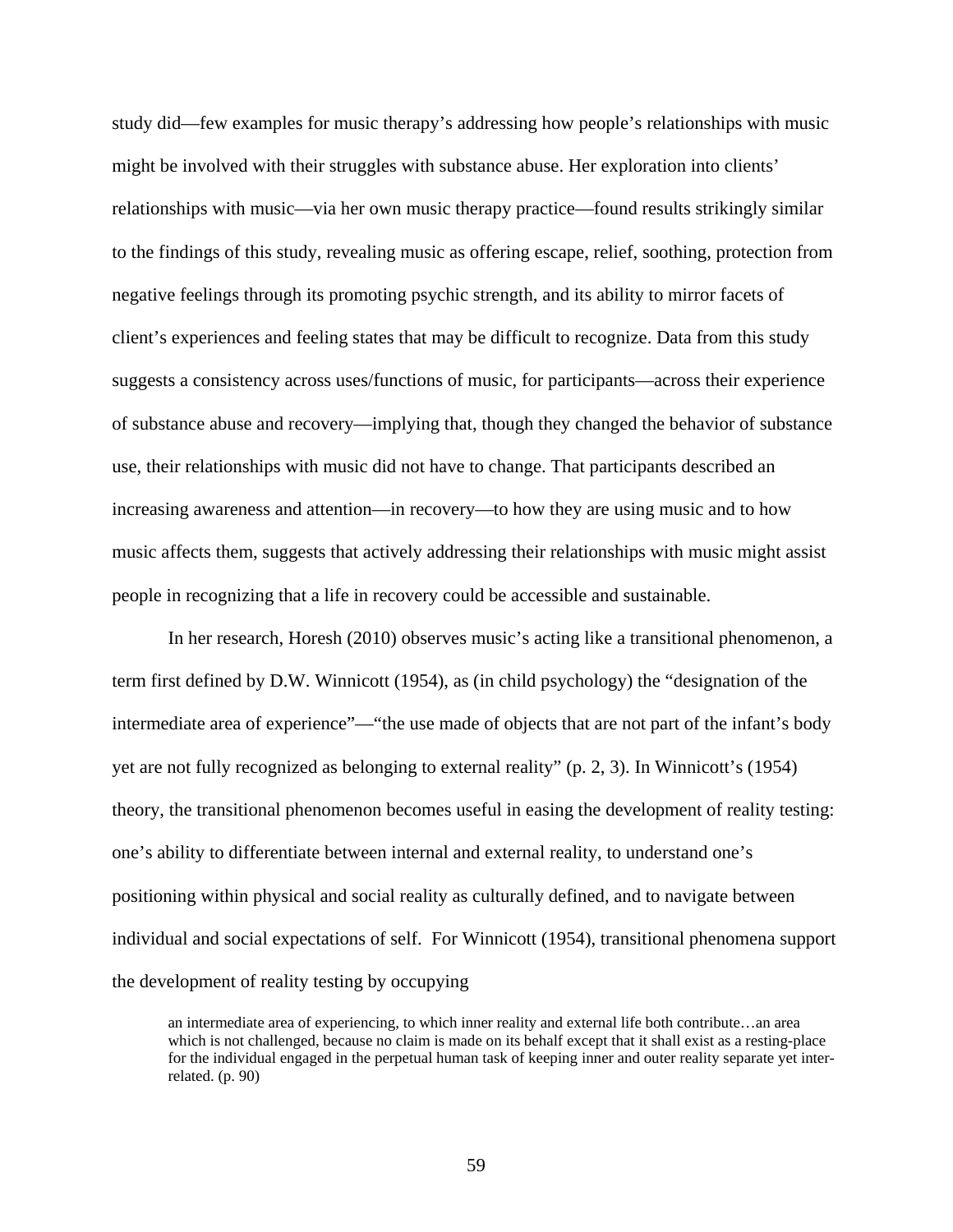Horesh's (2010) writing similarly situates music as allowing both connection to—and evocation

of—one's inner, emotional experience, and also the safe distancing—as an external

phenomenon—to prevent overwhelm.

In this study, participants' descriptions of using music as a tool for emotional regulation,

and their descriptions of using music as a means of accessing both present moment awareness,

and connection to a higher power, seem related to this understanding of music as transitional

phenomenon. Music appears as a place in which emotional experience can be safely accessed

and understood:

"I've used it to get in touch with whatever angst I was feeling and expressing that, having a sense of mastery of that." (G)

"I look to music to reinforce emotions, especially when I have affection for somebody or a friendship or just an experience I've had that collaborates what I'm trying to do in life…I look for music to go along with what I'm doing or where I'm at."  $(F)$ 

Some described music as a site for processing emotions that might otherwise overpower:

"[Music] identifies with my stress…to reflect it in some way—I'm not alone, these people went through it—I'm not as bad an egg as I think I am." (C)

"I will seek out Beethoven because the turmoil is in the music and is treated very well in the music…it helps me see my emotional turmoil as less upsetting, that it's part of life." (H)

Another's description emphasized the sense of self-control that use of music brought into view:

"If I only have control of myself, I can control what I see, what I hear, what I smell, what I touch, and trying to keep myself in a serene place throughout my life has been my sobriety, and that's very important to for my sobriety is to be OK with what's going on in my life. I use all this music and the different genres of music to keep myself in a more level plane instead of really high and then all of a sudden all these lows.  $(K)$ 

With respect to bringing awareness to the present moment, music can be understood, in

the data, as a point to direct focused attention that is more safely accessible to people with less

experience practicing such skills. In mindfulness literature, such focal points are referred to as

"safety points"—as opposed to the "sharp points," such as small places on one's body—because

to direct attention to them requires less scrutiny of one's immediate experience (Pollak, Pedulla,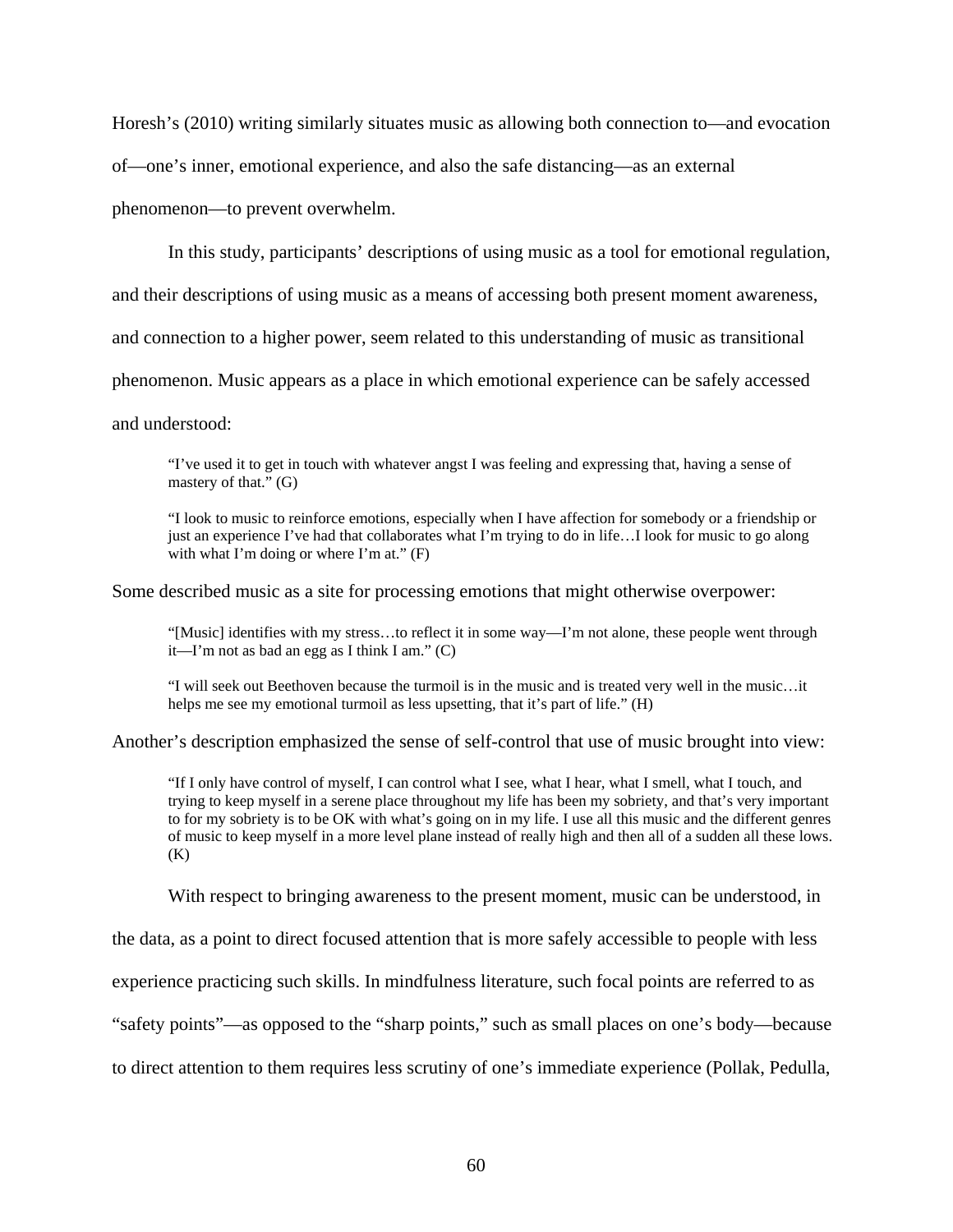and Siegel, p. 11). As something located outside of one's own body, but something that is unseen and has the potential to resonate physically, music can be understood as a transitional point of focus as people become more practiced in present awareness. One participant explains:

"Music helps me to step away from my feeling overwhelmed, by giving me something to focus on that gives me space—a sense of psychic space." (E)

Mindfulness literature explains a process of development in one's practice, from attending to "safety points" towards the "sharp points," and that the "safety points" can remain available, as places to return at times of heightened internal activation. One participant alludes to a moving away from the "safety point" of music in this description:

"Sometimes silence is great—I find I like it more now that I'm sober…I'm in a lot of silent meditation groups, and lately I've been finding my center that way. Those moments of conscious silence are like a behavioral shift I can't explain, but it works—like recovery, you trust the process—can't explain it, just go with it."  $(C)$ 

In locating a higher power, a practice encouraged in 12-Step programs, music appears to have aided some participants  $(J, K)$  in locating and remaining assured of the presence of their higher power. Another (B) described how using music with different past associations for her, and applying it to connection with her higher power, made this part of the 12-Steps easier for her to access. She spoke of how the task of locating a higher power can often be an obstacle in people's engaging with 12-Step programs, and described recommending this practice to a sponsee who was having trouble.

In many of the examples above, participants' relationships with music appear to be a consistent connection to it, as outside object—less a tool than a site of action—in their altering, augmenting, or otherwise regulating self-states within changing environmental contexts. In the lives of the participants, substances had once functioned in a similarly self-regulatory way, and these experiences have allowed music to function as transitional phenomena for them. Music is able to function as an external phenomenon—like substance—in its being accessed to soothe, to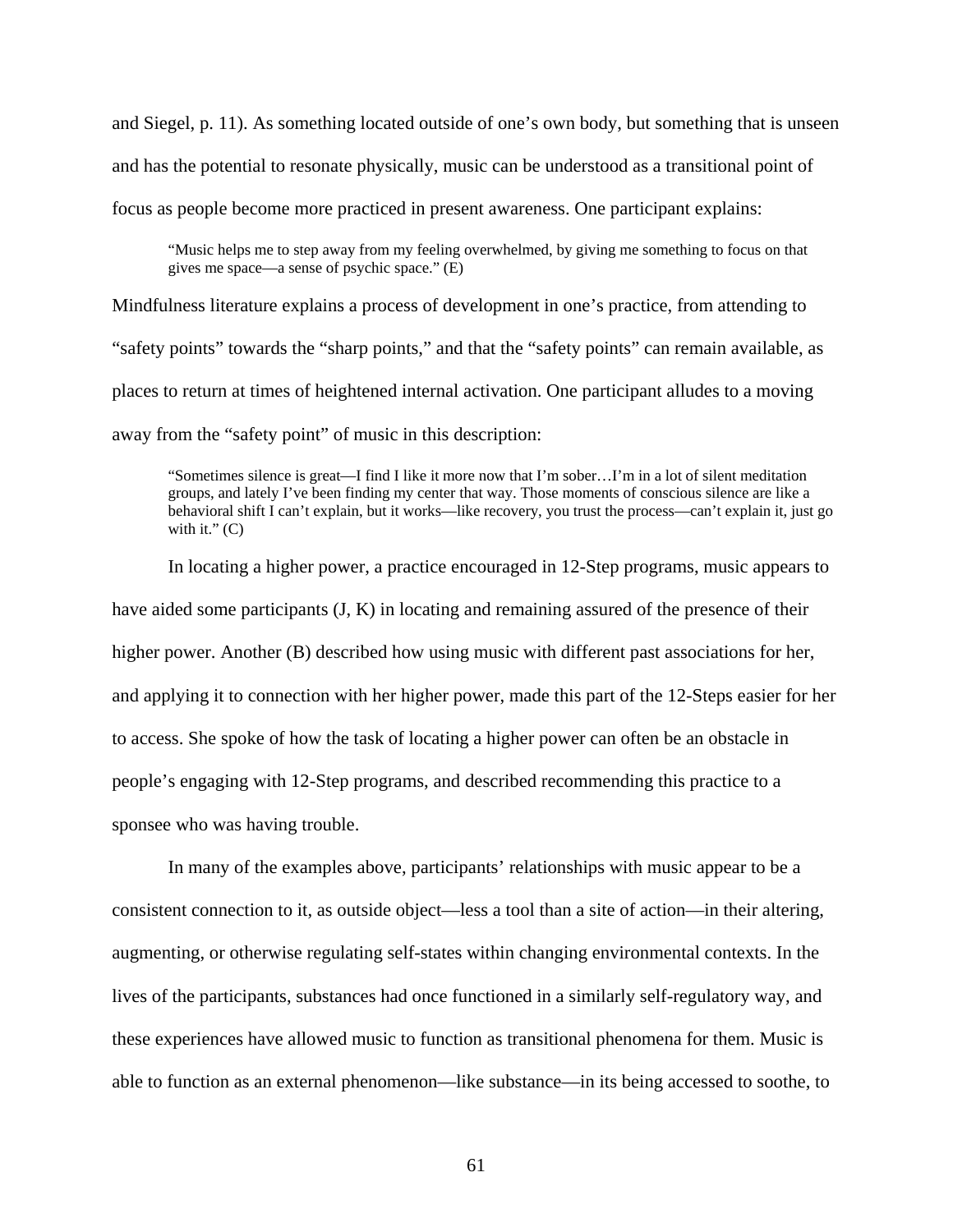excite, to distract, etc., but music also carries the continuity of its use in people's lives before they began abusing substances—a link to something enduring in participants outside of their attachment to substance use. In its usefulness as a transitional phenomenon, music differs from substances, in that its experience involves more of the character of "me;" as Winnicott (1954) might say, one's "inner reality…contribute[s]" more to one's experience of music than one's experience of substance (p. 90). Such an observation might be a useful one for clients to consider as they approach futures without substance use. One participant observes the distance—or difference—in his experiences of music and substance abuse when he says:

I was your weekend warrior, party boy, everything was normal, and then something happened around drugs and alcohol—the excess thing—and that led me down the rabbit hole of depravity type thing and a lot of that was around music cuz I thought 'oh this adds to it' but then it took me away from music. (D)

This study observed a flexibility with which participants were able to utilize music, allowing them to place social and spiritual meanings on music from their lives, in support of their recovery, that would be unavailable had such music not occupied a similar function in another personal or cultural realm for them. Such an observation suggests music's availability for redefinition—a transition in its meaning and value for people—by way of its familiar functioning. The relationships—the personal meanings and associations—people have with music, allow for its functioning as something internally-experienced (felt), but also safely located outside the self.

Horesh (2010) describes how, for some she observed in her research, there is a risk of a "complete identification" with the music—in which the safe distance is unavailable and music's association with substance use might make abuse irresistible, or threaten emotional dysregulation and overwhelm (p. 63). Some responses from participants in this study seem to speak to a similar process happening for them: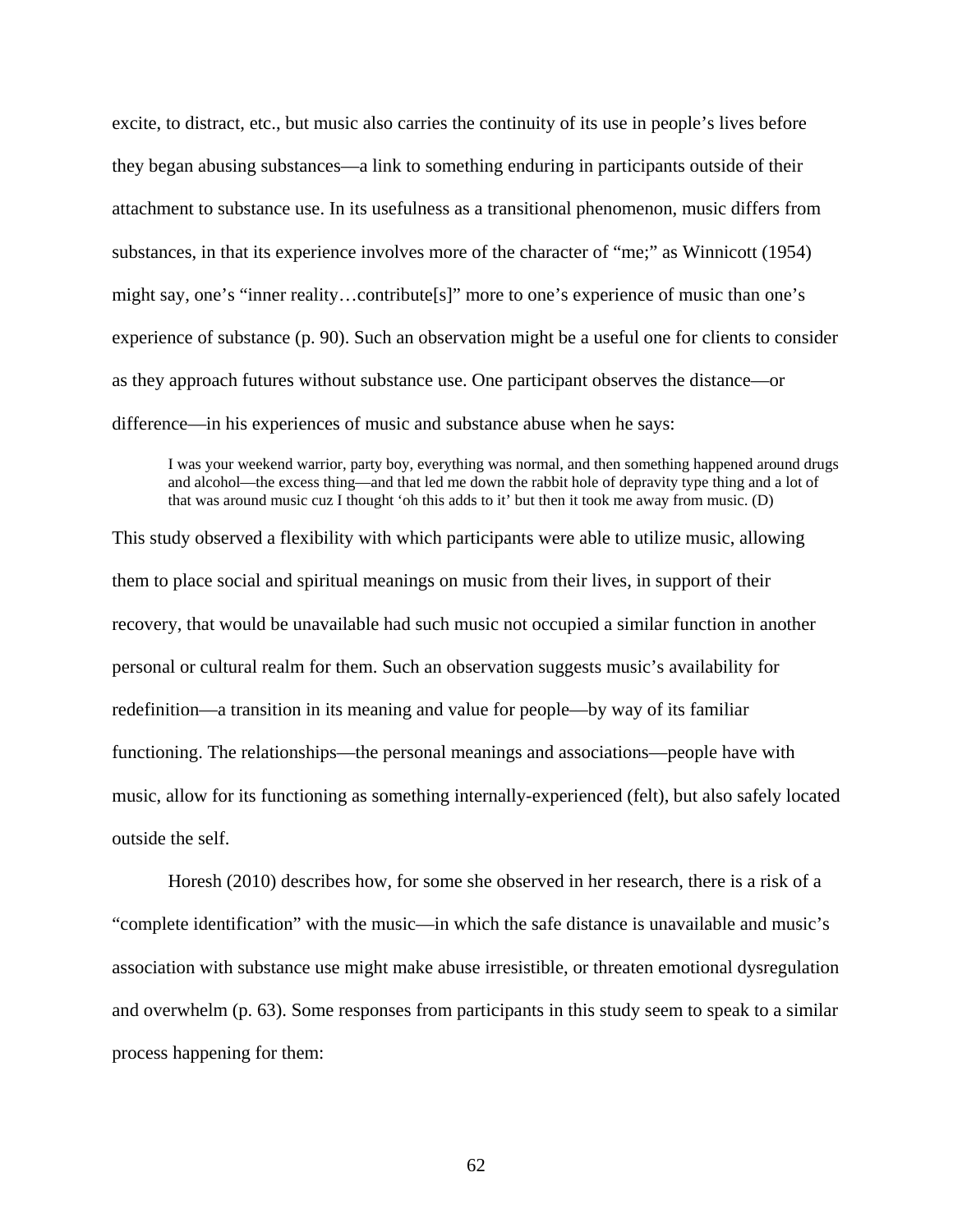Listen to the vocals of Joy Division and you'll get the message. That was the frequency I was exhibiting for a long, long time—and I didn't know I was exhibiting it—I just kinda fell in with the music, and yet it was all about the drugs. It was reflecting my own state at that time—I meet other people now and they hear joy and happiness in that music, but when I hear it I think of sticking needles in my arm and, like, death…Now, to this day when I hear that, I'm reminded that I had that [depressive] state of mind. It's like remembering something that's so vivid you could cry over it again, like it's happening right now—Now, I have that reverence for certain types of music—and that reverence, like, if I'm trying to do something positive, I'm not gonna listen to anything that's gonna make me go back to those bitter morass of self-pity days, but I do realize music has the power to do that—it certainly does. (D)

"Drugs and alcohol was a part of my whole youth…I don't think I necessarily knew what I was signing up for at the time but it was the socially acceptable thing to do until it became a problem—every band that I listened to had some part to play in drugs and alcohol—even Bert Bacharach…there's lotsa music I listened to—I still love it. I was doing a lot of drugs; it went with the territory—[the musicians who made the music] are junkies and I felt like I was a junkie too—the lyrics are more about doom and drugs and darkness and relationships don't really matter. They're not talking about love and joy and peace and all that, it's more about disarray, disillusionment, dissatisfaction…it was more an accurate mirror of my reality at the time…[Listening now—]it doesn't make me want to relapse but it does make me queasy, depending on where I'm at emotionally. Because in my head, I'm always drinking, that's the problem—so if I'm not in a good mood…sometimes it might trigger a feeling—it's something I go through and I ride it through…for me it's what am I getting out of the music…if I'm getting positive reinforcement for my existence, then so be it, but if it's something that triggers something, I don't wanna necessarily hear that at a time when I'm not feeling good about life. It depends—it really is a trip—we could have this conversation again tomorrow and it might be different. (I)

These participants look back on experiences with music in which the instability of the emotions

evoked in the music reflected their own emotional dysregulation, such that they became consumed. Their descriptions of their own experience, and those contained in the music, seem inseparable. Yet, neither interviewee claims an entirely avoidant relationship with respect to music in their lives currently, nor to the particular music described as bringing up memories of their substance use. Both seem to have experienced a transformation with respect to the music so aligned with substance abuse for them—one even says she "still love[s] it" and both recognize the music as a powerful external entity.

Interestingly, neither of these interviewees reported experiencing triggers for cravings through interactions with music. In fact—as noted above—no participants in the study reported cravings related to music's power in accessing, or affirming, personal identifications and cultural affiliations (from present or past), or in music's ability to activate emotional experiences that might have encouraged substance use in the past. The craving triggers interviewees described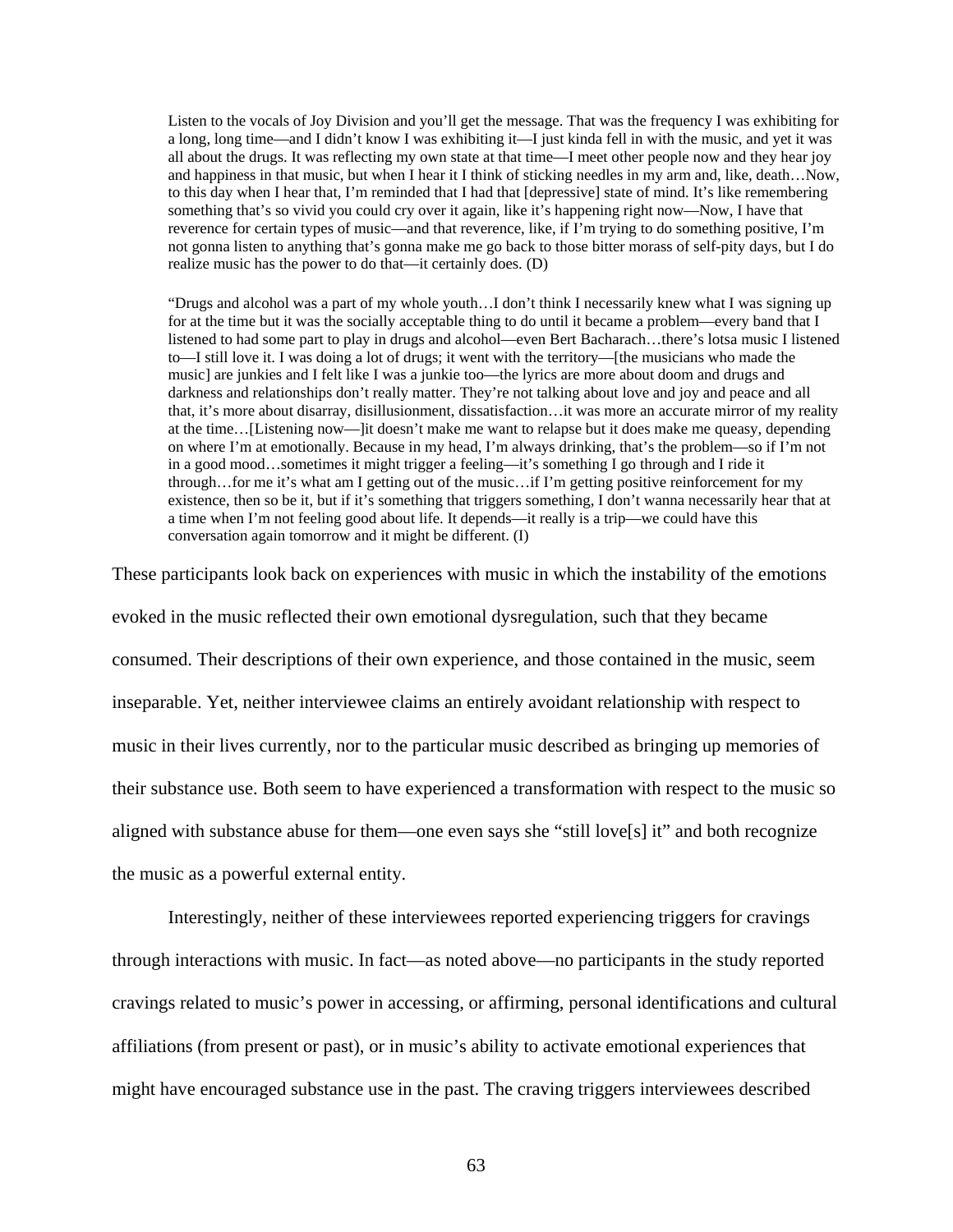seem based in time/memory of substance use/abuse, or in lyric-based associations—in music's calling back a particular time in their lives or in a song's idealizing substance use, separate from the personal and cultural identifications music may hold, and from its agency in supporting emotional regulation. Data from this study suggests that these aspects of people's relationships with music may be consistent in function—in their supporting self-regulation—but that they do not promote dependence (as substance use does). Brought to greater attention and awareness, the flexibility in how music can affirm and access personal and cultural identifications, and the agency music holds in safely evoking emotion and memory, may empower clients in their process of recovery from substance abuse.

## *Implications for Social Work Practice*

The discussion above highlights a continuity in how music relates for people over time—as an outside object to alter, augment, or otherwise regulate self-states within changing environmental contexts. Music has the potential to function as something external while containing an internal aspect—in its abilities to evoke and clarify emotions, to recall memories, to stimulate imagination, to offer site for social connection, to affirm identities and beliefs, and to become a means of present awareness. In this functionality, music may be understood as like a transitional phenomenon (Winnicott, 1954), something that has presence both internally and externally and, as such, can facilitate the mediating of environmental and emotional stress in a way that moves towards making self-regulatory processes internal. One participant seems to describe such movement:

Before I had tools of recovery, like when I listened to hip hop or electro or dance music, I would all of sudden 'Let's go drink'—hear the music, automatic thought 'Drink.' Wheras now I use it as, instead of hear the music, automatic thought 'Drink', it's 'Listen...OK, you don't have to drink, you can remember those times and know that that's not a good place for you...remembering the tools that I have so I don't have to go out and drink. I really use music as a pneumonic system of, for my thinking, my train of thought, my imagination—that's what I found out in sobriety too. (K)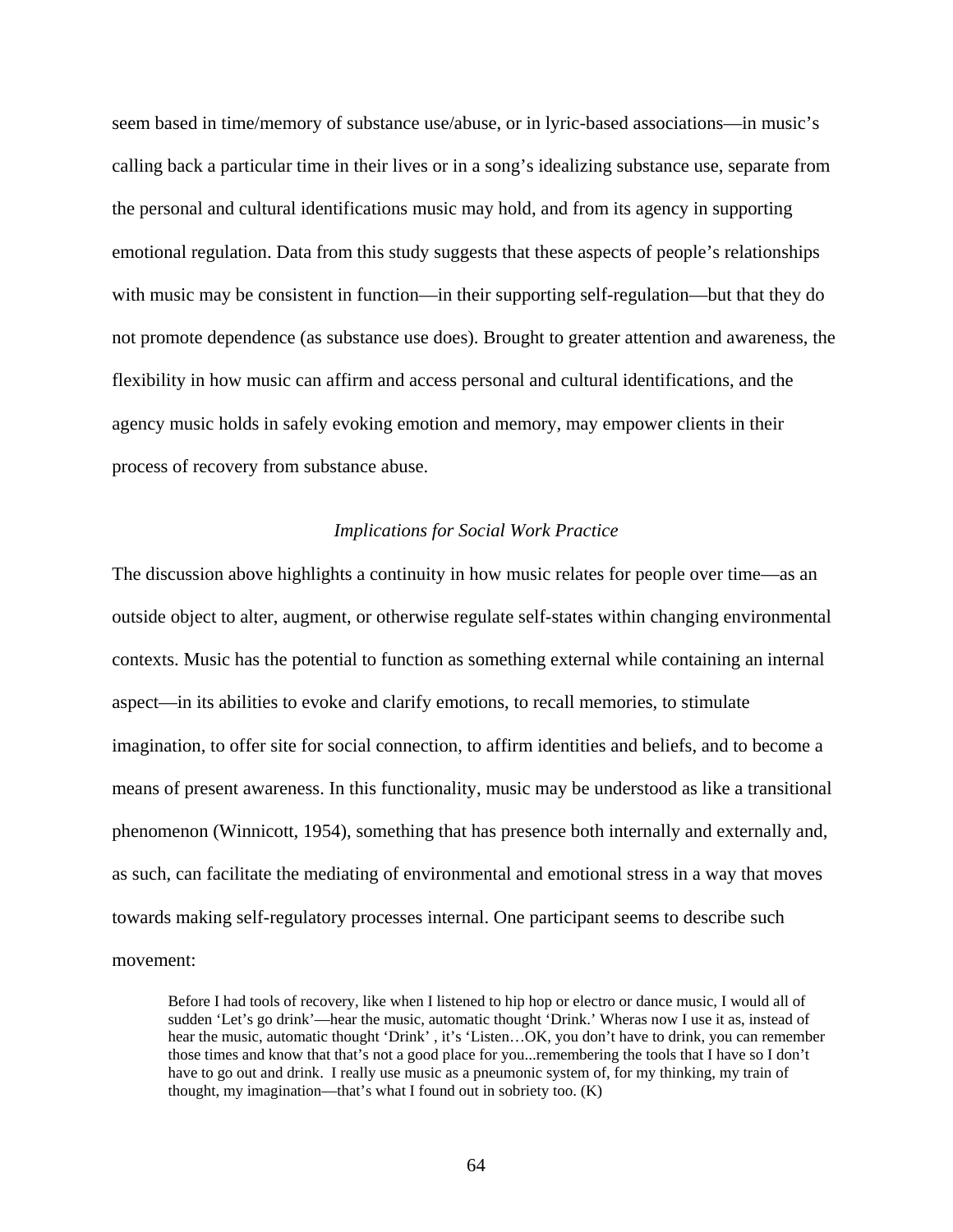Understanding music as like transitional phenomenon has implications for social work practice, specifically within music therapy in substance abuse treatment. Clinicians may seek to explore client's relationships with music in the therapy in order to bring greater attention and awareness to how music functions, for them, as sites for validating and regulating self-states. Bringing music that is preferred by clients—or otherwise meaningful to clients—into the therapy may help clients more quickly tap into how music functions in their self-regulation and exploring examples in which music allows them to experience powerful, threatening, and uncomfortable emotions and memories, while containing such experience at a safe distance. Such a use of music in therapy recalls Philip Bromberg's (2000) writing of effective psychotherapy as requiring the "symbolic representation" of traumatic experience, such that clients can experience pain in an embodied way, while not being overwhelmed or re-traumatized (p. 11). Bromberg (2011) describes the necessity of the therapeutic environment being

safe but not too safe[,that]...the coexistence of safety and risk becomes the essential element of therapeutic action that makes the reliving part of a psychoanalytic growth process rather than a blind repetition of the past" (p. 330)

Data from this study suggests that music from client's lives might carry the potential to symbolize painful emotions, memories and identifications, keeping them at a safe enough distance that clients might be able to engage with and process them, without the overwhelm that might promote their seeking substance. The attachments and associations that people have with music (or, the symbolism music carries for them)—especially those related to substance abuse might be necessary to this process, in their allowing music's internal resonance.

While this study, like that of Horesh (2010) and others, continues an exploration into people's relationships with music—and how those might interact with experiences of substance abuse and treatment—this study is far from generalizable. The small, and small-region-based, sample was inherently limiting, as was the choice of interviewing only those with at least one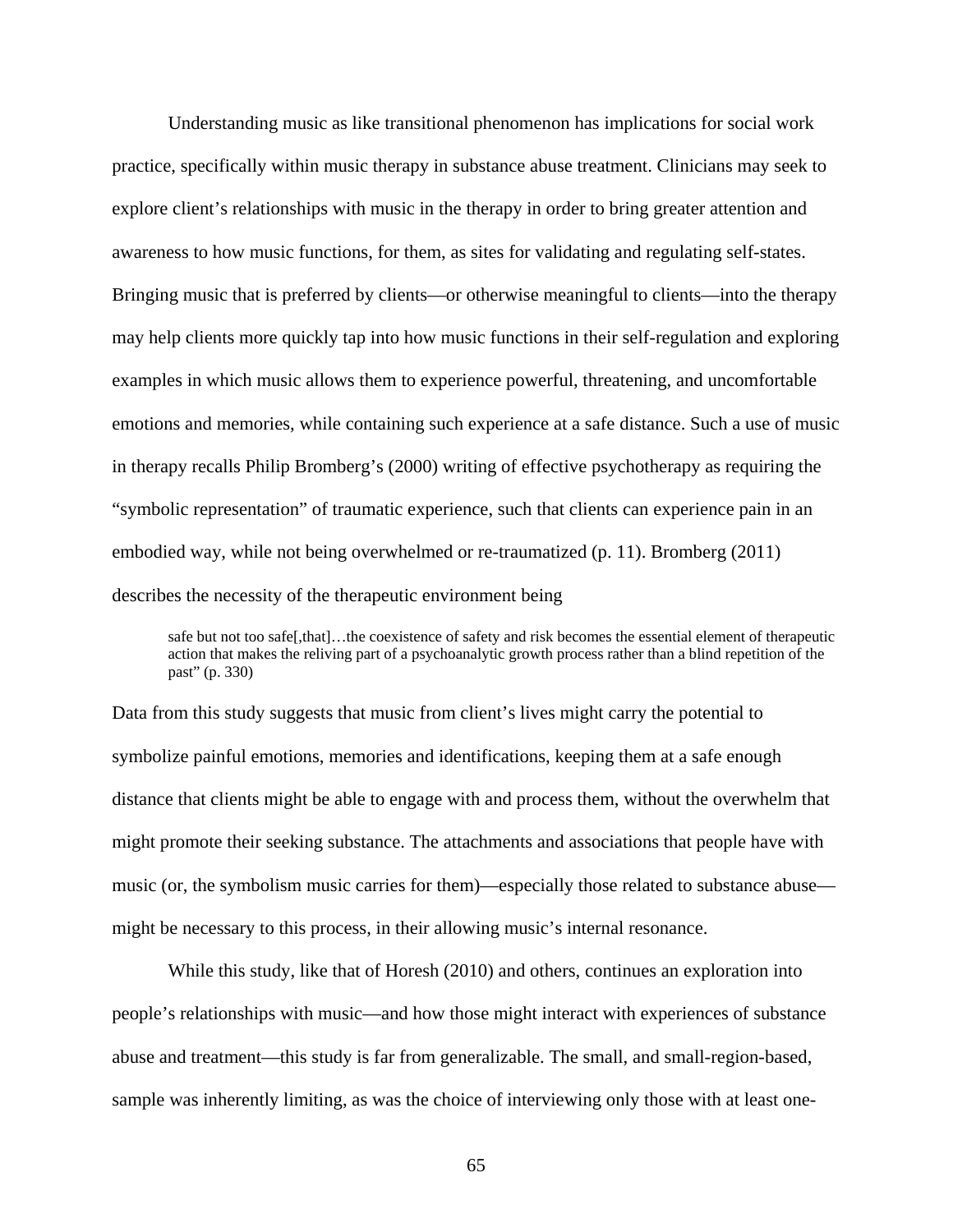year sober time. Surely this study's findings would have been made more complex by incorporating participants with less sober time, or participants engaged in substance abuse treatment that is not abstinence-based, as 12-Step programs are. Additionally, interview questions designed to explore differences and similarities in the ways people relate to specific styles or genres of music—or settings of engaging with music—might have the potential to reveal therapeutic interventions tailored to those experiences of engagement. Further research into these and other limitations of this study are recommended.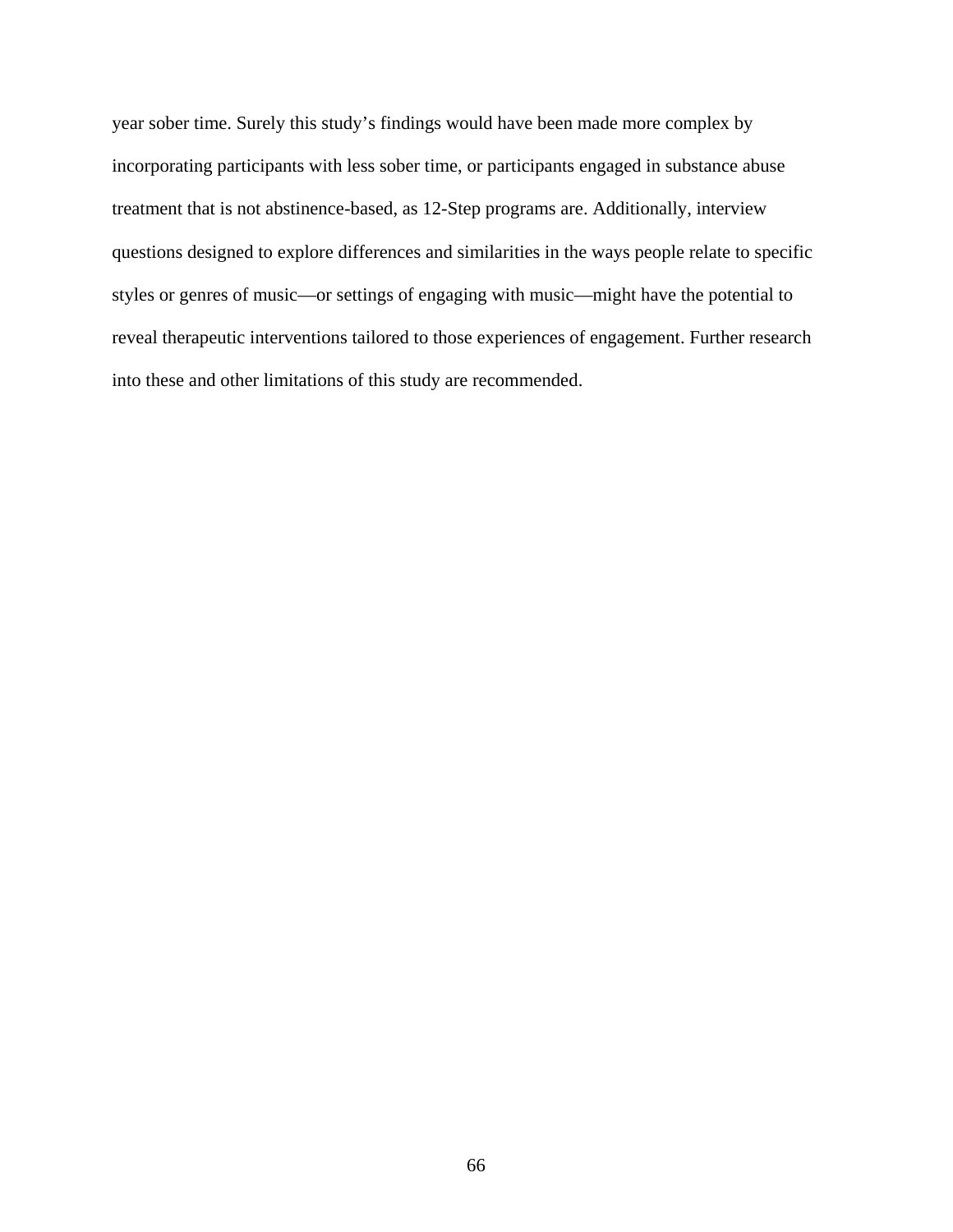# **REFERENCES**

- Aigen, K. (2007). In defense of beauty: A role for the aesthetic in music therapy theory. *Nordic Journal Of Music Therapy*, 16(2), 112-128.
- American Music Therapy Association (AMTA). (2014). What is music therapy?. Retrieved from http://www.musictherapy.org/about/musictherapy
- Baker, F., Gleadhill, L., & Dingle, G. (2007). Music therapy and emotional exploration: Exposing substance abuse clients to the experiences of non-drug-induced emotions. *The Arts In Psychotherapy*, 34(4), 321-330. doi:10.1016/j.aip.2007.04.005
- Bensimon, M. and Amir, D. (2010), Sharing my music with you: the musical presentation as a tool for exploring, examining and enhancing self-awareness in a group setting. *The Journal of Creative Behavior*, 44: 259–277. doi: 10.1002/j.2162-6057.2010.tb01336.x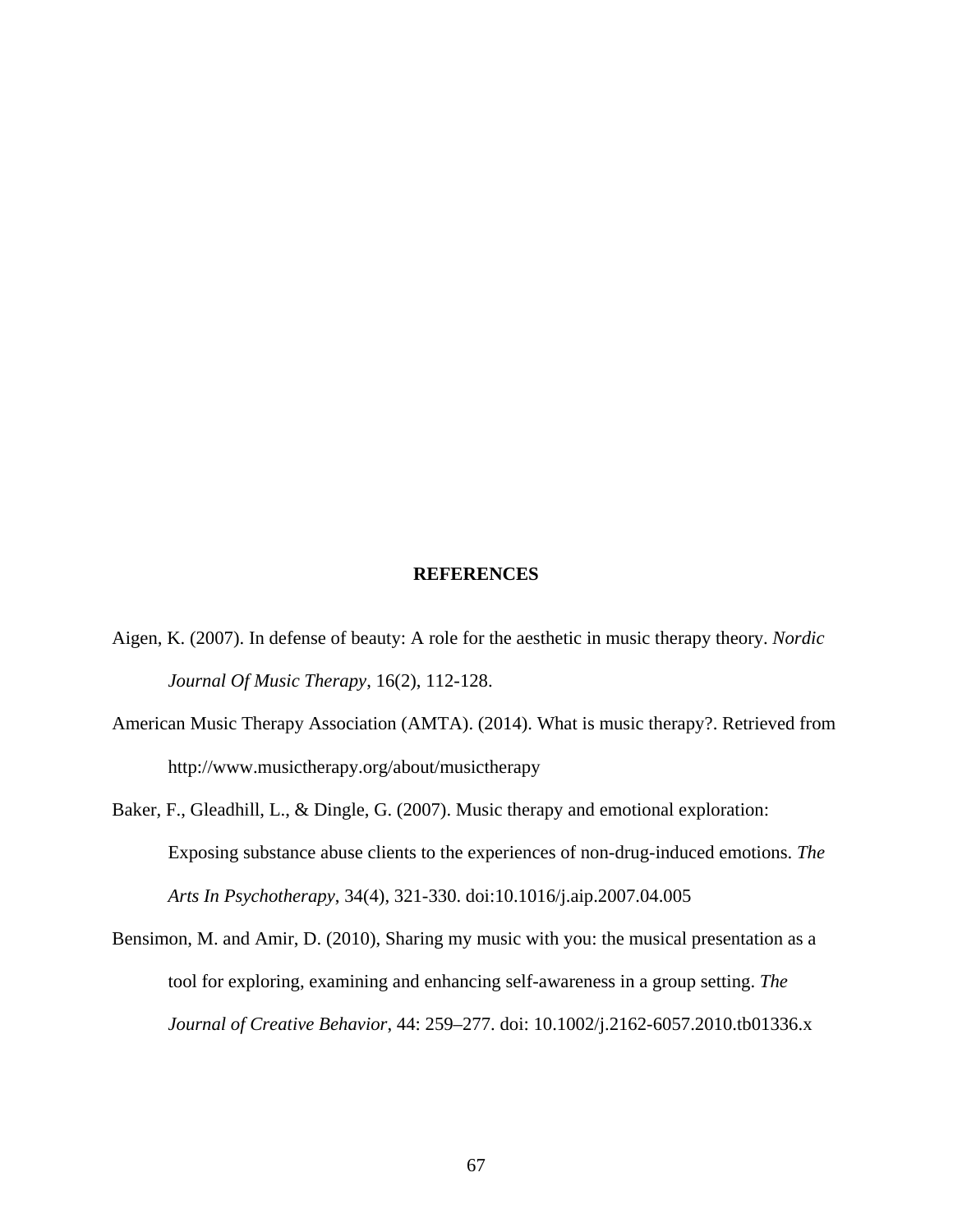- Blum, K., Chen, T. H., Chen, A. H., Madigan, M., Downs, B., Waite, R. L., & Gold, M. S. (2010). Do dopaminergic gene polymorphisms affect mesolimbic reward activation of music listening response?: Therapeutic impact on Reward Deficiency Syndrome (RDS). *Medical Hypotheses*, 74(3), 513. doi:10.1016/j.mehy.2009.10.008
- Bowen, S., & Vieten, C. (2012) A compassionate approach to the treatment of addictive behaviors: The contributions of Alan Marlatt to the field of mindfulness-based interventions. *Addiction Research & Theory*. 20(3), 243-249.
- *Bromberg, P. M. (2000*). *Potholes on the royal road.* Contemporary Psychoanalysis*, 36(1), 5-28. DOI:10.1080/00107530.2000.10747043*
- Bromberg, P. M. (2011). The shadow of the tsunami and the growth of the relational mind. New York : Routledge.
- De Carvalho, C., Pamplona, F., Cruz, J., & Takahashi, R. (2014). Endocannabinoids underlie reconsolidation of hedonic memories in Wistar rats. *Psychopharmacology*, 231(7), 1417- 1425.
- Denham, B. E. (2008). Folk devils, news icons and the construction of moral panics. *Journalism Studies*, 9(6), 945-961. doi:10.1080/14616700802227811
- DeNora, T. (2006). Music and self-identity. In A. Bennet, B. Shank, & J. Toynbee (Eds.), *The popular music studies reader* (pp. 141-147). London & New York: Routledge.

DeNora, T. (2000). *Music in everyday life*. Cambridge: Cambridge University Press.

DeNora, T. (2012). Resounding the great divide: theorising music in everyday life at the end of life. *Mortality*, 17(2), 92-105. doi:10.1080/13576275.2012.673375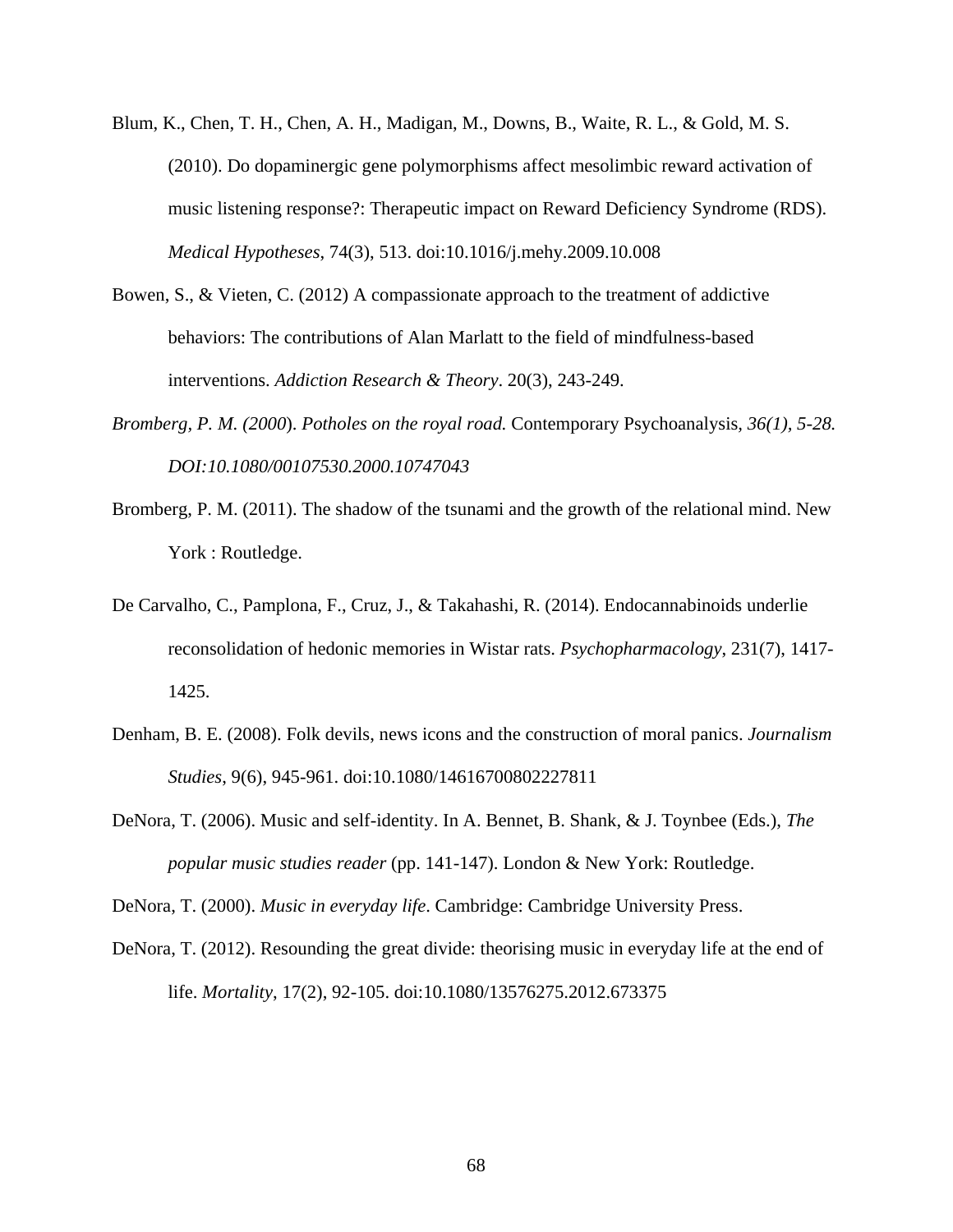- Dingle, G. A., Gleadhill, L., & Baker, F. A. (2008). Can music therapy engage patients in group cognitive behaviour therapy for substance abuse treatment?. *Drug & Alcohol Review*, 27(2), 190-196. doi:10.1080/09595230701829371
- Dijkstra, I., & Hakvoort, L. (2004). 'How to deal music'?: Music therapy with clients suffering from addiction problems—Enhancing coping strategies. In D. Aldridge, & J. Fachner (Eds.), *Music therapy and addictions* (pp. 88-102). London: Jessica Kingsley.
- Erkkilä, J. (2003). Music therapy methods in the treatment of gambling addiction. *Music Therapy Today: A Quarterly Journal Of Studies In Music And Music Therapy*, 4(3), 18.
- Frith, S. (1996). Music and identity. In Hall, S., & du Gay, P. (Eds.), *Questions of cultural identity* (pp. 108-127). (AN: 1999-32495)
- Ghetti, C. (2004). Incorporating music therapy into the harm reduction approach to managing substance use problems. *Music Therapy Perspectives*, 22(2), 84-90.
- Glaser, G. (2014, July 3). A different path to fighting addiction. *The New York Times*. Retrieved from http://nyti.ms/1zbCn9b
- Harré, R., & Gillett, G. (1994). *The discursive mind*. Thousand Oaks, CA: Sage Publications. In A Bennet, B. Shank, & J. Toynbee (Eds.), *The popular music studies reader* (pp. 141- 147). London & New York: Routledge.
- Hedigan, J. (2010). Authenticity and intimacy: The experience of group music therapy for substance dependent adults living in a therapeutic community. In D. Aldridge, & J. Fachner (Eds.), *Music therapy and addictions* (pp. 35-56). London: Jessica Kingsley.
- Himeistein, S. (2011). Mindfulness-based substance abuse treatment for incarcerated youth: A mixed method pilot study. *International Journal Of Transpersonal Studies*, 30(1/2), 1-10.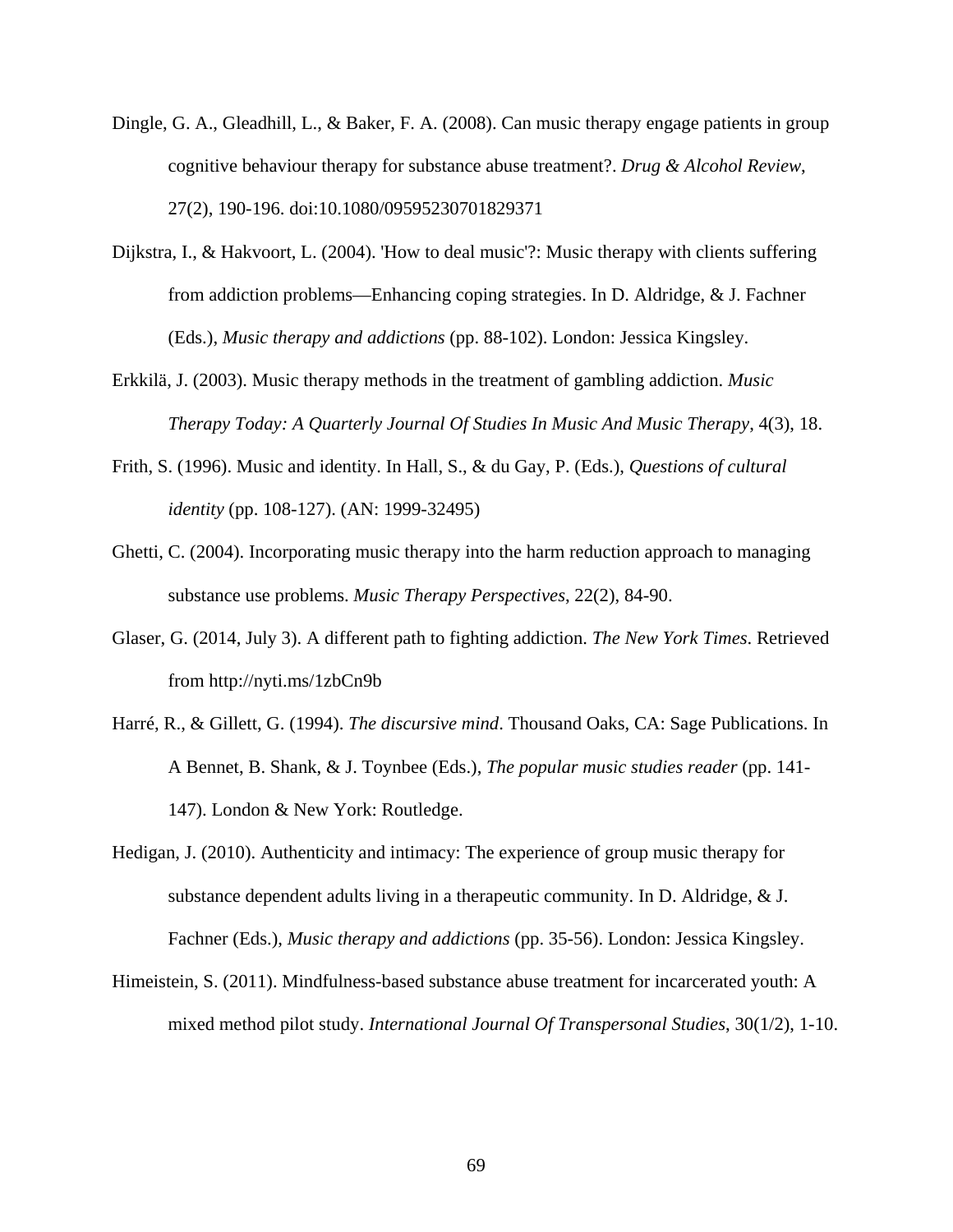- Hines, M., & McFerran, K. S. (2014). Metal made me who I am: Seven adult men reflect on their engagement with metal music during adolescence. *International Journal Of Community Music*, 7(2), 205-222. doi:10.1386/ijcm.7.2.205\_1
- Horesh, T. (2003). Dangerous music: Working with the destructive and healing powers of popular music in the treatment of substance abusers. *Music Therapy Today: A Quarterly Journal Of Studies In Music And Music Therapy*, 4(3), 20.
- Horesh, T. (2006). 'Music is my whole life': The many meanings of music in addicts' lives. *Music Therapy Today: A Quarterly Journal Of Studies In Music And Music Therapy*, 7(2).
- Horesh, T. (. (2010). Drug addicts and their music: A story of a complex relationship. In D. Aldridge, & J. Fachner (Eds.), *Music therapy and addictions* (pp. 35-56). London: Jessica Kingsley.
- Jimenez, S. S., Niles, B. L., & Park, C. L. (2010). A mindfulness model of affect regulation and depressive symptoms: Positive emotions, mood regulation expectancies, and selfacceptance as regulatory mechanisms. *Personality And Individual Differences*, 49(6), 645-650. doi:10.1016/j.paid.2010.05.041
- Juslin, P. N., & Västfjãll, D. (2008). Emotional responses to music: The need to consider underlying mechanisms. *Behavioral & Brain Sciences*, 31(5), 559-575. doi:10.1017/S0140525X08005293
- Lee, J. P., Battle, R. S., Soller, B., & Brandes, N. (2011). Thizzin' Ecstasy use contexts and emergent social meanings. *Addiction Research & Theory*, 19(6), 528-541. doi:10.3109/16066359.2010.545156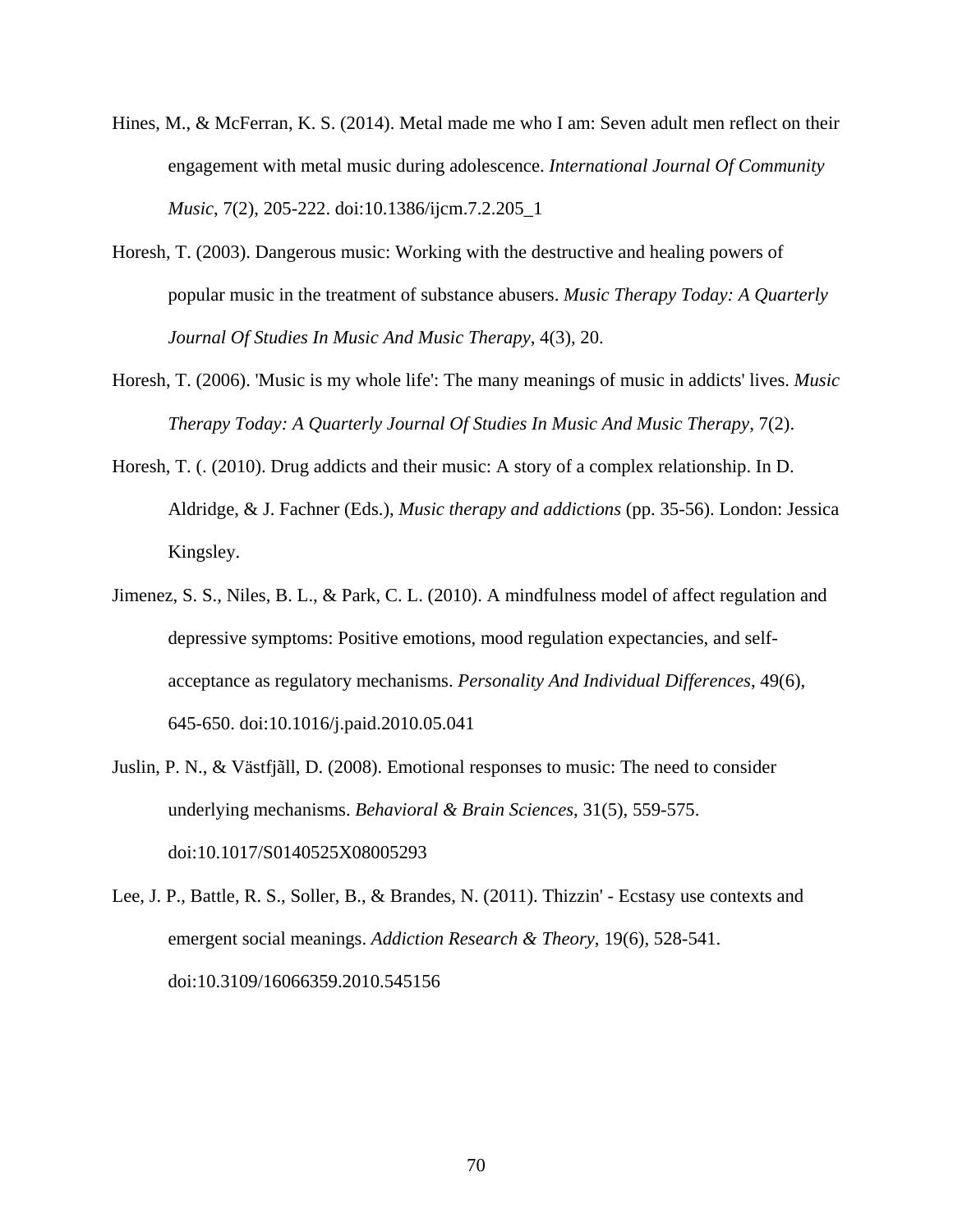- Lozon, J., & Bensimon, M. (2014). Music misuse: A review of the personal and collective roles of "problem music". *Aggression & Violent Behavior*, 19(3), 207-218. Doi:10.1016/j.avb.2014.04.003
- Krueger, J. (2011). Doing things with music. *Phenomenology & The Cognitive Sciences*, 10(1), 1-22. doi:10.1007/s11097-010-9152-4
- Masicampo, E. J., & Baumeister, R. F. (2007). Relating mindfulness and self-regulatory processes. *Psychological Inquiry*, (4). 255.

Miller, K., & Quigley, B. (2012). Sensation-seeking, performance genres and substance use among musicians. *Psychology Of Music*, 40(4), 389-410. doi:10.1177/0305735610387776

- Mulder, J., Ter Bogt, T. M., Raaijmakers, Q. W., Nic Gabhainn, S., Monshouwer, K., & Vollebergh, W. M. (2010). Is it the music? Peer substance use as a mediator of the link between music preferences and adolescent substance use. *Journal of Adolescence*, 33(3), 387-394. doi:10.1016/j.adolescence.2009.09.001
- Ostafin, B. D., Kassman, K. T., & Wessel, I. (2013). Breaking the cycle of desire: Mindfulness and executive control weaken the relation between an implicit measure of alcohol valence and preoccupation with alcohol-related thoughts. Psychology Of Addictive Behaviors, 27(4), 1153-1158. doi:10.1037/a0032621
- Pollak, S., Pedulla, T., & Siegel, R. D. (2014). *Sitting together: Essential skills for mindfulnessbased psychotherapy*. New York: The Guilford Press.
- Reynolds, S. (1998). *Generation ecstasy: Into the world of techno and rave culture*. United States of America: Little, Brown.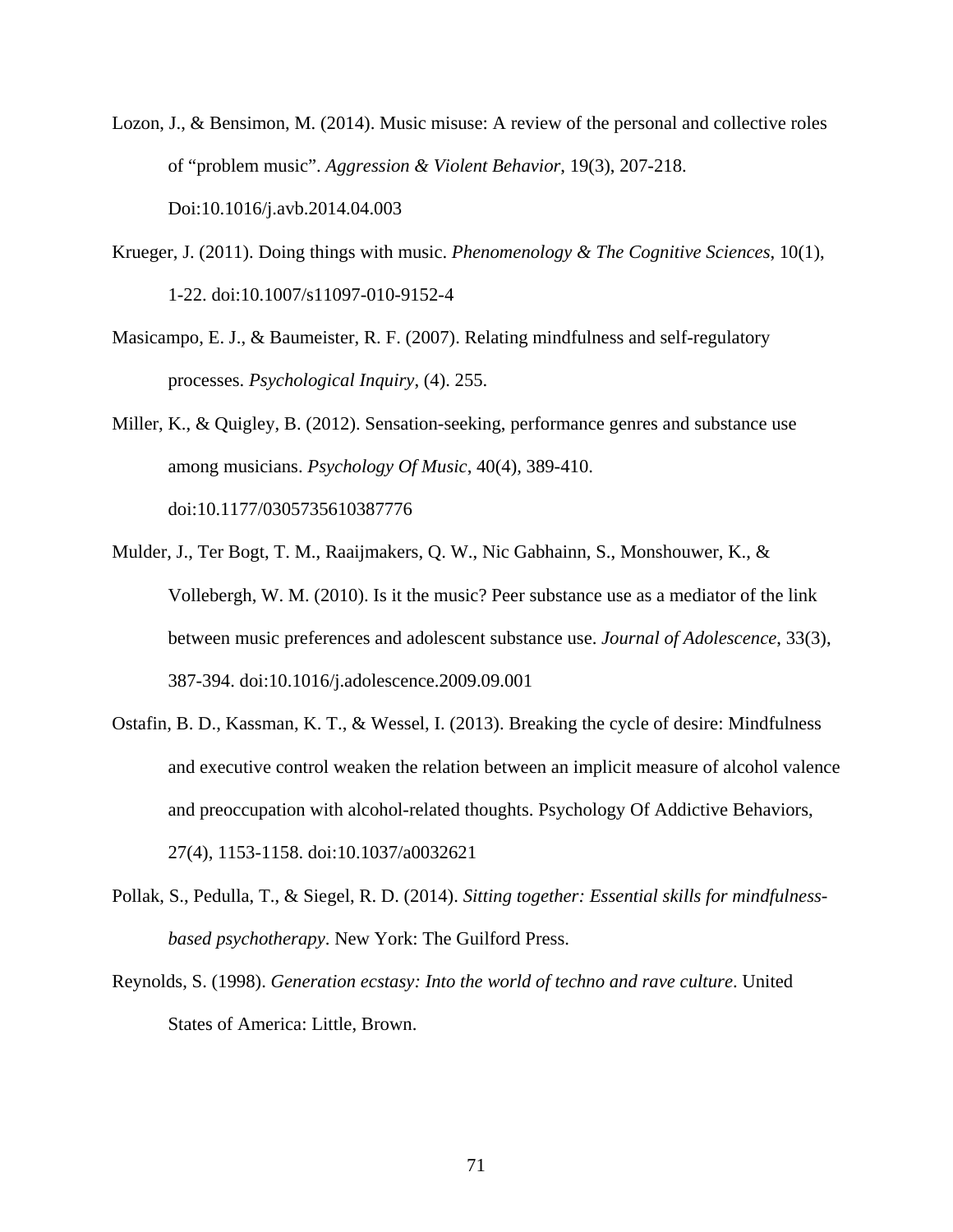- Riessman, C. K., & Quinney, L. (2005). Narrative in social work: A critical review. *Qualitative Social Work: Research And Practice*, 4(4), 391-412. doi:10.1177/1473325005058643
- Ruud, E. (1995). Music in the media: The soundtrack behind the construction of identity. *Young*, 3(2), 34.
- Ruud, E. (Author). (2010). *Music therapy: A perspective from the humanities*. Gilsum: Barcelona Publishers.
- Substance Abuse and Mental Health Services Administration. (2011). SAMHSA announces a working definition of "recovery" from mental disorders and substance use disorders. Retrieved from http://www.samhsa.gov/newsroom/press-announcements/201112220300
- Silverman, M. (2003). Music therapy and clients who are chemically dependent: A review of literature and pilot study. *The Arts In Psychotherapy*, 30(5), 273-281. doi:10.1016/j.aip.2003.08.004
- Sisario, B., & McKinley Jr., J. C. (2013, September 10). Drug deaths threaten rising business of electronic music fests. *The New York Times*. pp. A1-A3.
- Solli, H., Rolvsjord, R., & Borg, M. (2013). Toward understanding music therapy as a recoveryoriented practice within mental health care: A meta-synthesis of service users' experiences. *Journal Of Music Therapy*, 50(4), 244-273. doi:10.1093/jmt/50.4.244
- Taubenfeld, S. M., Muravieva, E. V., Garcia-Osta, A., & Alberini, C. M. (2010). Disrupting the memory of places induced by drugs of abuse weakens motivational withdrawal in a context-dependent manner. *Proceedings of The National Academy Of Sciences Of The United States of America*, 107(27), 12345-12350.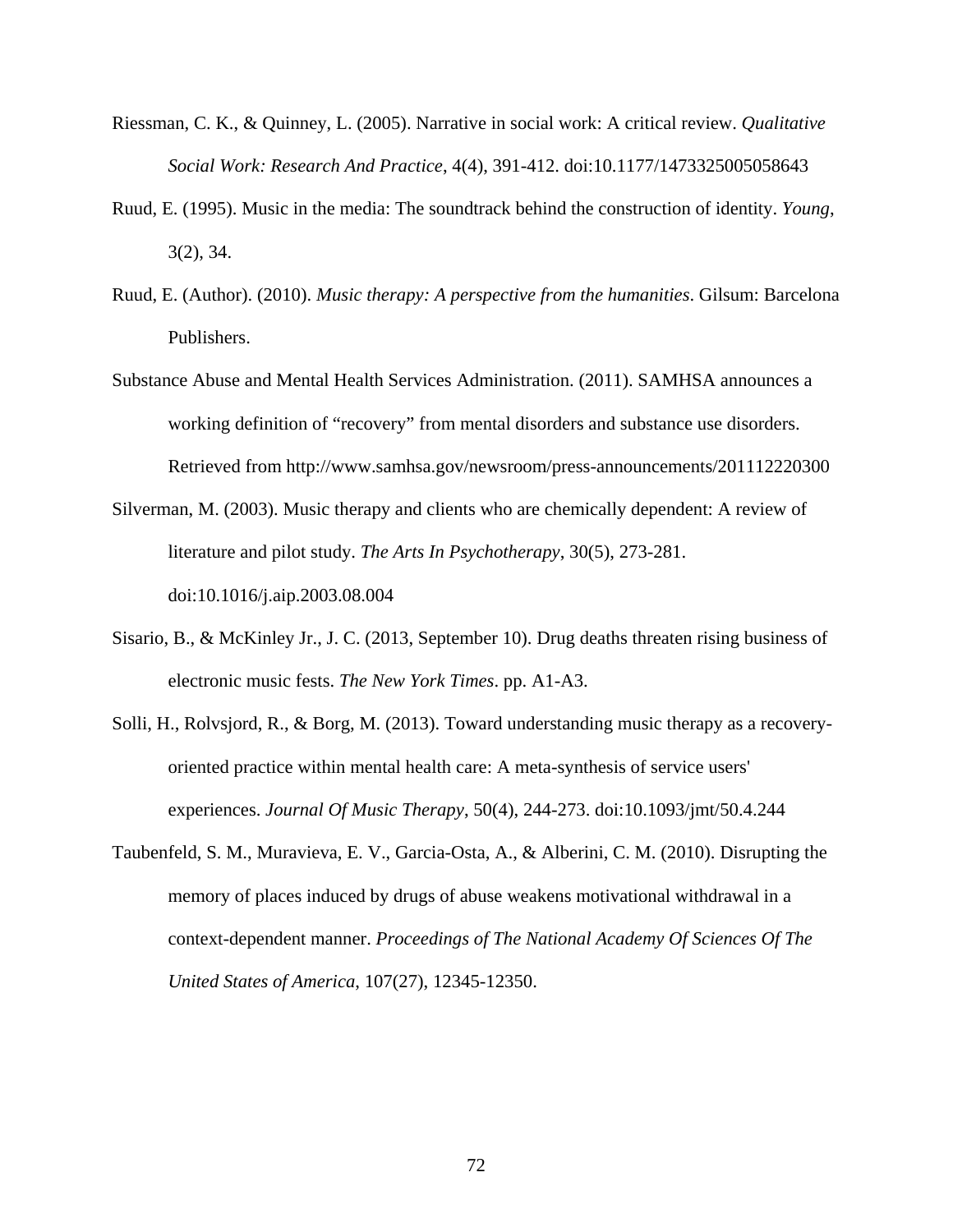- Thompson, W. F., & Quinto, L. (2011). Music and emotion: Psychological considerations. In E. Schellekens, & P. Goldie (Eds.), *The aesthetic mind: Philosophy and psychology* (pp. 357-375). Oxford: Oxford University Press.
- Treder-Wolff, J. (1990). Affecting attitudes: Music therapy in addictions treatment. *Music Therapy Perspectives*, 8, 67-71.
- Trsiris, G. (2008) Aesthetic experience and transformation in music therapy: A critical essay. *Voices*, 8(3). Retrieved from https://voices.no/index.php/voices/article/view/416
- Winkelman, M. (2003). Complementary therapy for addiction: 'Drumming out drugs'. *American Journal Of Public Health*, 93(4), 647-651.
- Winnicott, D. W. (1954). Transitional objects and transitional phenomena: a study of the first not-me possession. [S.l.: s.n., 1954].
- Vuolo, M., Uggen, C., & Lageson, S. (2014). Taste clusters of music and drugs: Evidence from three analytic levels. *British Journal Of Sociology*, 65(3), 529-554. doi:10.1111/1468- 4446.12045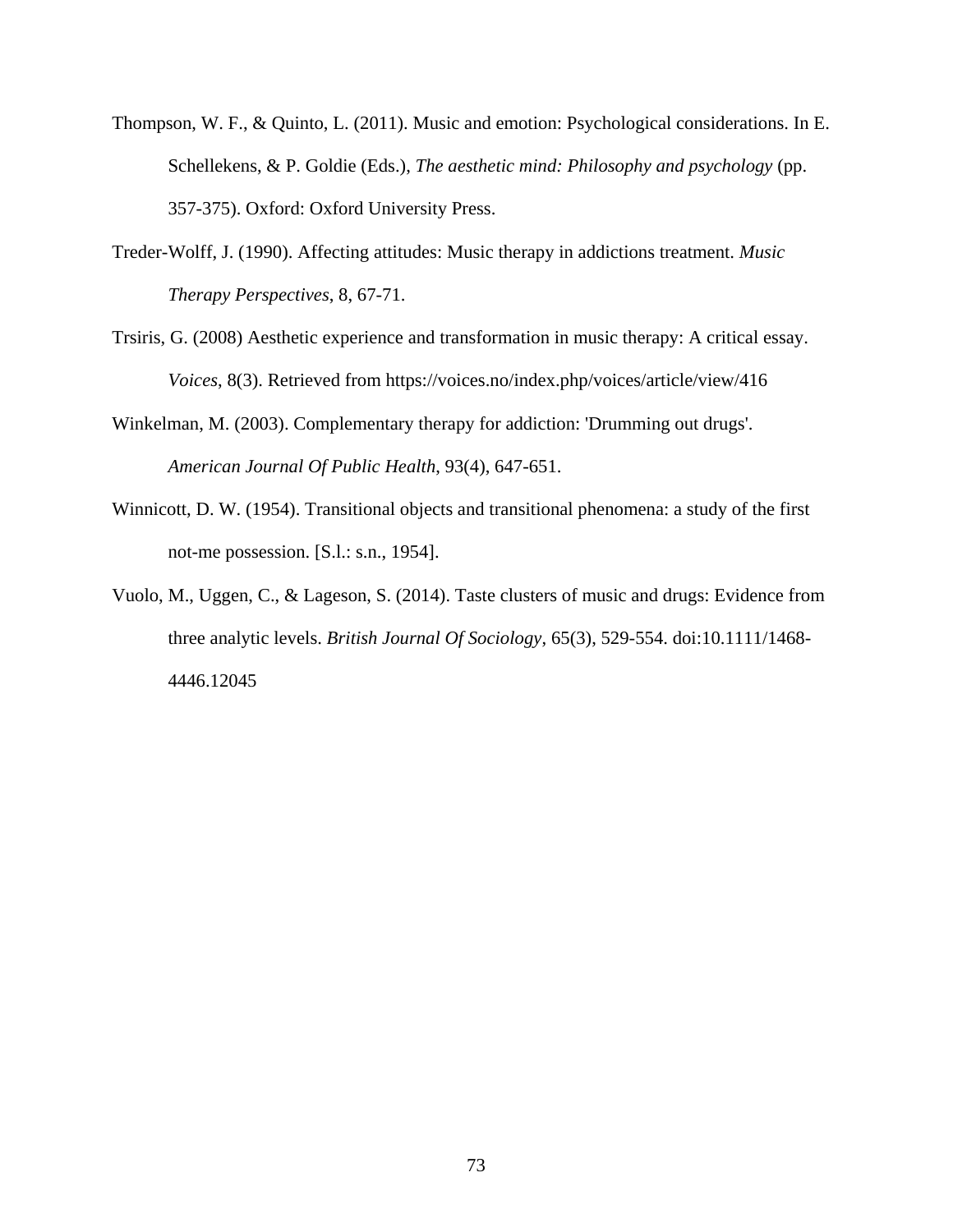## **APPENDIX A: Informed Consent Form**

Informed Consent Form

Full title of Project: Substance Abuse and Music Use: Exploring Relationships Through Recovery

Name, position and contact address of Researcher:

Andrew Culler MSW Candidate ~ Smith College School for Social Work XXXXXXXXXXXXXXXXXX XXXXXXXXXXXXXXXXXX

The present study is a qualitative exploration of the relationship between music and substance abuse and the role of music in the treatment for—or recovery from--substance abuse. The study is intended as partial requirement of a Masters in Social Work graduate degree of the researcher, Andrew Culler.

Data for this study will be collected through recorded interviews. The data will be made confidential: no names or identifying information will be included.

By signing below:

I confirm that I have read and understand the information above and have had the opportunity to ask questions and have those questions satisfactorily answered;

I understand that my participation is voluntary and that I am free to revoke my consent at any time, without giving reason;

I agree to take part in the above study;

I agree to the interview being audio recorded;

I agree to the use of anonymised quotes in publications.

\_\_\_\_\_\_\_\_\_\_\_\_\_\_\_\_\_\_\_\_\_\_\_\_\_\_\_\_\_\_\_\_\_\_\_\_\_\_\_\_\_\_\_\_\_\_\_\_\_\_\_

\_\_\_\_\_\_\_\_\_\_\_\_\_\_\_\_\_\_\_\_\_\_\_\_\_\_\_\_\_\_\_\_\_\_\_\_\_\_\_\_

(printed) Name of participant

\_\_\_\_\_\_\_\_\_\_\_\_\_\_\_\_\_\_\_\_\_\_\_\_\_\_\_\_\_\_

**Date** 

Signature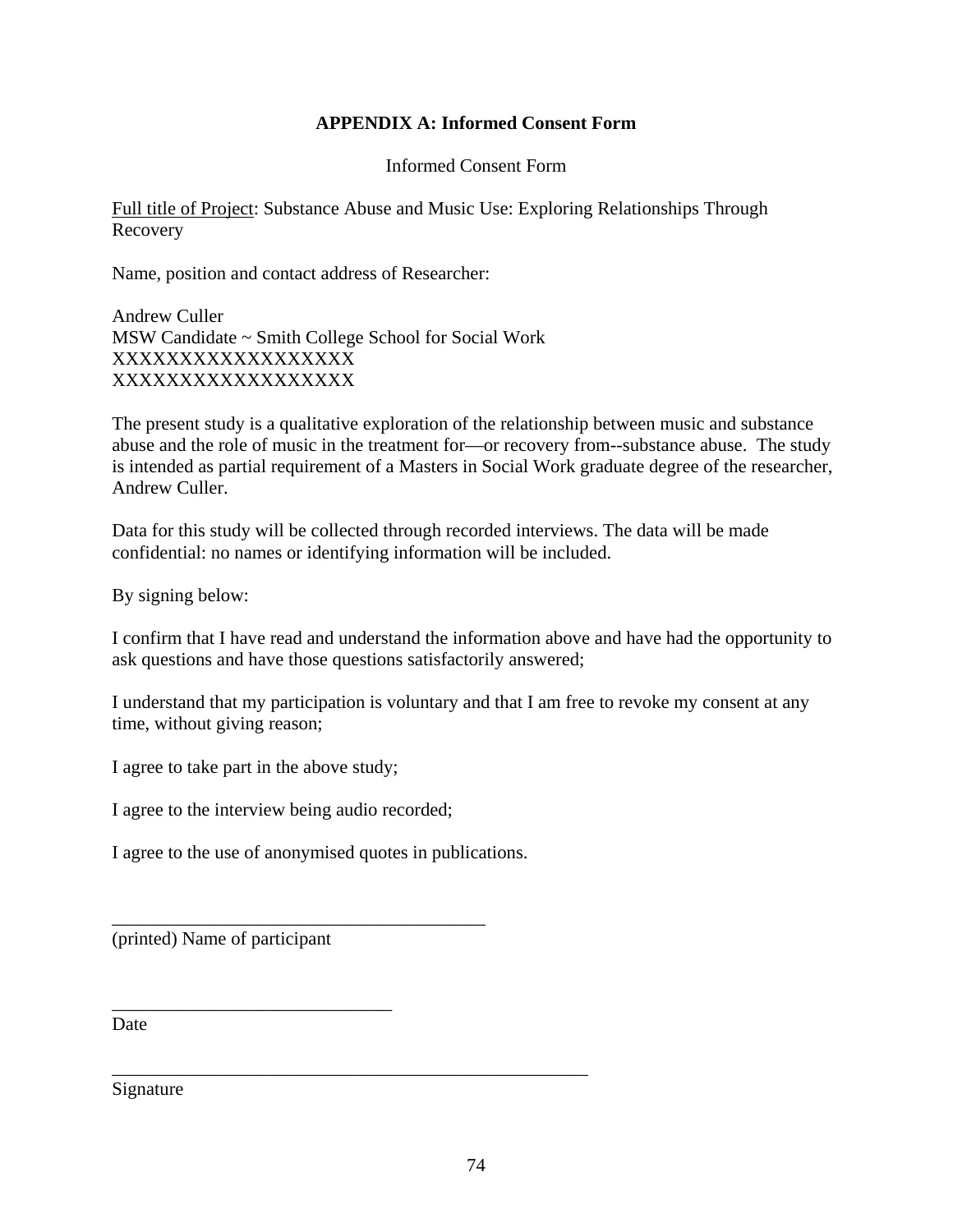## **APPENDIX B: Human Subjects Review Approval Letter**



## **School for Social Work**  Smith College Northampton, Massachusetts 01063  $T(413)$  585-7950 F (413) 585-7994

December 10, 2014

Andrew Culler

Dear Andrew,

You did a very nice job on your revisions. Your project is now approved by the Human Subjects Review Committee.

*Please note the following requirements:* 

**Consent Forms**: All subjects should be given a copy of the consent form.

**Maintaining Data**: You must retain all data and other documents for at least three (3) years past completion of the research activity.

*In addition, these requirements may also be applicable:* 

**Amendments**: If you wish to change any aspect of the study (such as design, procedures, consent forms or subject population), please submit these changes to the Committee.

**Renewal**: You are required to apply for renewal of approval every year for as long as the study is active.

**Completion**: You are required to notify the Chair of the Human Subjects Review Committee when your study is completed (data collection finished). This requirement is met by completion of the thesis project during the Third Summer.

Congratulations and our best wishes on your interesting study.

Sincerely,

town 16m

Elaine Kersten, Ed.D. Co-Chair, Human Subjects Review Committee

CC: Stacey Novack, Research Advisor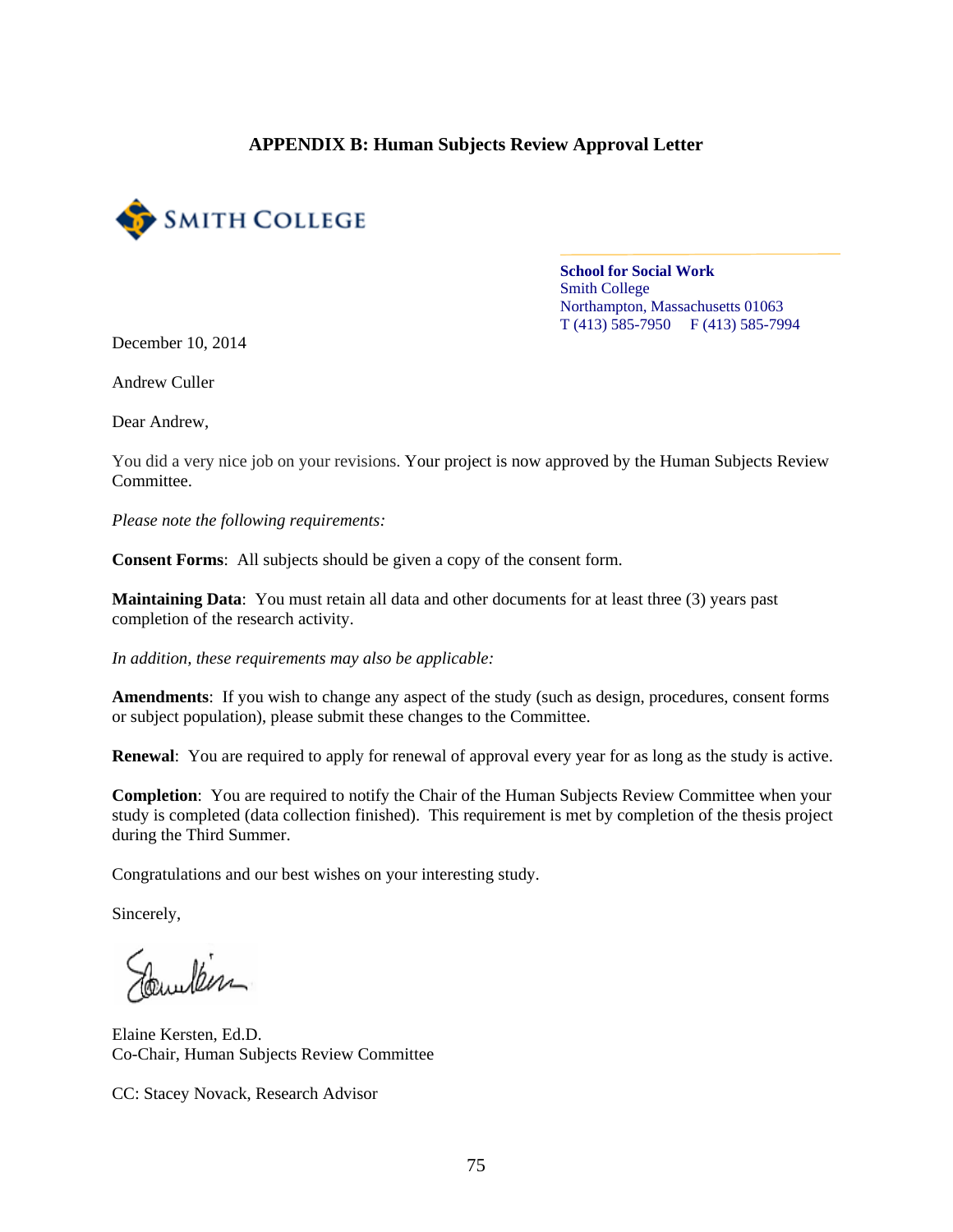## **APPENDIX C: Interview Questions**

Interview Questions

1.What is your age?

2.How do you describe your gender identity?

3.How do you define your race/ethnicity?

4. What is your average annual income?

5. How many dependents (if any) do you have?

6. How do use music in your daily life currently?

7. What are the settings in which you listen to or make music?

8. What activities (if any) do you typically engage in while listening?

9. What do you see as motivation(s) for your engagement with music?

10. How would you describe your process of deciding what to listen to (or play) and when?

11. Are there pieces of music/artists/types of music that you return to during particular times? Which? When? Why?

12. Are there pieces of music/artists/types of music that you avoid at certain times or altogether? Which? When? Why?

13. Do you see any types of music,--or particular music—as connected with substance abuse, for you? How?

14. How would you describe the relationship between music use and substance use in your life?

15. How (if at all) do you see your relationship to music as having changed throughout your struggle with substance abuse?

16. How would you say the settings—or activities you typically engage in--while listening to or making music have changed (if at all)?

17. How would you say your motivation(s) for engaging with music has changed (if at all)?

18. Have you participated in any form(s) substance abuse treatment? Please describe.